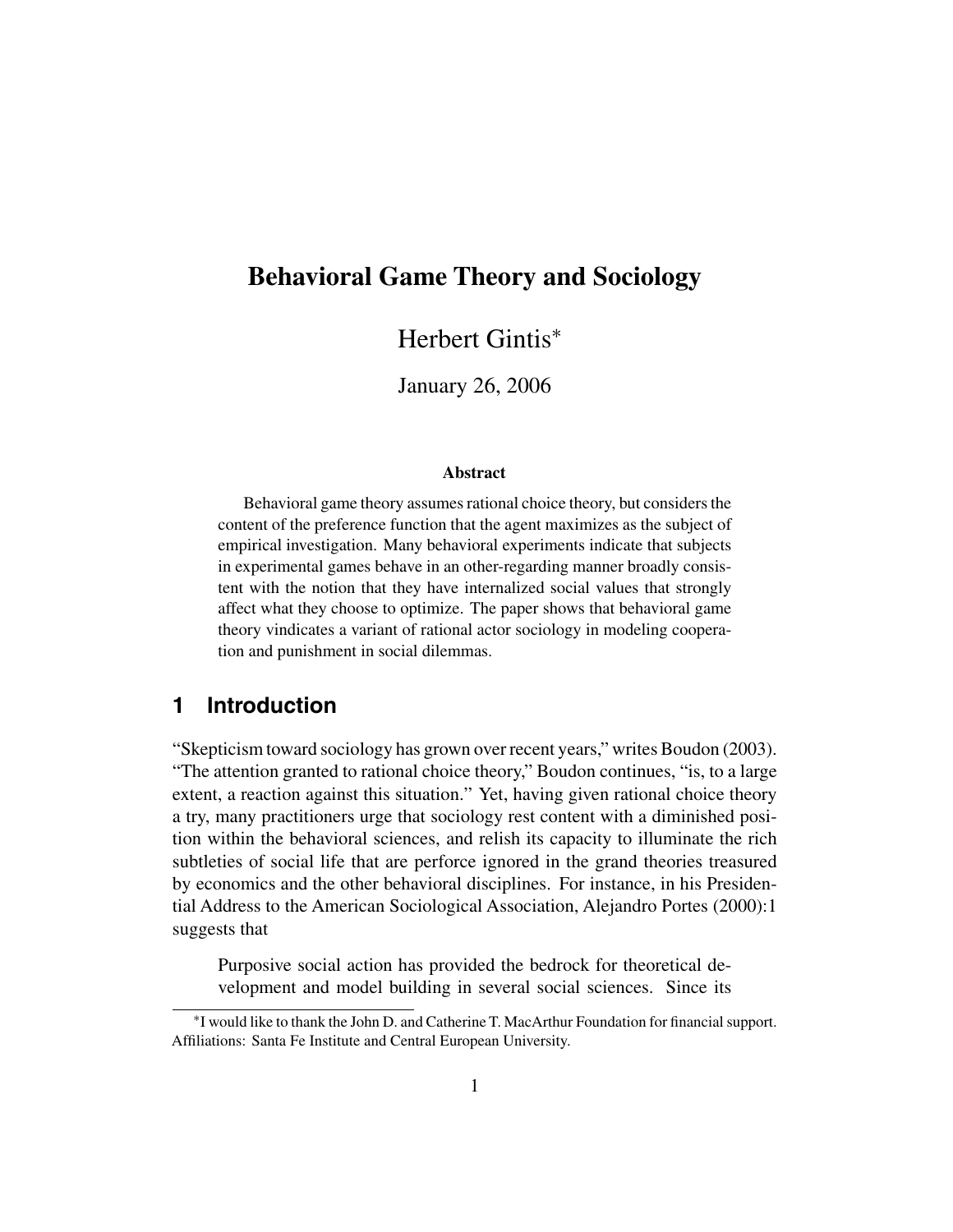beginnings, however, sociology has harbored a "contrarian" vocation based on examining the unrecognized, unintended, and emergent consequence of goal-oriented activity.

While such "contrarian" contributions to behavioral science are doubtless of great value, the absence of a more theoretical and systematic contribution would surely have disappointed the such great sociological theorists as Emile Durkheim, Vilfredo Pareto, Max Weber, and Talcott Parsons. It is not as though the theoretical cores of these masters of sociological theory have been assimilated into the economic, political, or psychological theories based on rational action. Surely they have not. Nor have they been surpassed or superannuated. In fact, they have simply been ignored.

We believe that "skepticism concerning sociology" has, if anything, caused more harm *outside* of sociology than it has *within*. This is because a central theoretical sociological concept, that of *socialization*, with its attendant psychological counterpart *the internalization of norms*, is simply ignored outside of the discipline. This is, of course, not because the phenomenon does not exist. Indeed, it has been thoroughly documented that an older generation instills values in a younger generation through an extended series of personal and ritualized interactions, relying on a complex interplay of affect and authority, based on a distinctive psychological impressionability of youth (Grusec and Kuczynski 1997). How could so important a principle be ignored by other behavioral disciplines?

The answer may be a predilection in liberal thought that there is a fundamental distinction between 'juvenile' and 'adult,' and the latter alone is capable of rational behavior. Socialization, in this view, is a process that, when successful, moves prerational agents into a state of rationality. Were this true, much of sociology would not be relevant to the explanation of adult behavior. The problem, however, is that socialization does more than prepare individuals for adulthood by developing the tools of mature deliberation and evaluative choice. In addition, socialization promotes -regarding values that, when acted upon, *lead individuals to eschew narrow self-regarding actions in favor of actions that help or hurt others, at an expense to the acting agent*. This notion, so central to the sociological explanation of cooperation and conflict in social life, has been spurned by those disciplines that use rational choice theory to explain these same phenomena.

In effect, rational choice theory has historically accepted as a basic principle that *rational actors are purely self-regarding*. Indeed, the term 'rational' has often been equated with 'dispassionately self-interested,' and the irrational with the emotional, the passionate, and the altruistic acts that sometimes triumph over our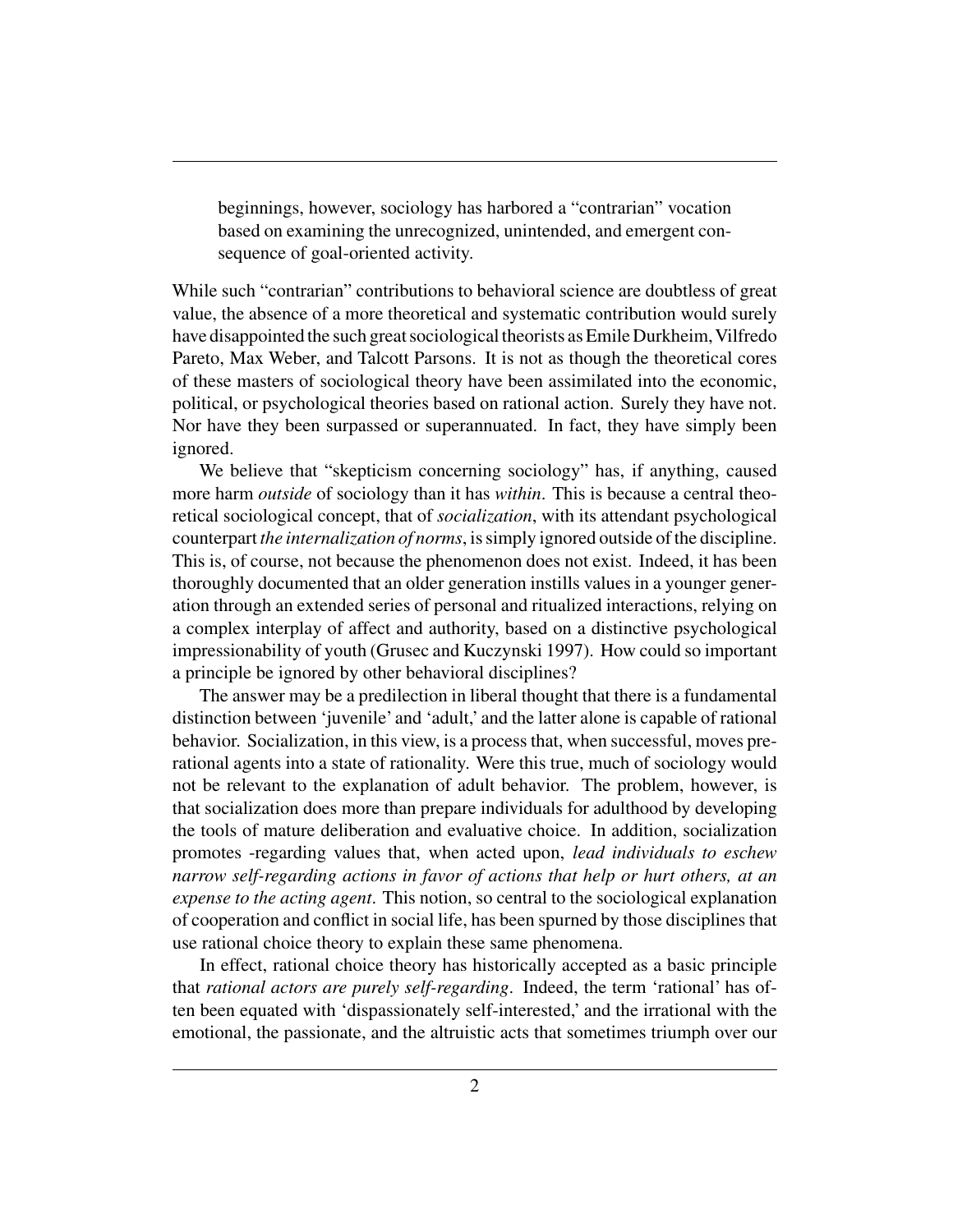better judgment. Given this intellectual framework, It is not surprising that rational choice theory has been received so reluctantly by sociologists, for whom the internalization of norms is represents, not irrationality, but rather a higher form of human ethical being.

By a *self-regarding* actor we mean an agent in a social situation game who maximizes his own payoff. A self-regarding actor thus cares about the choices and payoffs to other participants only insofar as these impact his own payoff.<sup>1</sup> As we explain in this paper, recent research using rational choice theory in experimental game theoretic settings *incontravertibly rejects the equation of rationality with self-regarding behavior*.

We thus resolve the tension between rational choice theory and basic sociological theory by showing that caring about others may be just as rational as caring about oneself. The position of socialization theory in an enlarged model of rational behavior is as follows: agents maximize their utility subject to the information they possess and the material constraints they face, but what humans maximize is, in part, socially determined through the process of value internalization. In effect, humans have the characteristic that their preference structures are *socially programmable*, in much the same manner at a digital computer can be programmed, and hence exhibit highly flexible behavior.<sup>2</sup> Internalized norms are programmable because they are accepted by their carriers not simply as *instruments toward* or *constraints upon* achieving other ends, but rather as *arguments in the preference function that the individual maximizes*. <sup>3</sup> People voluntarily conform to such norms and punish those who do not. The programmability of human preferences may be an elaboration upon imprinting and imitation mechanisms found in birds and other mammals (Lorenz 1981, Bolhuis and Honey 1998), but its highly developed form in humans indicates it probably had great adaptive value during the evolutionary history of our species. The extent to which social values are internalized will, in general, depend upon biological predisposition, as well as the overall effect on well-being and biological fitness of the behaviors dictated by internalized values (Gintis 2003).

<sup>&</sup>lt;sup>1</sup>We prefer the term "self-regarding" to "self-interested" because an other-regarding agent—one, for instance, who prefers others to have high payoffs at personal cost—can still be considered "selfinterested," since he is acting to maximize his subjective utility. We can avoid confusion (and much shallow philosophical discussion) by employing the self-regarding/other-regarding terminology.

 ${}^{2}$ Of course, we must never assume agents are simply passive, uncritical receptors of the forces of socialization (Wrong 1961, Gintis 1975). This issue is carefully modeled in Gintis (2003).

<sup>3</sup>Note that this formulation *presupposes* the validity of rational choice theory.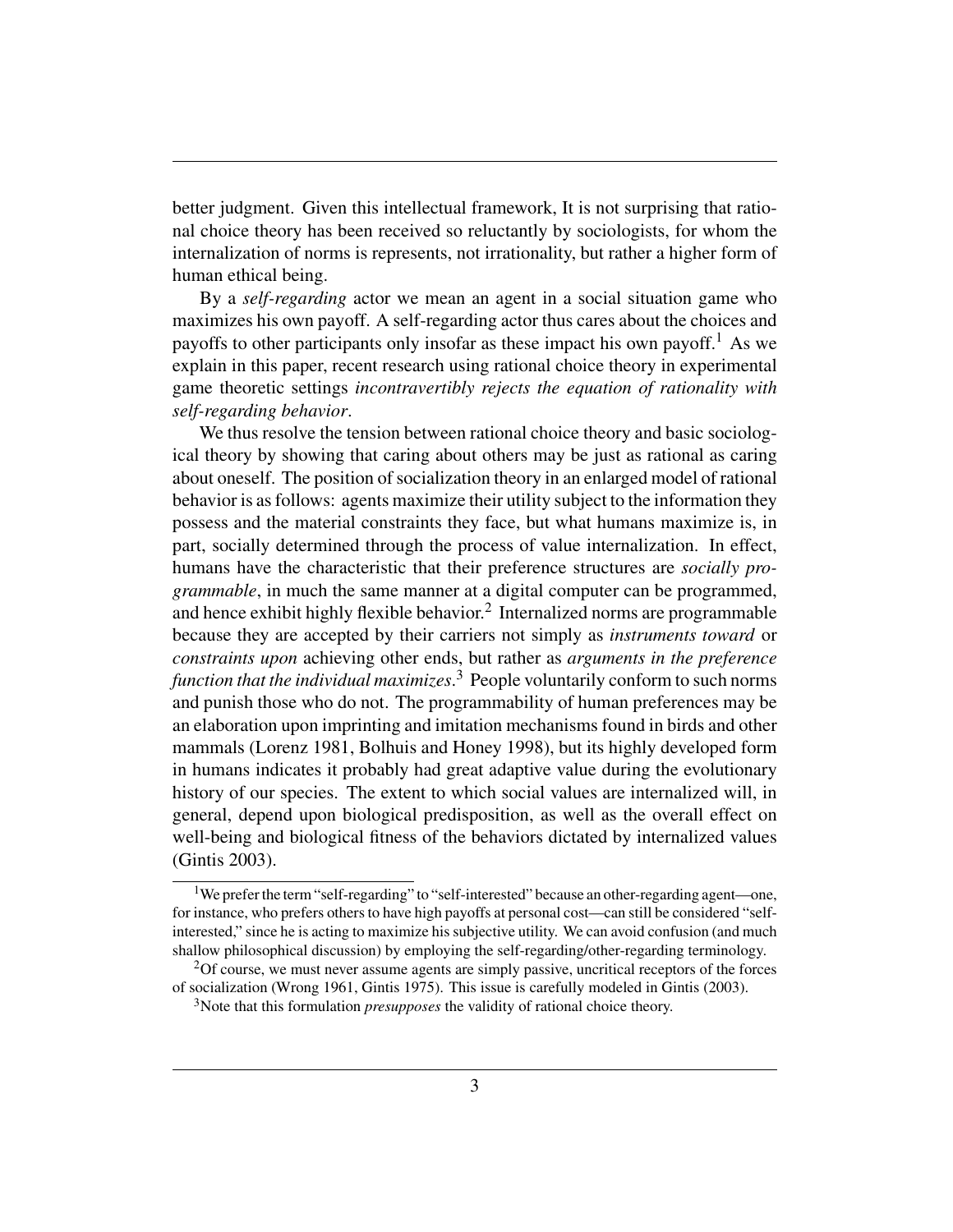The reader may suspect that we achieve our goals by redefining rational choice theory in some arbitrary way to suit our needs. In the Section 2 we show that this is not the case. Rational choice theory has been successful in economics, biology, and elsewhere, because it models agents as choosing best responses to the strategic choices of other agents, or equivalently, as maximizing a preference function subject to whatever material and informational constraints the agent faces. Decision theorists have long known that this assumption substantively requires nothing more than *transitive preferences* on the part of the agent.

Many who attempt to save rational choice theory by broadening the entities that agents value (Coleman 1990, Hechter and Kanazawa 1997), are criticized for being able to explain everything, and therefore explain nothing (Smelser 1992). It is, therefore, important to explain why we succeed where others have not. In Section 3, we argue that behavioral game theory gives researchers a degree of control over the collection of data concerning human behavior that has never before been possible, and therefore allows us to specify with considerable specificity exactly what features are to be added to the usual fare of rational choice theory.

The remainder of this paper consists of the description and analysis of various experiments involving social dilemmas that allow us to specify two other-regarding behaviors, which we call *strong reciprocity* and *inequality aversion*. Section 4 describes one of many experiments that show that market exchange among anonymous agents is fully explained by assuming that trading agents are self-regarding. Each succeeding section of the paper illustrates in one way or another the proposition that whenever agents engage in strategic interaction, even under conditions of anonymity and non-repetition (so reputations cannot be formed), the resulting outcome can be explained only by assuming that agents are other-regarding, caring about the behavior of others and the overall distribution of benefits, in addition to their personal material gain.

Section 5 uses the dictator game to show that most subjects have transitive preferences over choice bundles of the form  $(\pi_s, \pi_o)$ , where  $\pi_o$  is an amount of money you keep out of a windfall gain and the amount  $\pi_o$  you give to another agent. Thus, in sharing a windfall gain, rational choice theory applies quite well. Section 6 shows that many subjects are *conditional altruists*, in sense that they prefer to cooperate with others, even at a cost to themselves, if they know that their partners will also cooperate.4

<sup>&</sup>lt;sup>4</sup>Several sociologists have told us in informal conversation that they "already knew that," and the experiments are unnecessary. We reply that researchers in other behavioral disciplines have been quite shocked and disconcerted by results of this type, and we are certain that there are many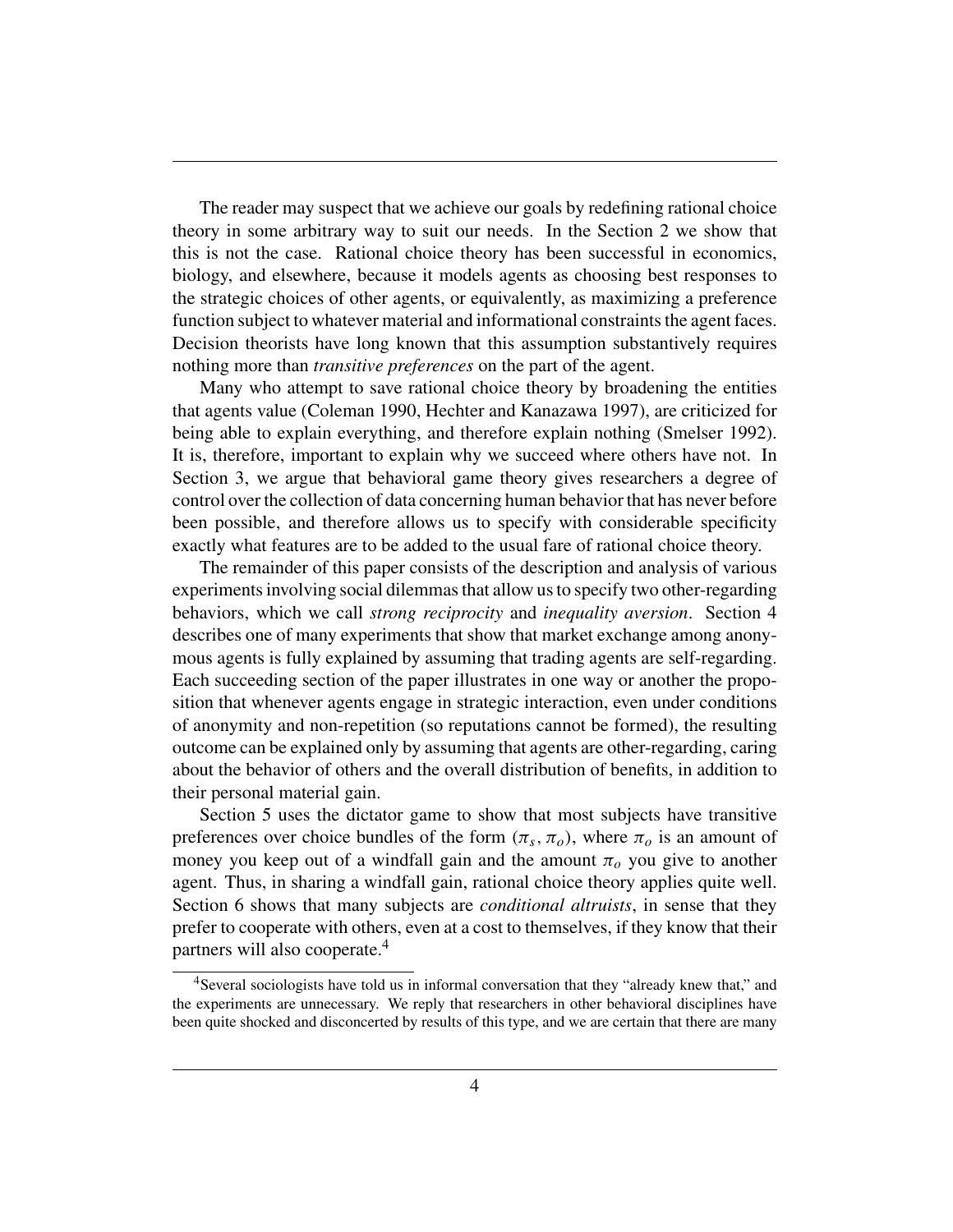Section 7 uses the ultimatum game to show the existence of *altruistic punishment*, in which agents retaliate against those who have acted unfairly, at personal cost, in situations where there is no way in which the retaliator can expect to gain in material terms from this behavior. Section 8 uses the concept of *strong reciprocity* to explain the behavior of subjects in a simulated labor market, where the inability to make binding contracts for work effort is offset by the willingness of agents to trust their partners to behave ethically, and this trust is generally repaid by the trustworthy behavior of the recipients. Where trust is violated, the aggrieved are willing to punish their partners, at personal cost, even when they cannot in any way gain materially from doing so.

Sections 9 and 10 extend the analysis of strong reciprocity and inequality aversion to *n*-player social dilemmas, where *n* is on the order of 3 to 10 persons. We show that a very high level of cooperation can be maintained because a fraction of the subjects are strong reciprocators who are willing to punish defectors in a dictator game (Section 9) or a public goods game (Section 10), at personal cost, thus leading the self-regarding defectors to cooperate, and sometimes even to shift from self-regarding to genuinely other-regarding behavior.

One of the most pressing needs in behavioral game theory is to move beyond student subjects to deal with a broader range of individuals in various life-stages, social classes, and societies. Section 11 relates our attempt to run behavioral experiments in fifteen small scale societies (hunter-gatherer, small-scale horticultural, nomadic, etc.) around the world. We found a degree of heterogeneity in the play of the ultimatum game, for instance, never before even approached in crosscultural studies with student subjects. This study, more than any other, shows the importance of internalized values in explaining other-regarding behavior.

In many settings, it is difficult to determine whether other-regarding behaviors are motivated by strong reciprocity, where the intentions of the other players is important in one's decisions, as opposed to inequality aversion, where agents care only about the distribution of outcomes, and not how they were attained. Sections 12 and 13 attempt to tease apart these two motivations.

As we mentioned above, the simpler experimental games that form the staple of behavioral game theory should be treated as preludes to the study of more complex strategic interactions that better reflect the situation of agents in social life. Section 14 is an elaboration of the "gift exchange" model of Section 8 to

behaviors that sociologists "already know" that are contradicted in carefully executed experiments. Moreover, the simple behavioral game theory experiments we run today are the foundation for more subtle investigations by future researchers.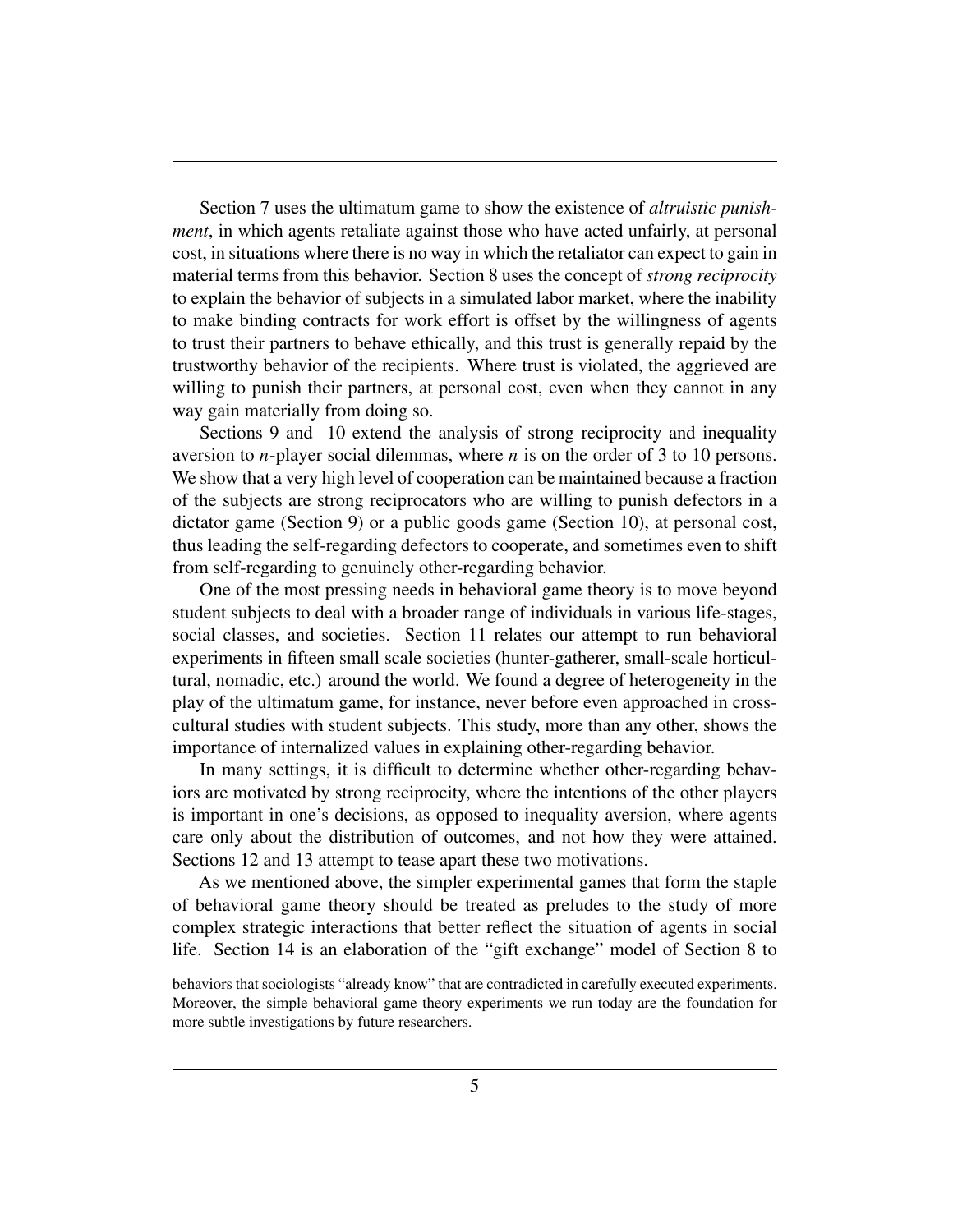include the possibility of firms and employees developing long-term relationships. The result is completely supportive of many standard ideas in the sociology of the firm. When incomplete contracts are the rule, sociological notions of reciprocity, trust, and long-term commitment explain individual behaviors and institutional arrangements better than economic theory based on the self-regarding actor.

What does all this imply concerning a theory of human nature? This is, of course, a very broad subject requiring more space that available here. However, we have found that even a short discussion has clarificatory value. We present some of our own tentative understandings in Section 15. Section 16 draws some conclusions for the interpretation of the preceding material, and offers directions for future research.

#### **2 Rational Choice Theory**

Rational choice theory presupposes that agents are attempting to maximize a preference function subject to whatever informational and material constraints they face. The term 'rational' is, of course, something of a misnomer, since the term appears to imply something about the ability of the agent to give reasons for actions, to act objectively, unmoved by capricious emotionality, and even to act self-interestedly. Yet, it has long been recognized that this connotational overly is superfluous and misleading. Nothing has brought this fact home more clearly than the great success of the model in explaining animal behavior, despite the fact that no one believes that fruit flies and spiders do much in the way of cogitating (Maynard Smith 1982, Alcock 1993). Rational choice theory is the starting point for much of economic analysis, behavioral game theory, and is increasingly gaining credence with neuroscientists (Shizgal 1999, Glimcher 2003).

By a *preference ordering*  $\succeq$  on a set A, we mean a binary relation, such that  $x \geq y$  may be either true or false for various pairs  $x, y \in A$ . We pronounce  $x \geq y$ as "x is weakly preferred to y" (Kreps 1990). We say  $\succeq$  is *complete* if, for any  $x, y \in A$ , either  $x \succeq y$  or  $y \succeq x$ . We say  $\succeq$  is *transitive* if, for all  $x, y, x \in A$ ,  $x \ge y$  and  $y \ge z$  imply  $x \ge z$ . When these two conditions are satisfied, we say  $\geq$  is a *preference relation*. We say an agent *maximizes*  $\geq$  if, if from any subset  $B \subset A$ , the agent chooses one of the most preferred elements of B according to  $\succeq$ 

Theorem 1. *If*  $\succeq$  *is a preference relation on set A, and if an agent maximizes*  $\succeq$ *, then there always exists a utility function*  $u : A \rightarrow \mathbf{R}$  *(***R** *are the real numbers) such that the agent behaves as if maximizing this utility function.*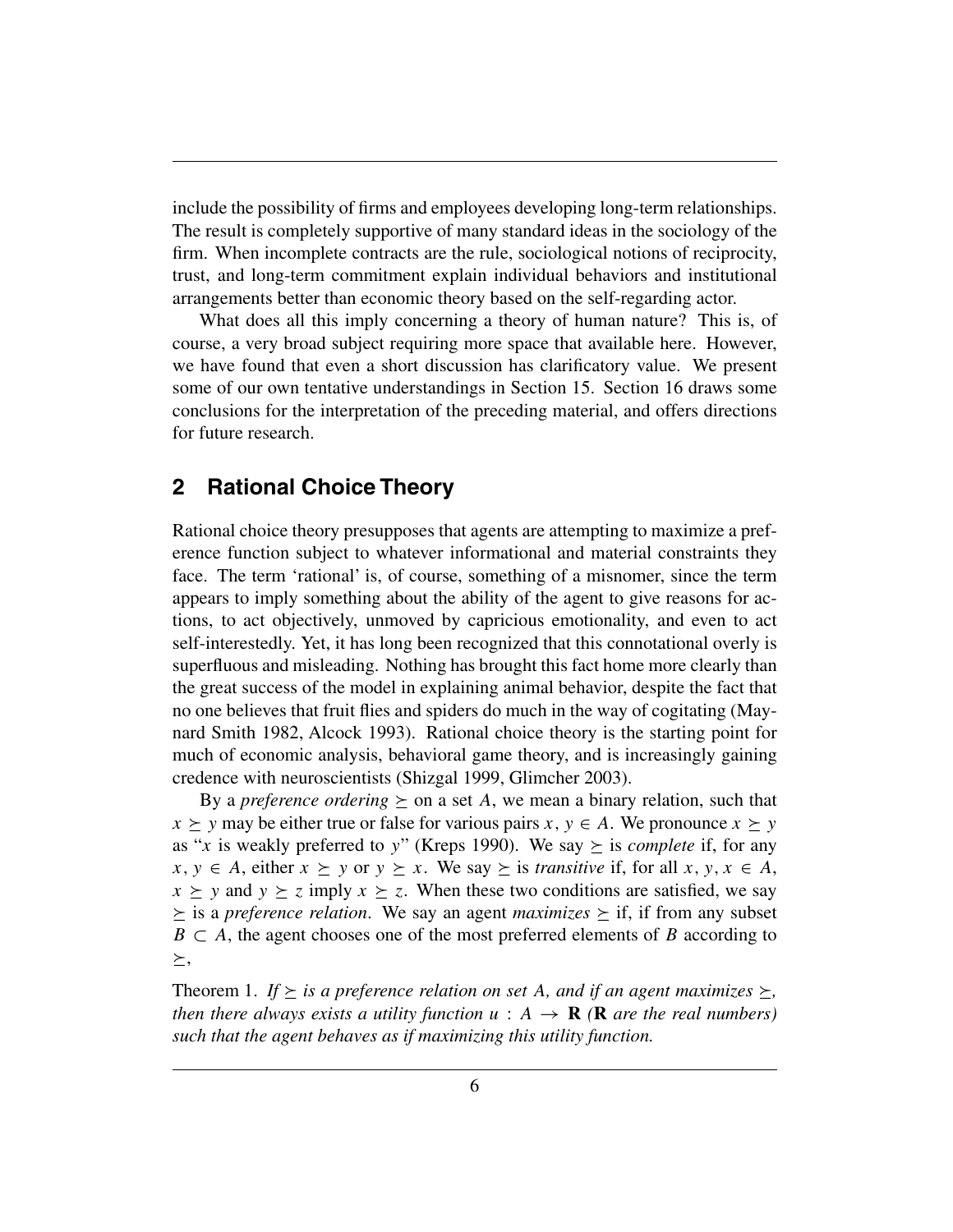# **3 Behavioral Game Theory**

Behavioral game theory provides the tools for modeling actors, the rules of the game, the informational structure, and the payoffs associated with strategic choices. As such, behavioral game theory fosters a unified analytical framework available to *all* the behavioral disciplines. Moreover, since behavioral game-theoretic predictions can be systematically tested, the results can be replicated by different laboratories (Plott 1979, Smith 1982, Sally 1995).

A *game* consists of a set of rules specifying the order of play, the actions the players have available when it is their turn to choose, the conditions under which the game terminates, and the payoffs to the players as a function of their various choices during the course of the game. Behavioral game theory presumes rational choice theory, and attempts to reveal the underlying preference functions of agents by judiciously varying the rules of the game and the payoffs, noting the subsequent change in the behavior of the players.

Behavioral game theory thus starts by treating agents' objectives as a matter of fact, not logic. We can just as well build models of regret, altruism, vindictiveness, status-seeking, shame, guilt, and addiction as of choosing a bundle of consumption goods subject to a budget constraint (Gintis 1972a,b,1974,1975, , Bowles and Gintis 1993, Becker and Murphy 1988, , Becker 1996, Becker and Mulligan 1997, Fehr and Schmidt99)..

One salient behavior in social dilemmas revealed by behavioral game theory is *strong reciprocity*. The strong reciprocator comes to a social dilemma with a propensity to cooperate (*altruistic cooperation*), responds to cooperative behavior by maintaining or increasing his level of cooperation, and responds to noncooperative behavior by punishing the "offenders," even at a cost to himself, and even when he could not reasonably expect future personal gains to flow from such punishment (*altruistic punishment*). When other forms of punishment are not available, the strong reciprocator responds to defection with defection.

The strong reciprocator is thus neither the selfless altruist of utopian theory, nor the self-regarding agent of traditional economics. Rather, he is a conditional cooperator whose penchant for reciprocity can be elicited under circumstances in which self-regard would dictate otherwise. The positive aspect of strong reciprocity is commonly known as "gift exchange," in which one agent behaves more kindly than required toward another, with the hope and expectation that the other will treat him kindly as well (Akerlof 1982). For instance, in a laboratory-simulated work situation in which "employers" can pay higher than market-clearing wages in hopes that "workers" will reciprocate by supplying a high level of effort, the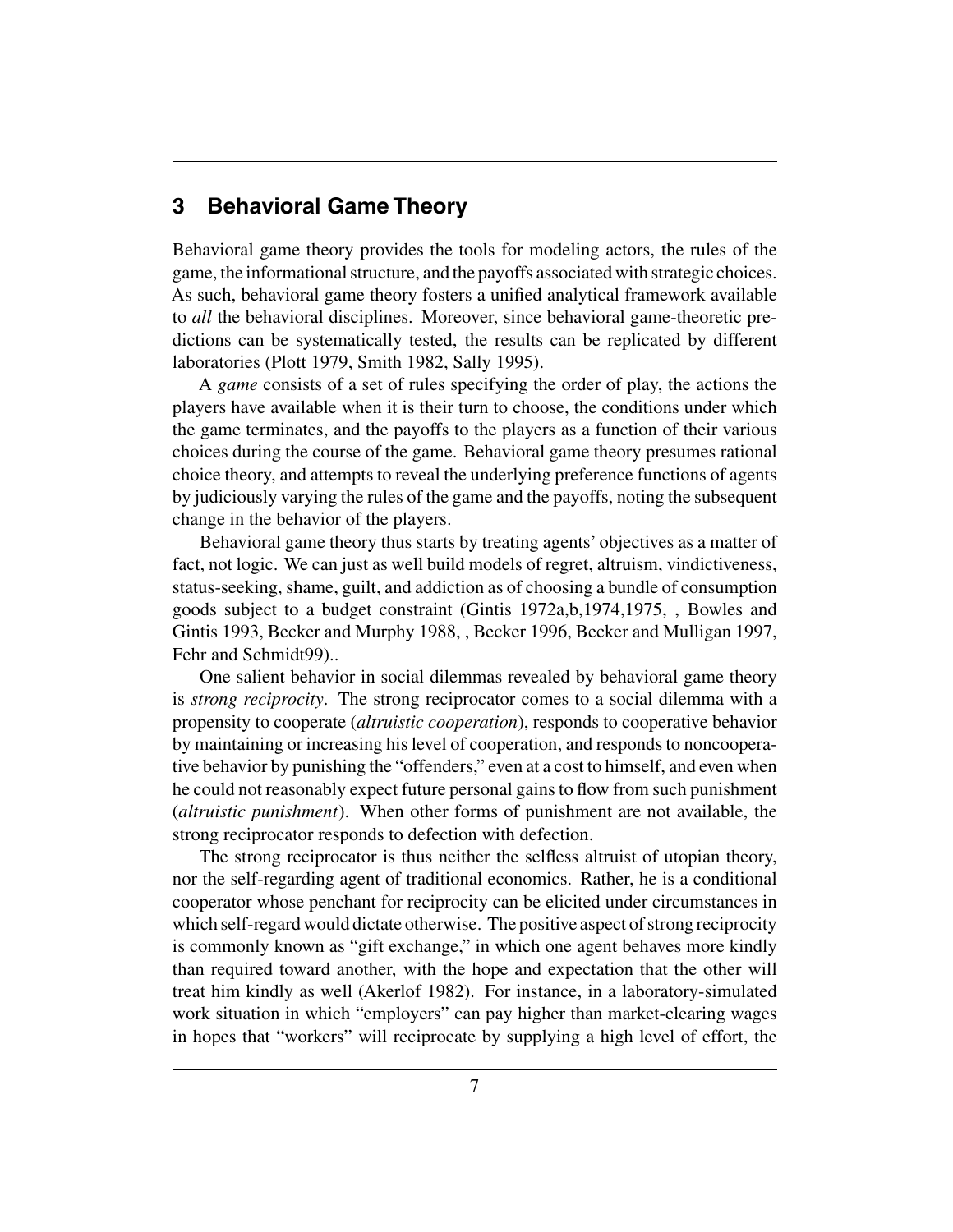generosity of "employers" was generally amply rewarded by their "workers."

A second salient behavior in social dilemmas revealed by behavioral game theory is*inequality aversion*. The inequality-averse agent is willing to reduce his own payoff to increase the degree of equality in the group (whence widespread support for charity and social welfare programs). But he is especially displeased when placed on the *losing side* of an unequal relationship. Indeed, the inequality-averse agent is willing to reduce his own payoff if that reduces the payoff of relatively favored individuals even more. In short, an inequality-averse agent generally exhibits a *weak* urge to reduce inequality when he is the beneficiary, and a *strong* urge to reduce inequality when he is the victim (Loewenstein, Thompson and Bazerman 1989). Inequality aversion differs from strong reciprocity in that the inequalityaverse agent cares only about the distribution of final payoffs, and not at all the role of other players in bringing about this distribution. The strong reciprocator, by contrast, does not begrudge others their payoffs, but it very sensitive to the degree of fairness with which he is treated by others.

Vernon Smith, who was awarded the Nobel prize in 2002, began running laboratory experiments of market exchange in 1956 at Purdue and Stanford Universities. Aside from Smith, whose results strongly supported traditional economic theory, until 1980 or so, virtually the only behavioral discipline to use laboratory experiments with humans as a basis for modeling human behavior was social psychology. Despite the many insights afforded by experimental social psychology, their experimental design was weak. For instance, game theory was rarely used so observed behavior could not be analytically modeled, and experiments rarely used incentive mechanisms (such as monetary rewards and penalties) designed to reveal the real, underlying preferences of subjects. As a result, social psychological findings that were at variance with the assumptions of other behavioral sciences were widely ignored.

The results of the *ultimatum game* (Güth, Schmittberger and Schwarze 1982) changed all that (see Section 7), showing that in one-shot games that preserved the anonymity of subjects, people were quite willing to reject monetary rewards that they considered unfair. This, and a barrage of succeeding experiments, some of which are analyzed below, did directly challenge the widely used assumption that agents are self-regarding. Not surprisingly, the first reaction within the disciplines was to criticize the experiments rather than to change the theoretical foundations of the disciplines. Of course, this is a wholly normal and valuable reaction to new data. While behavioral game theory can easily withstand the critique, it is useful to outline, and reply to, the various objections to its findings.

The most general argument is that the behavior of subjects in simple games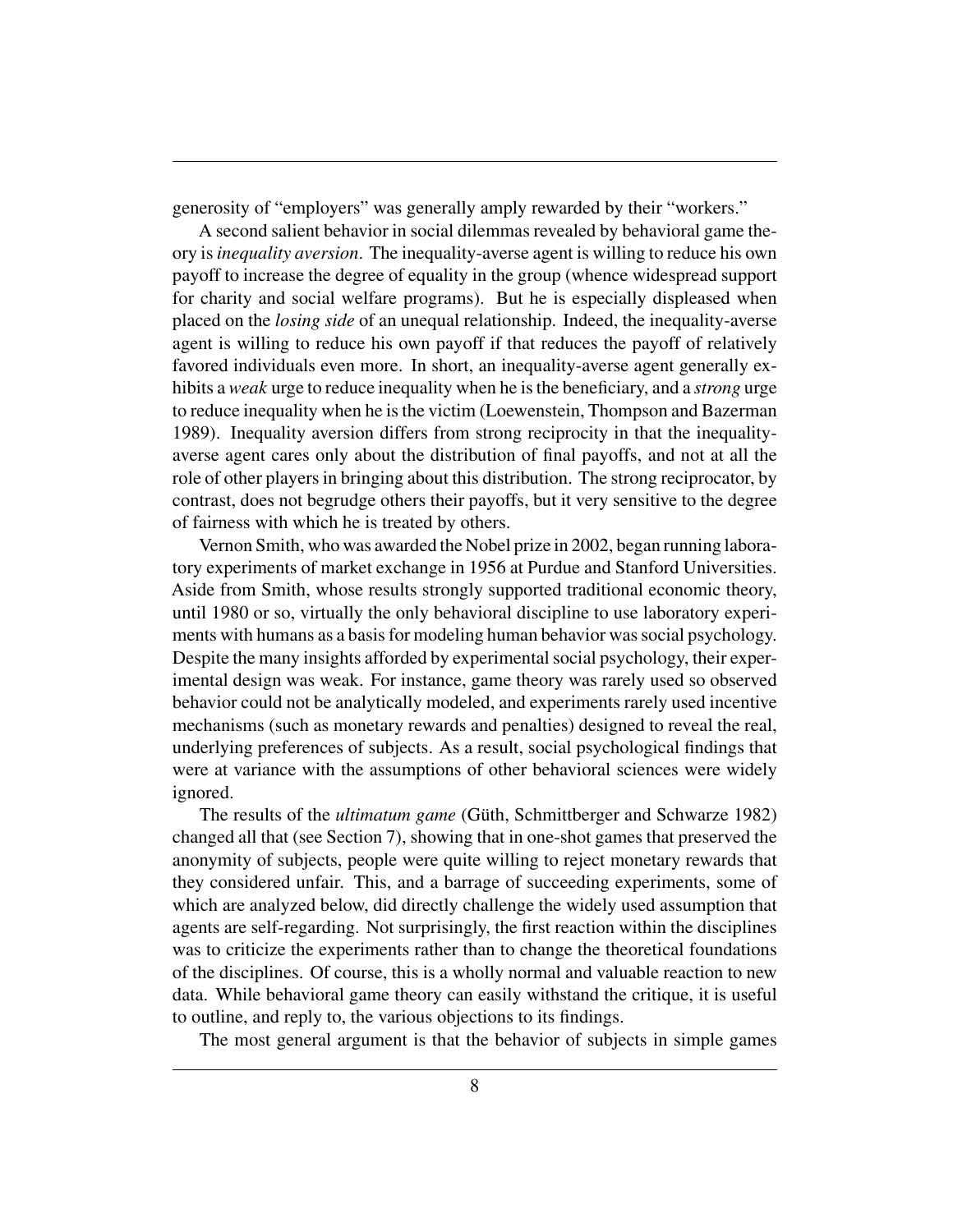under controlled and limited circumstances says nothing about their behavior in the extremely complex, rich, and temporally extended social relationships into which people enter in daily life. However, controlled experiments have served the natural sciences extremely well, and are very important in modeling animal behavior, as well as medical research and pharmacology. Of course, it should be ascertained that the behaviors exhibited in pure form in the laboratory are operative as well in daily life. This appears to be the case, as shown in studies by Andreoni, Erard and Feinstein (1998) on tax compliance. Bewley (2000) on fairness in wage setting, and Fong, Bowles and Gintis (2005) on support for income redistribution, among others.

A second argument is that games in the laboratory are bizarre and unusual, so people really do not know how best to behave in these games. They therefore simply play as they would in daily life, in which interactions are repeated rather than one-shot, and take place among acquaintances rather than being anonymous. For instance, critics suggest that strong reciprocity is just a confused carryover into the laboratory of the subject's extensive experience with the value of building a reputation for honesty and willingness to punish defectors, both of which benefit the self-regarding actor. However, when opportunities for reputation building are incorporated into a game, subjects make predictable strategic adjustments compared to a series of one-shot games without reputation building, indicating that subjects are capable of distinguishing between the two settings (Fehr and Gächter 2000). Indeed, post-game interviews indicate that subjects clearly comprehend the one-shot aspect of the games. Moreover, as we show in Section 9, subjects are often quite willing to punish others who do not harm them, but harm a third party by violating a social norm. It is not plausible to attribute this behavior to confusion with repeated games.

It is also simply not the case that we rarely face one-shot, anonymous interactions in daily life. Members of advanced market societies are engaged in one-shot games with very high frequency—virtually every interaction we have with strangers is of this form. Major rare events in people's lives (fending off an attacker, battling hand-to-hand in wartime, experiencing a natural disaster or major illness) are one-shots in which people appear to exhibit strong reciprocity much as in the laboratory. While members of the small-scale societies we describe below may have fewer interactions with strangers, they are no less subject to one-shots for the other reasons mentioned. Moreover, in these societies, greater exposure to market exchange led to stronger, not weaker, deviations from self-regarding behavior (Henrich, Boyd, Bowles, Camerer, Fehr and Gintis 2004).

Another indication that the other-regarding behavior observed in the laboratory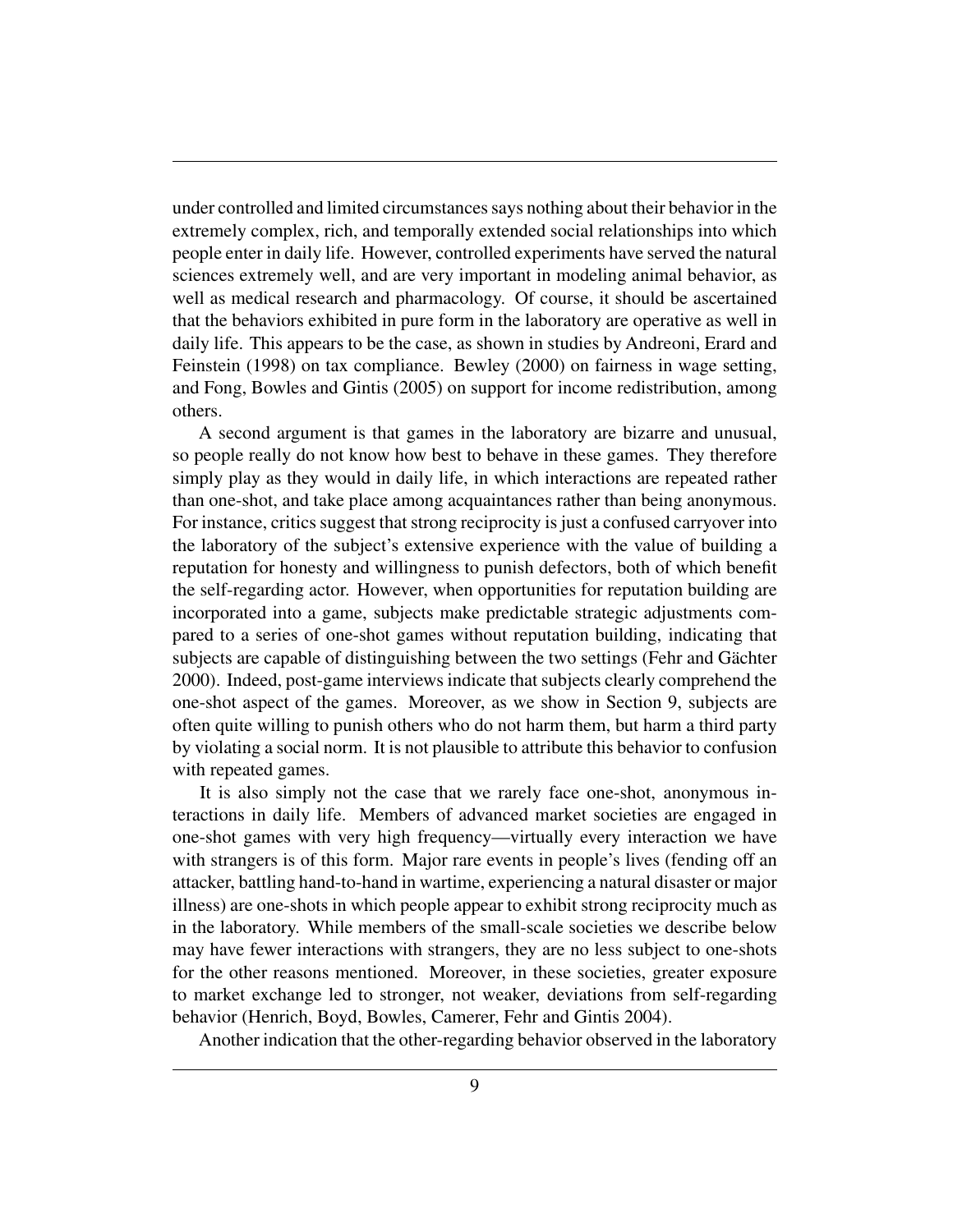is not simply error on the part of the subjects is that when experimenters point out that subjects could have earned more money by behaving differently, the subjects generally respond that of course they knew that, but preferred to behave in an ethically or emotionally satisfying manner rather than simply maximize their material gain.

Another objection often expressed is that subjects really do not believe that the conditions of anonymity will be respected, and they behave altruistically because they fear their selfish behavior will be revealed to others. There are several problems with this argument. First, one of the strict rules of behavioral game research is that *subjects are never told untruths or otherwise misled*, and they are generally informed of this fact by experimenters. Thus, revealing the identity of participants would be a violation of scientific integrity. Second, there are generally no penalties that could be attached to being "discovered" behaving in a selfish manner. Third, an exaggerated fear of being discovered cheating is itself a part of the strong reciprocity syndrome—it is a psychological characteristic that induces us to behave prosocially even when we are most attentive to our selfish needs. For instance, subjects might feel embarrassed and humiliated were their behavior revealed, but shame and embarrassment are themselves *other-regarding emotions*that contribute to prosocial behavior in humans (Bowles and Gintis 2004). In short, the tendency of subjects to overestimate the probability of detection and the costs of being detected are prosocial mental processes (H. L. Mencken one defined "conscience" as "the inner voice that warns us that someone may be looking"). Fourth, and perhaps most telling, in tightly controlled experiments designed to test the hypothesis that subject-experimenter anonymity is important in fostering altruistic behavior, it is found that subjects behave similarly regardless of the experimenter's knowledge of their behavior (Bolton and Zwick 1995, Bolton, Katok and Zwick 1998).

A final argument is that while a game may be one-shot and the players may be anonymous to one another, one will nonetheless *remember* how one played a game, and one may derive great pleasure from recalling one's generosity, or one's willingness to incur the costs of punishing another player for being selfish. This is quite correct, and probably explains a good deal of non-self-regarding behavior in experimental games.<sup>5</sup> But, this does contradict the fact that our behavior is self-regarding! Indeed, it confirms it, although there may be some philosophi-

<sup>&</sup>lt;sup>5</sup>William Shakespeare understood this well when he has Henry V use the following words to urge his soldiers to fight for victory against a much larger French army: "Whoever lives past today…will rouse himself every year on this day, show his neighbor his scars, and tell embellished stories of all their great feats of battle. These stories he will teach his son and from this day until the end of the world we shall be remembered."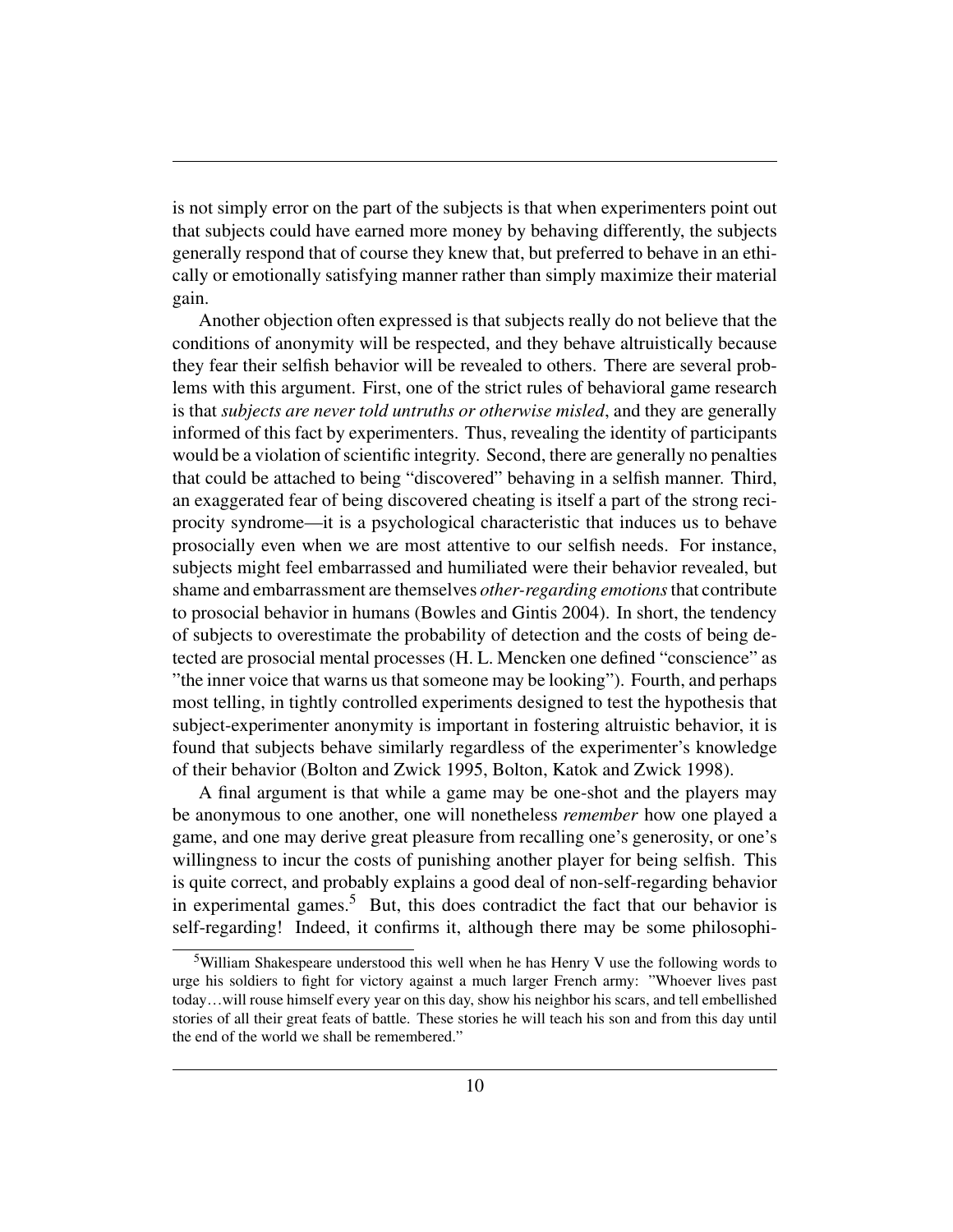cal arguments (irrelevant from the behavioral standpoint) that the other-regarding behavior is nonetheless self-interested.

In all the games described below, unless otherwise stated, subjects are anonymous to one another, they are college students who are recruited by bulletin board and newspaper announcement. The main exception is the extensive study of huntergatherer and other simple, non-market societies reported in Section 11. In all cases, subjects are paid real money, they are not deceived or misled by the experimenters, and they are instructed in the to the point where they fully understand the rules and the payoffs before playing for real.

#### **4 An Anonymous Market Exchange**

Neoclassical economic theory holds that in a market for a product, the equilibrium price is at the intersection of the supply and demand curves for the good. Indeed, it is easy to see that at any other point a self-regarding seller could gain by asking a higher price, or a self-regarding buyer could gain by offering a lower price. This situation was among the first to be simulated experimentally, *the neoclassical prediction virtually always receiving strong support* (Holt 1995). Here is a particularly dramatic example, provided by Holt, Langan and Villamil (1986) (reported by Charles Holt in Kagel and Roth, 1995).

In the Holt, Langan, and Villamil experiment there are four "buyers" and four "sellers." The good is a chip that the seller can redeem for \$5.70 but the buyer can redeem for \$6.80 at the end of the game. In analyzing the game, we assume throughout that buyers and sellers are self-regarding. In each of the first five rounds, each buyer was informed, privately, that he could redeem up to four chips, while eleven chips were distributed to sellers (three sellers were given three chips each, and the fourth was given two chips). Clearly, buyers are willing to pay up to \$6.80 per chip for up to four chips each, and buyers are willing to sell their chip for any amount at or above \$5.70. Total demand is thus sixteen for all prices at or below \$6.80, and total supply is eleven chips at or above \$5.70. Since there is an excess demand for chips at every price between \$5.70 and \$6.80, the only point of intersection of demand and supply curves is at the price  $p = $6.80$ . The subjects in the game, however, have absolutely no knowledge of aggregate demand and supply, since each knew only his own supply of or demand for chips.

The rules of the game are that at any time a seller can call out an asking price for a chip, and a buyer can call out an offer price for a chip. This price remains "on the table" until either it is accepted by another player, or a lower asking price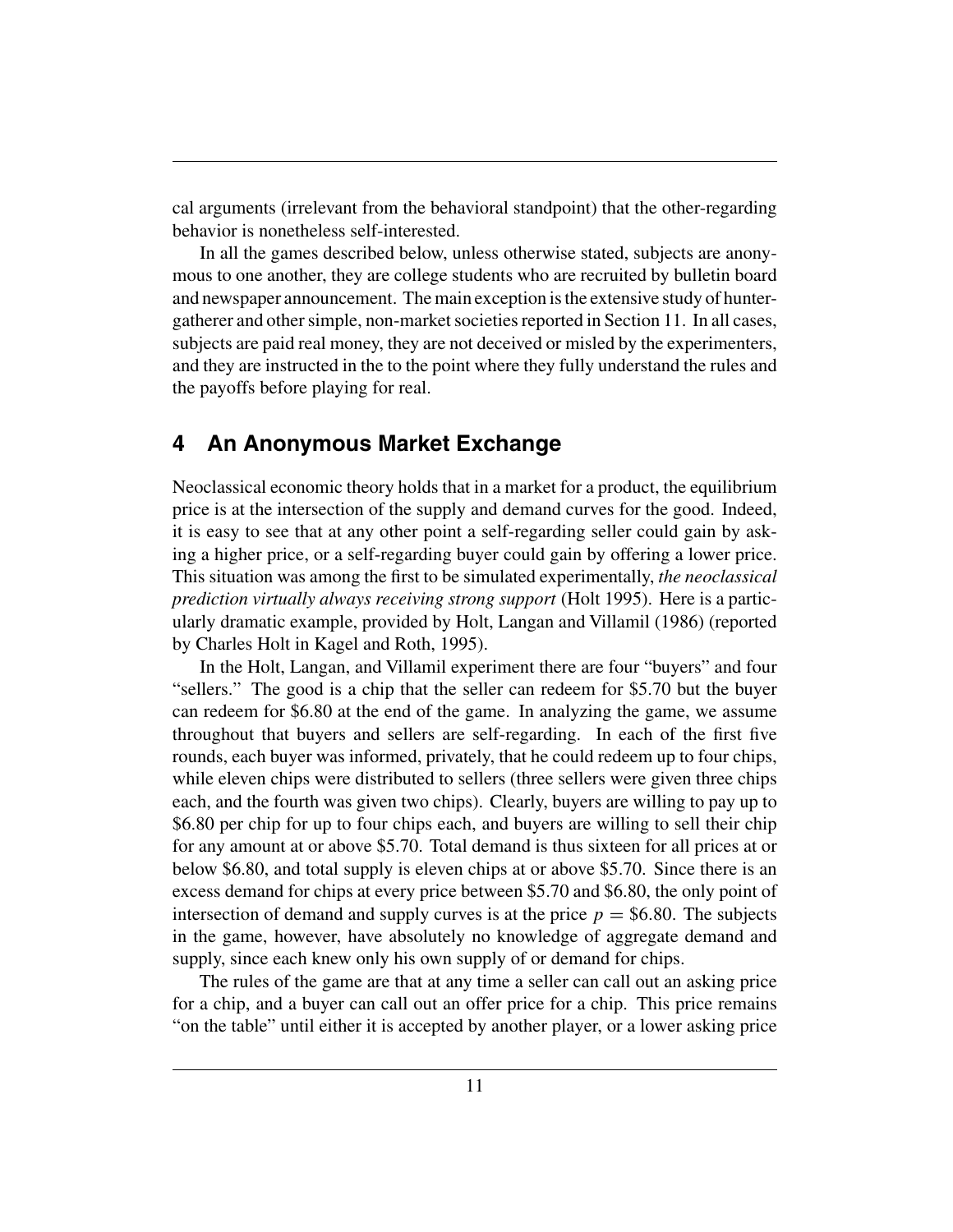

**Figure 1:** Simulating a Market Equilibrium: The Double Auction. The size of the circle is proportional to the number of trades that occurred at the stated price.

is called out, or a higher offer price is called out. When a deal is made, the result is recorded and that chip is removed from the game. As seen in Figure 1, in the first period of play, actual prices were about midway between \$5.70 and \$6.80. Over the succeeding four rounds the average price increased, until in period 5, prices were very close to the equilibrium price predicted by neoclassical theory.

In period six and each of the succeeding four periods, buyers were given the right to redeem a total of eleven chips, and each seller was given four chips. In this new situation, it is clear (to us) that there is an excess supply of chips at each price between \$5.70 and \$6.80, so the only place supply and demand intersect is at \$5.70. While sellers, who previously made a profit of about \$1.10 per chip in each period, must have been delighted with their additional supply, succeeding periods witnessed a steady fall in price, until in the tenth period, the price is close to the neoclassical prediction, and now the buyers are earning about \$1.70 per chip. A more remarkable vindication of the neoclassical model would be difficult to imagine.

# **5 The Rationality of Altruistic Giving**

We have stressed that there is nothing *prima facie* irrational about caring for others, so that one prefers to have less in order that others have more. But, do preferences for altruistic acts entail transitive preferences, as required by the notion of ratio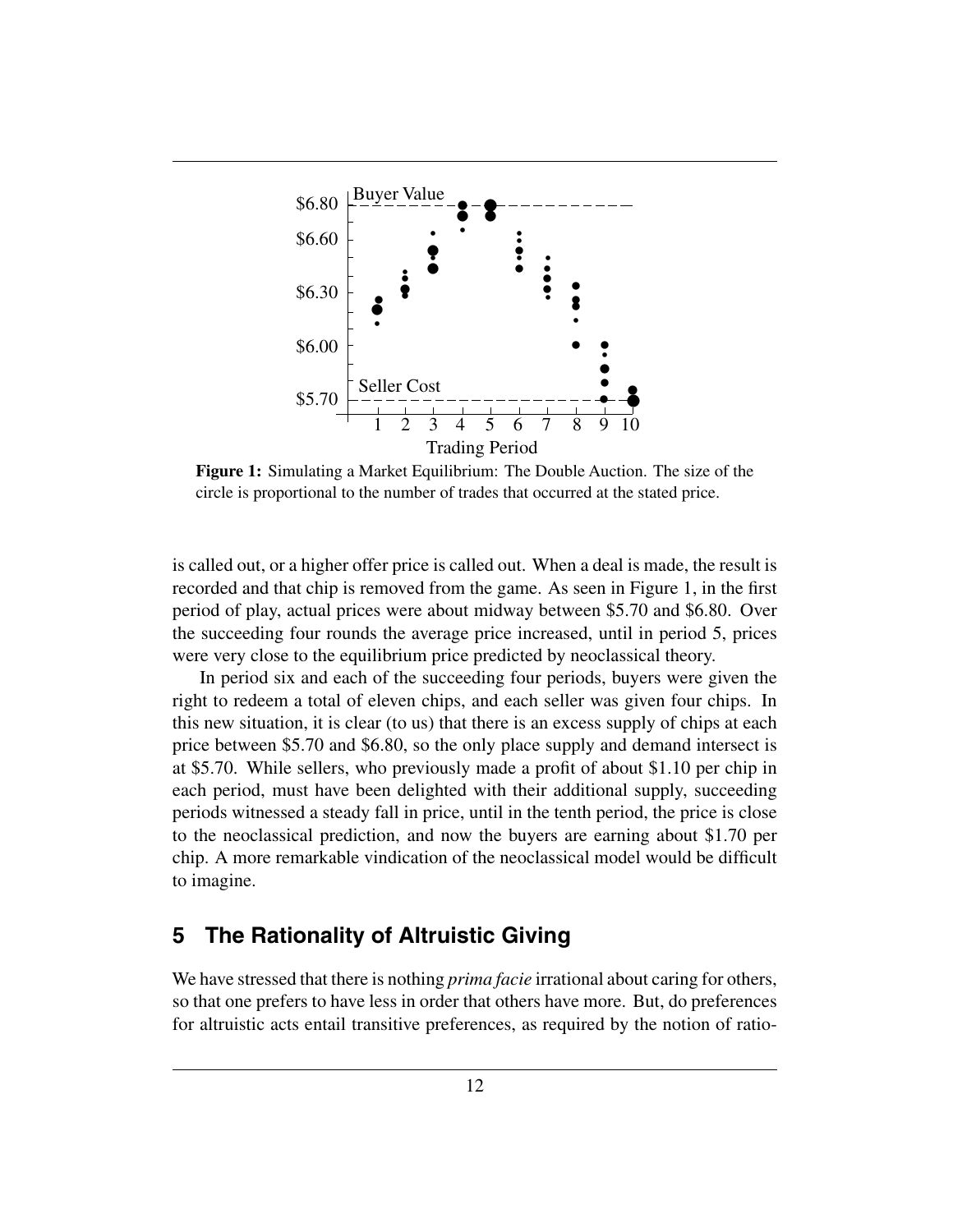nality in decision theory? Andreoni and Miller (2002) showed that they are.

In the dictator game, first studied by Forsythe, Horowitz, Savin and Sefton (1994), the experimenter gives a subject, called the "dictator" a certain amount of money, and instructs the subject to give any portion of this he desires to a second, anonymous, subject, called the "recipient." The dictator keeps whatever he does not choose to give to the recipient. Obviously, a self-regarding dictator will give nothing to the recipient. Suppose the experimenter gives the dictator  $m$  points (exchangeable at the end of the session for real money), and tells him that the "price" of giving some of this to the recipient is  $p$ , meaning that each point the recipient gets costs the giver p points. For instance, if  $p = 4$ , then it costs the dictator four points for each point that he transfers to the recipient. The dictator's choices must then satisfy the "budget constraint"  $\pi_s + p\pi_o = m$ , where  $\pi_s$  is the amount the dictator keeps and  $\pi_o$  is the amount the recipient gets. The question, then, is simply, is there a preference function  $u(\pi_s, \pi_o)$  that the dictator maximizes subject to the budget constraint  $\pi_s + p\pi_o = m$ ? If so, then it is just as rational, from a behavioral standpoint, to care about giving to the recipient as to care about consuming marketed commodities.

Varian (1982) showed that the following Generalized Axiom of Revealed Preference (GARP) is sufficient to ensure rationality. We say A is *directly revealed preferred* to B if B was in the choice set when A was chosen. We say A is*indirectly revealed preferred* to B if there is some sequence  $A = C_1, C_2, \ldots, C_k = B$ , which each  $C_i$  is directly revealed preferred to  $C_{i+1}$  for  $i = 1, \ldots, k - 1$ . GARP then is the following condition: *If A is indirectly revealed preferred to B, the B is not strictly revealed directly preferred to A*.

The experimenters worked with 176 students in a elementary economics class, and had them play the dictator game eight times each, with the price  $p$  taking on the values  $p = 0.25, 0.33, 0.5, 1, 2, 3$ , and 4, with amounts of tokens equalling  $m = 40, 60, 75, 80$  and 100. They found that on 18 of the 176 subjects violated GARP at least once, and of these, only four were at all significant violations. By contrast, if choices were randomly generated, we would expect between 78% and 95% of subjects would violate GARP.

As to the degree of altruistic giving in this experiment, Andreoni and Miller found that 22.7% of subjects were perfectly selfish, 14.2% were perfectly egalitarian at all prices, while 6.2% always allocated all the money so as to maximize the total amount won (i.e., when  $p > 1$  they kept all the money, and when  $p < 1$ , they gave all the money to the recipient).

We conclude from this study that *we can treat altruistic preferences in a manner perfectly parallel to the way we treat money and private goods* in individual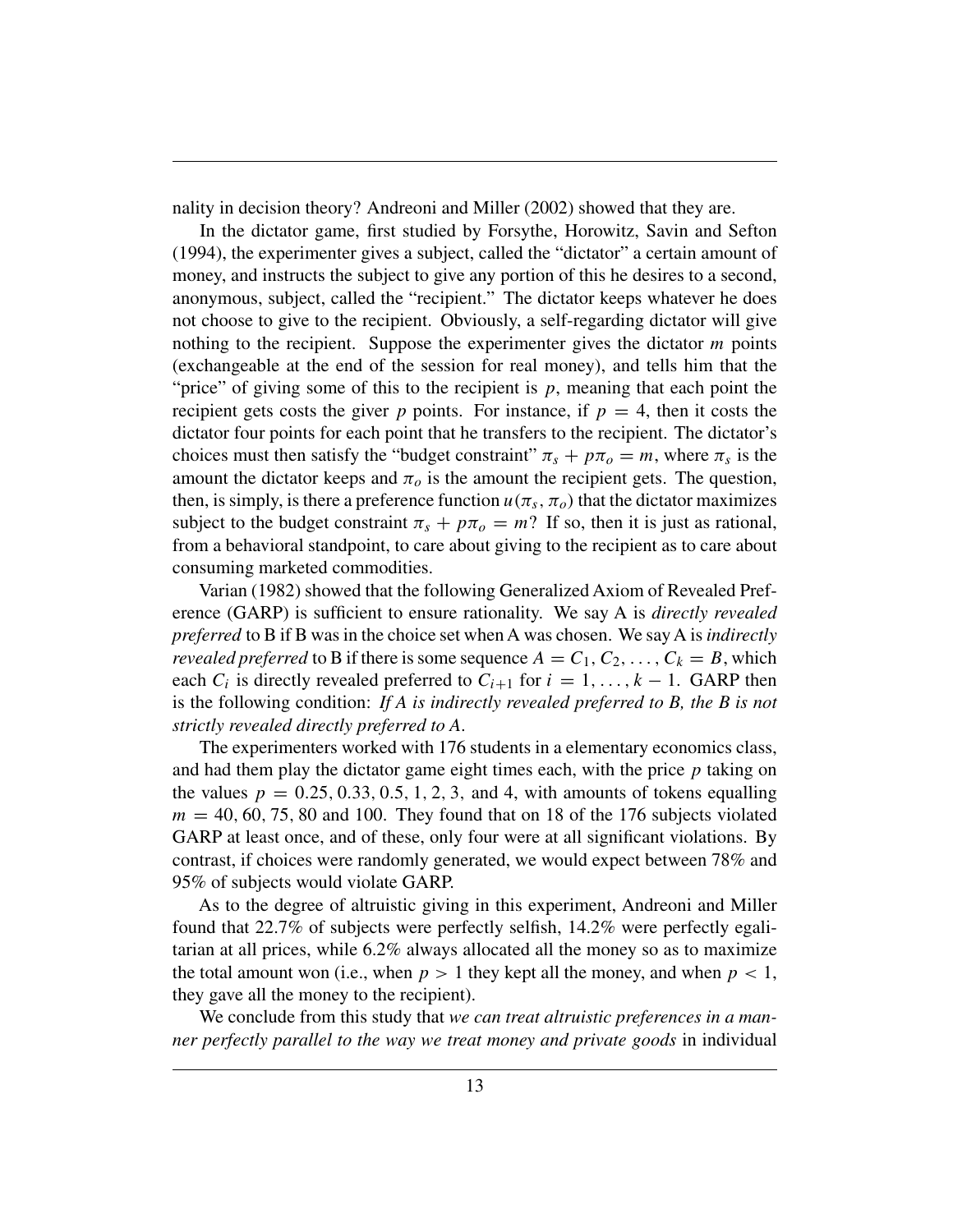preference functions. We use this approach in the rest of this paper.

## **6 Conditional Altruistic Cooperation**

Both strong reciprocity and inequality aversion imply *conditional altruistic cooperation* in the form of a predisposition to cooperate in a social dilemma as long as the other players also cooperate, although they have different reasons: the strong reciprocator believes in returning good for good, whatever the distributional implications, whereas the inequality averse agent simply does not want to create unequal outcomes by making some parties bear a disproportionate share of the costs of cooperation.

Social psychologist Toshio Yamagishi and his coworkers use the prisoner's dilemma to show that a majority of subjects (at least college students in Japan and the United States) positively value altruistic cooperation.<sup>6</sup> In this game, let CC stand for "both players cooperate," let DD stand for "both players defect," let CD stand for "I cooperate but my partner defects," and let DC stand for "I defect and my partner cooperates." It is easy to see that a self-regarding agents will exhibit  $DC > CC > DD > CD$  (check it), while an altruistic cooperator will exhibit  $CC > DC > DD > CD$  (where  $>$  means "is preferred to"); i.e. the self-regarding agent prefers to defect no matter what his partner does, whereas the conditional altruistic cooperator prefers to cooperate so long as his partner cooperates. Watabe, Terai, Hayashi and Yamagishi (1996), based on 148 Japanese subjects, found that the average desirability of the four outcomes conformed to the altruistic cooperator preferences ordering. The experimenters also asked 23 of the subjects if they would cooperate if they already knew that their partner was going to cooperate, and 87% (20) said they would. Hayashi, Ostrom, Walker and Yamagishi (1999) ran the same experiment with U.S. students with similar results. In this case, all of the subjects asked if they would cooperate if their partner was already committed to cooperating said they would.

While many agents appear to value conditional altruistic cooperation, the above studies did not use real monetary payoffs, so it is unclear how strongly these values are held, or indeed if they are held at all, since subjects might simply be paying lip service to altruistic values that they in fact do not hold. To address this issue, Kiyonari, Tanida and Yamagishi (2000) ran an experiment with real monetary pay-

 ${}^{6}$ In the prisoner's dilemma, if the two players cooperate, they both get payoff b, and if they both defect, the both get payoff  $p < r$ . If one cooperates and on defects, the cooperate gets  $s < p$  and the defector gets  $t>r$ . A self-interested player will defect no matter what his partner does.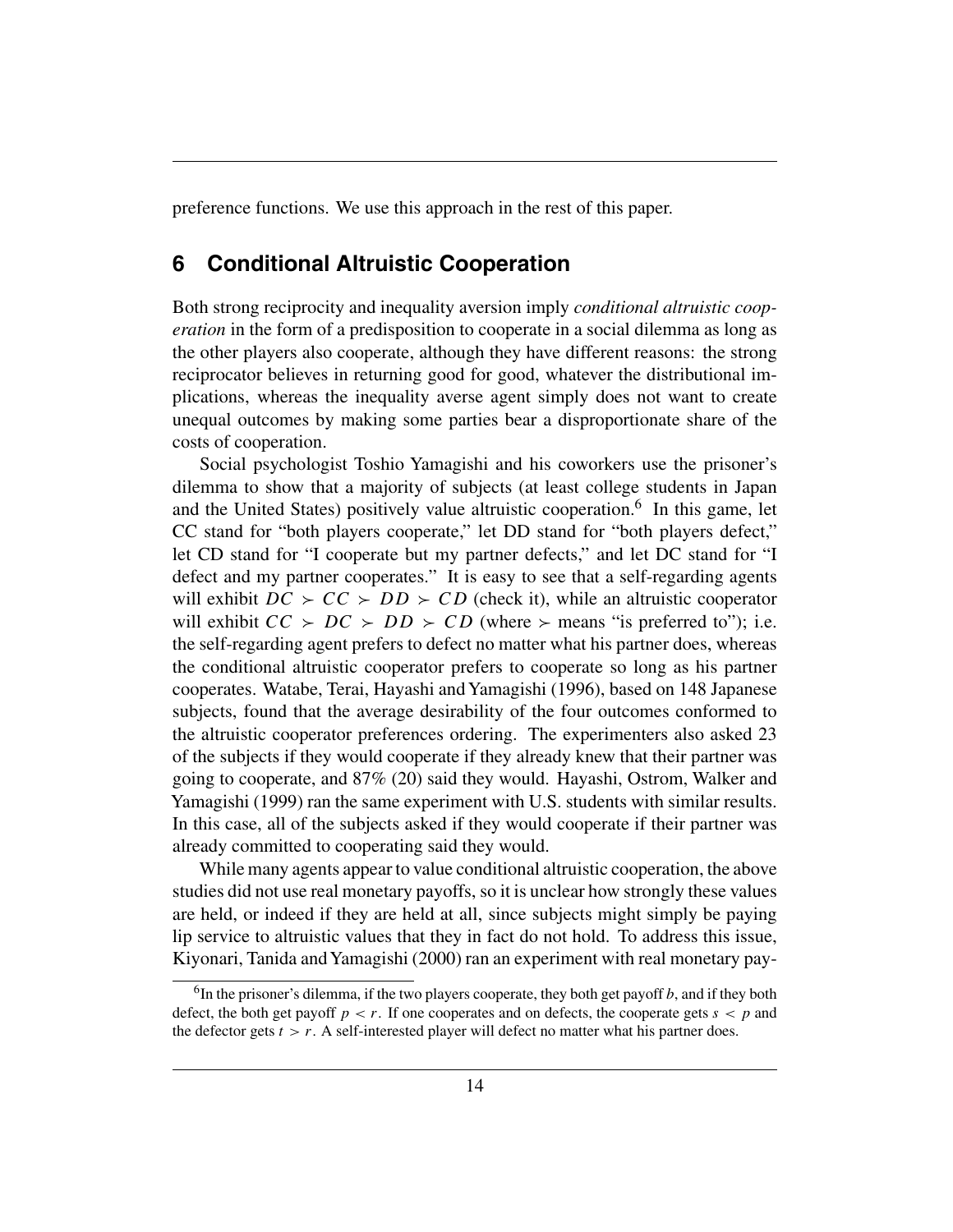offs using 149 Japanese university students. The experimenters ran three distinct treatments, with about equal numbers of the subjects in each treatment. The first treatment was the standard "simultaneous" prisoner's dilemma, the second was a "second player" situation in which the subject was told that the first player in the prisoner's dilemma had already chosen to cooperate, and the third was a "first player" treatment in which the subject was told that his decision to cooperate or defect would be made known to the second player before the latter made his own choice. The experimenters found that 38% of subjects cooperated in the simultaneous treatment, 62% cooperated in the second player treatment, and 59% cooperated in the first player treatment. The decision to cooperate in each treatment cost the subject about \$5 (600 yen). This shows unambiguously that a majority of subjects were conditional altruistic cooperators  $(62\%)$ , almost as many were not only cooperators, but were willing to bet that their partners would be (59%), provided the latter were assured of not being defected upon, although under standard conditions, without this assurance, only 38% would in fact cooperate.

## **7 Altruistic Punishment**

Both strong reciprocity and inequality aversion imply *altruistic punishment* in the form of a predisposition to punish those who fail to cooperate in a social dilemma. The source of this behavior is different in the two cases: the strong reciprocator believes in returning harm for harm, whatever the distributional implications, whereas the inequality averse agent wants to create a more equal distribution of outcomes, even at the cost of lower outcomes for all. The simplest game exhibiting altruistic punishment is the *ultimatum game* (Güth et al. 1982). Under conditions of anonymity, two player are shown a sum of money, say \$10. One of the players, called the "proposer," is instructed to offer any number of dollars, from \$1 to \$10, to the second player, who is called the "responder." The proposer can make only one offer. The responder can either accept or reject this offer. If the responder accepts the offer, the money is shared accordingly. If the responder rejects the offer, both players receive nothing. The two players do not face each other again.

There is only *one* responder strategy that is a best response for a self-regarding agent: accept anything you are offered. Knowing this, a self-regarding proposer who believes he faces a self-regarding responder, will offer the minimum possible amount, \$1, and this will be accepted.

However, when actually played, *the self-regarding outcome is almost never attained or even approximated*. In fact, as many replications of this experiment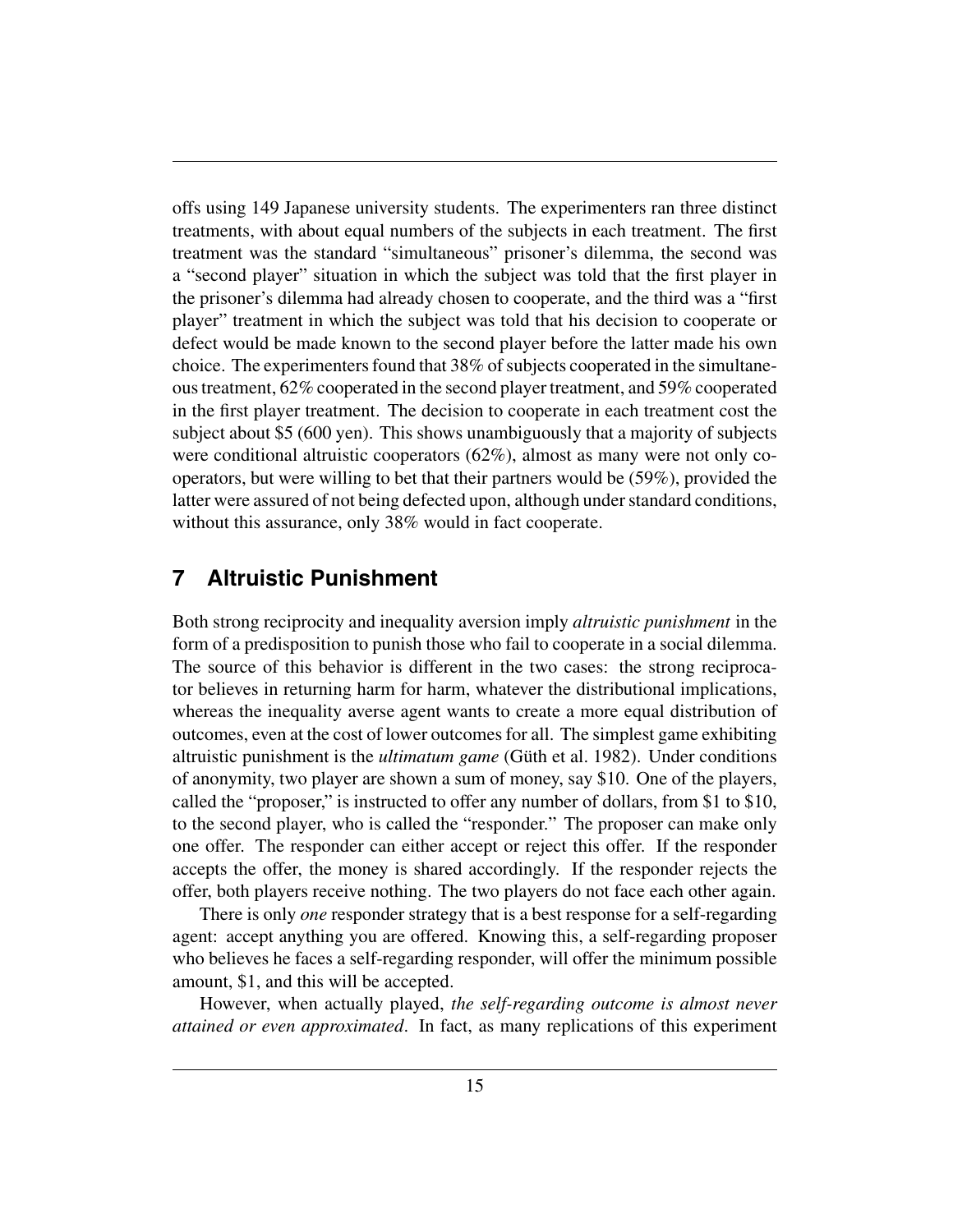have documented, under varying conditions and with varying amounts of money, proposers routinely offer respondents very substantial amounts (50% of the total generally being the modal offer), and respondents frequently reject offers below 30% (Güth and Tietz 1990, Camerer and Thaler 1995).

Are these results culturally dependent? Do they have a strong genetic component, or do all "successful" cultures transmit similar values of reciprocity to individuals? Roth et al. (1991) conducted ultimatum games in four different countries (United States, Yugoslavia, Japan, and Israel) and found that while the level of offers differed a small but significant amount in different countries, the probability of an offer being rejected did not. This indicates that both proposers and respondents share the same notion of what is considered "fair" in that society, and that proposers adjust their offers to reflect this common notion. The differences in level of offers across countries, by the way, were relatively small. When a much greater degree of cultural diversity is studied, however, large difference in behavior are found, reflecting different standards of what it means to be "fair" in different types of society.

Behavior in the ultimatum game thus conforms to the strong reciprocity model: "fair" behavior in the ultimatum game for college students is a fifty-fifty split. Responders reject offers under 40% as a form of altruistic punishment of the normviolating proposer. Proposer offer 50% because they are altruistic cooperators, or 40% because they fear rejection. To support this interpretation, we note that if the offer in an ultimatum game are generated by a computer rather than the proposer, and if respondents know this, low offers very rarely rejected (Blount 1995). This suggests that players are motivated by *reciprocity*, reacting to a violation of behavioral norms (Greenberg and Frisch 1972). Moreover, in a variant of the game in which a responder rejection leads to the responder getting nothing, but allowing the proposer to keep the share he suggested for himself, respondents never reject offers, and proposers make considerably smaller (but still positive) offers (Bolton and Zwick 1995). As a final indication that strong reciprocity motives are operative in this game, when, after the game is over, when asked why they offer more than the lowest possible amount, proposers commonly say that they are afraid that respondents will consider low offers unfair and reject them. When respondents reject offers, they usually claim they want to punish unfair behavior. In all of the above experiments a significant fraction of subjects (about a quarter, typically) conform to self-regarding preferences.

A more difficult issue is the extent to which behavior reflects strong reciprocity as opposed to inequality aversion. The difference between the two motivations is straightforward: strong reciprocity is sensitive to the intentions of other players,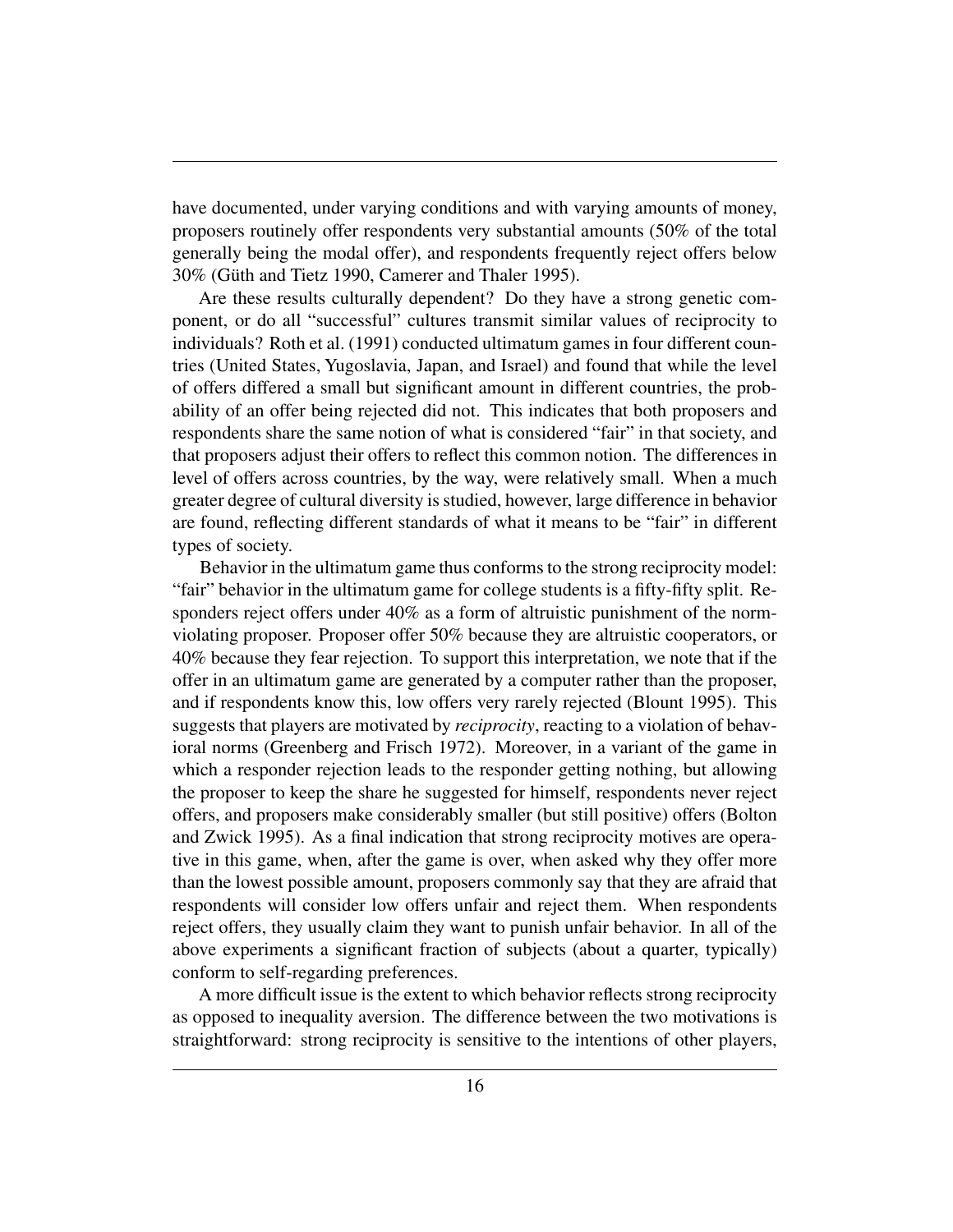whereas inequality aversion is not. It follows that in any game in which a subject acts to reduce inequality in outcomes, yet the inequality is not due to the elective behavior (actual or expected) of other players, inequality aversion must be at work. The problem is that behavioral games, unless explicitly structured to deal with the role of intentions versus outcomes in altruistic behavior, ineluctably confound the two issues. Special versions of the trust game and the moonlight game confront this problem.

## **8 Strong Reciprocity in the Labor Market**

Akerlof (1982) suggested that many puzzling facts about labor markets could be better understood if it were recognized that in many situations, employers pay their employees higher wages than necessary, in the expectation that workers will respond by providing higher effort than necessary. Fehr, Gächter and Kirchsteiger (1997) performed an experiment to validate this *gift exchange* model of the labor market.

The experimenters divided a group of 141 subjects (college students who had agreed to participate in order to earn money) into "employers" and "employees." The rules of the game are as follows. If an employer hires an employee who provides effort e and receives a wage w, his profit is  $\pi = 100e - w$ . The wage must be between 1 and 100, and the effort is between 0.1 and 1. The payoff to the employee is then  $u = w - c(e)$ , where  $c(e)$  is the "cost of effort" function shown in Figure 2. All payoffs involve real money that the subjects are paid at the end of the experimental session. We call this the *experimental labor market game*.



**Figure 2:** The Cost of Effort Schedule in Fehr, Gächter, and Kirchsteiger (1997).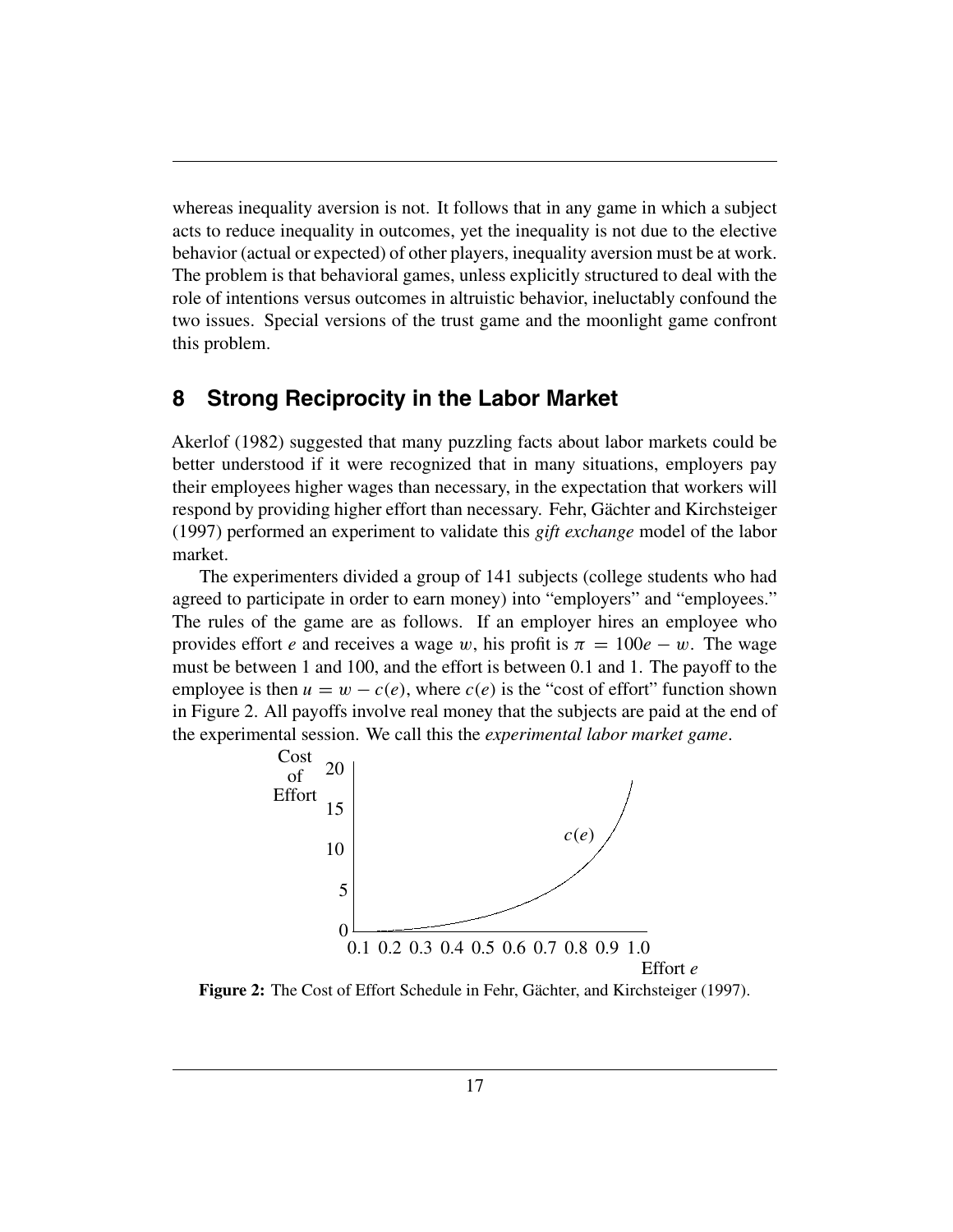The sequence of actions is as follows. The employer first offers a "contract" specifying a wage w and a desired amount of effort  $e^*$ . A contract is made with the first employee who agrees to these terms. An employer can make a contract  $(w, e^*)$ with at most one employee. The employee who agrees to these terms receives the wage w and supplies an effort level e, which *need not equal the contracted effort*,  $e<sup>*</sup>$ . In effect, there is no penalty if the employee does not keep his promise, so the employee can choose any effort level,  $e \in [0.1, 1]$ , with impunity. Although subjects may play this game several times with different partners, each employeremployee interaction is a one-shot (non-repeated) event. Moreover, the identity of the interacting partners is never revealed.

If employees are self-regarding, they will choose the zero-cost effort level,  $e = 0.1$ , no matter what wage is offered them. Knowing this, employers will never pay more than the minimum necessary to get the employee to accept a contract, which is 1 (assuming only integral wage offers are permitted).<sup>7</sup> The employee will accept this offer, and will set  $e = 0.1$ . Since  $c(0.1) = 0$ , the employee's payoff is  $u = 1$ . The employer's payoff is  $\pi = 0.1 \times 100 - 1 = 9$ .

In fact, however, this self-regarding outcome rarely occurred in this experiment. The average net payoff to employees was  $u = 35$ , and the more generous the employer's wage offer to the employee, the higher the effort provided. In effect, employers presumed the strong reciprocity predispositions of the employees, making quite generous wage offers and receive higher effort, as a means to increase both their own and the employee's payoff, as depicted in Figure 3. Similar results have been observed in Fehr, Kirchsteiger and Riedl 1993, 1998.

Figure 3 also shows that, though most employees are strong reciprocators, at any wage rate there still is a significant gap between the amount of effort agreed upon and the amount actually delivered. This is not because there are a few "bad apples" among the set of employees, but because only 26% of employees delivered the level of effort they promised! We conclude that strong reciprocators are inclined to compromise their morality to some extent.

To see if employers are also strong reciprocators, the authors extended the game by allowing the employers to respond reciprocally to the *actual effort choices* of their workers. At a cost of 1, an employer could *increase* or *decrease* his employee's payoff by 2.5. If employers were self-regarding, they would of course do neither, since they would not (knowingly) interact with the same worker a second time. However, 68% of the time, employers punished employees that did not fulfill

 $T$ This is because the experimenters created more employees than employers, thus ensuring an excess supply of employees.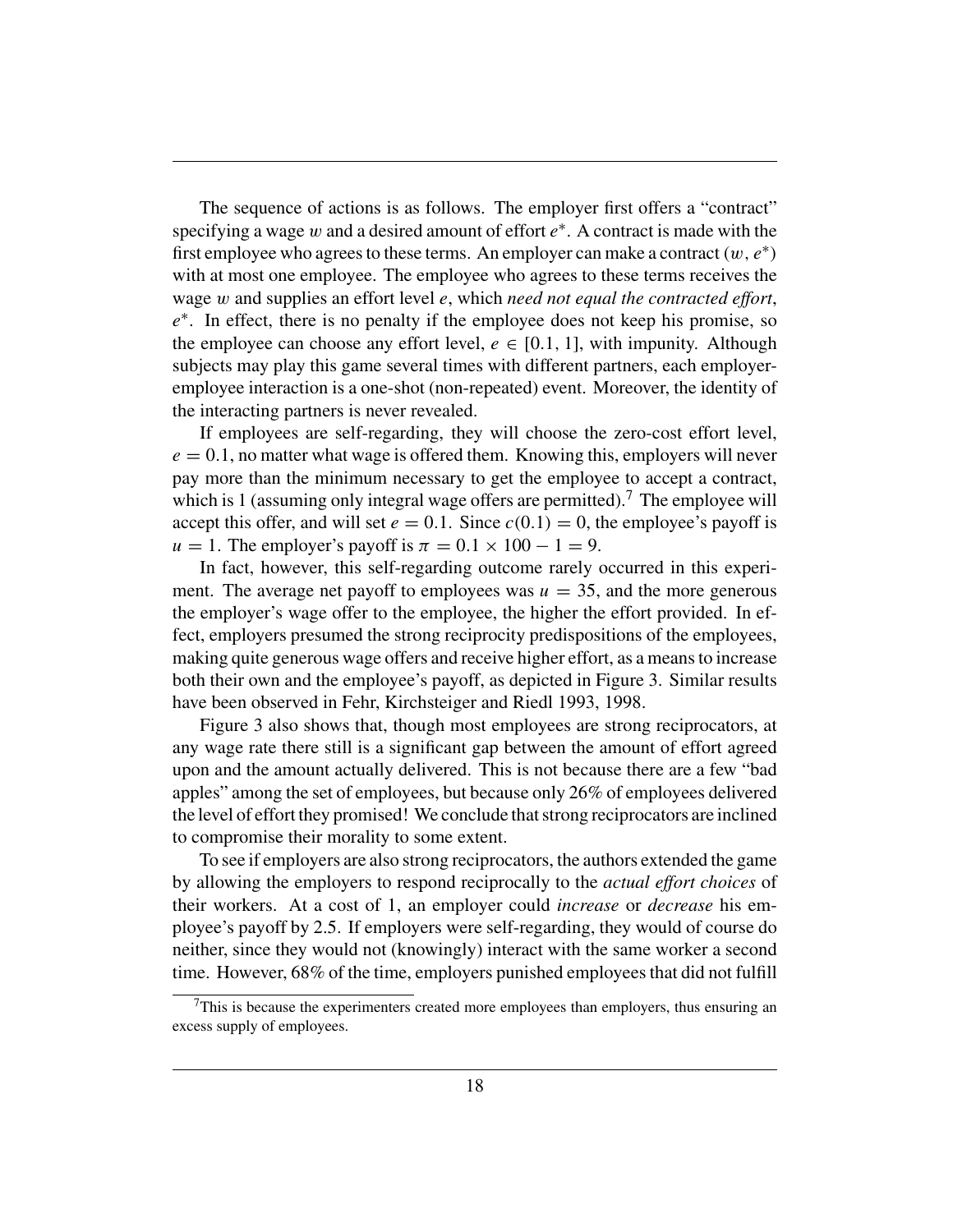

**Figure 3:** Relation of Contracted and Delivered Effort to Worker Payoff (141 subjects). From Fehr, Gächter, and Kirchsteiger (1997).

their contracts, and 70% of the time, employers rewarded employees who overfulfilled their contracts. Indeed, employers rewarded 41% of employees who *exactly* fulfilled their contracts. Moreover, employees *expected* this behavior on the part of their employers, as shown by the fact that their effort levels *increased significantly* when their bosses gained the power to punish and reward them. Underfulfilling contracts dropped from 83% to 26% of the exchanges, and overfulfilled contracts rose from 3% to 38% of the total. Finally, allowing employers to reward and punish led to a 40% increase in the net payoffs to all subjects, even when the payoff reductions resulting from employer punishment of employees are taken into account.

We conclude from this study that the subjects who assume the role of "employee" conform to internalized standards of reciprocity, even when they are certain there are no material repercussions from behaving in a self-regarding manner. Moreover, subjects who assume the role of employer expect this behavior and are rewarded for acting accordingly. Finally, employers reward good and punish bad behavior when they are allowed, and employees expect this behavior and adjust their own effort levels accordingly. In general, then subjects follow an internalized norm not only because it is prudent or useful to do so, or because they will suffer some material loss if they do not, but rather because they desire to do so *for its*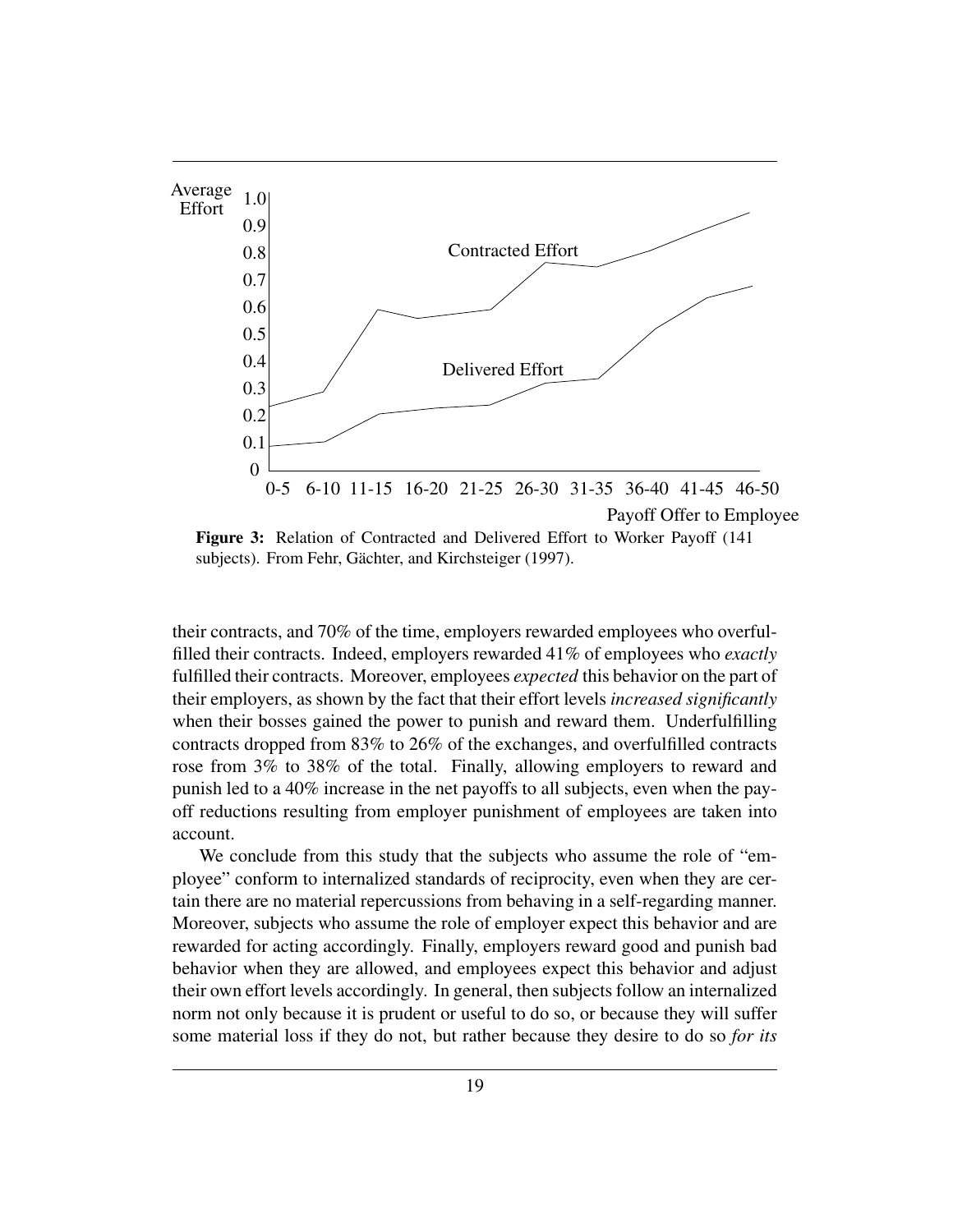*own sake*.

# **9 Altruistic Third Party Punishment**

Prosocial behavior in human society occurs not only because those directly helped and harmed by an individual's actions are likely to reciprocate in kind but also because there are general *social norms* the foster prosocial behavior and many people are willing to bestow favors on someone who conforms to social norms, and to punish someone who does not, even if they are not personally helped or hurt by the individual's actions. In everyday life, third parties who are not the beneficiaries of an individual's prosocial act, will help the individual and his family in times of need, will preferentially trade favors with the individual, and otherwise will reward the individual in ways that are not costly but are nonetheless of great benefit to the cooperator. Similarly, third parties who have not been personally harmed by the selfish behavior of an individual will refuse aid even when it is not costly to do so, will shun the offender and approve of the offender's ostracism from beneficial group activities, again at low cost to the third party, but highly costly to the offender.

It is hard to conceive of human societies operating at a high level of cooperative efficiency in the absence of such third party altruistic behavioral. Yet, self-regarding actors will never engage in such behavior if it is at all costly. An experiment conducted by Fehr and Fischbacher (2004) addresses this question by conducting a series of Third Party Punishment games using prisoner's dilemma and dictator games. The experimenters implemented four experimental treatments, in each of which subjects were groups into threes. In each group, in stage one, subject A played a prisoner's dilemma or dictator game with subject B as the recipient, and subject C was an outsider whose payoff was not affected by A's decision. Then, in stage two, subject C was endowed with 50 points and allowed to deduct points from subject A, such that every three points deducted from A's score cost C one point. In the first treatment (TP-DG) the game was the dictator game, in which A was endowed with 100 points, and could give 0, 10, 20, 30, 40, or 50 points to B, who had no endowment.

The second treatment (TP-PD) was the same, except that the game was the prisoner's dilemma. Subjects A and B were each endowed with ten points, and each could either keep the ten points, or transfer the ten points to the other subject, in which case it was tripled by the experimenter. Thus, if both cooperated, each earned 30 points, and if both defected, each earned ten points. If one cooperated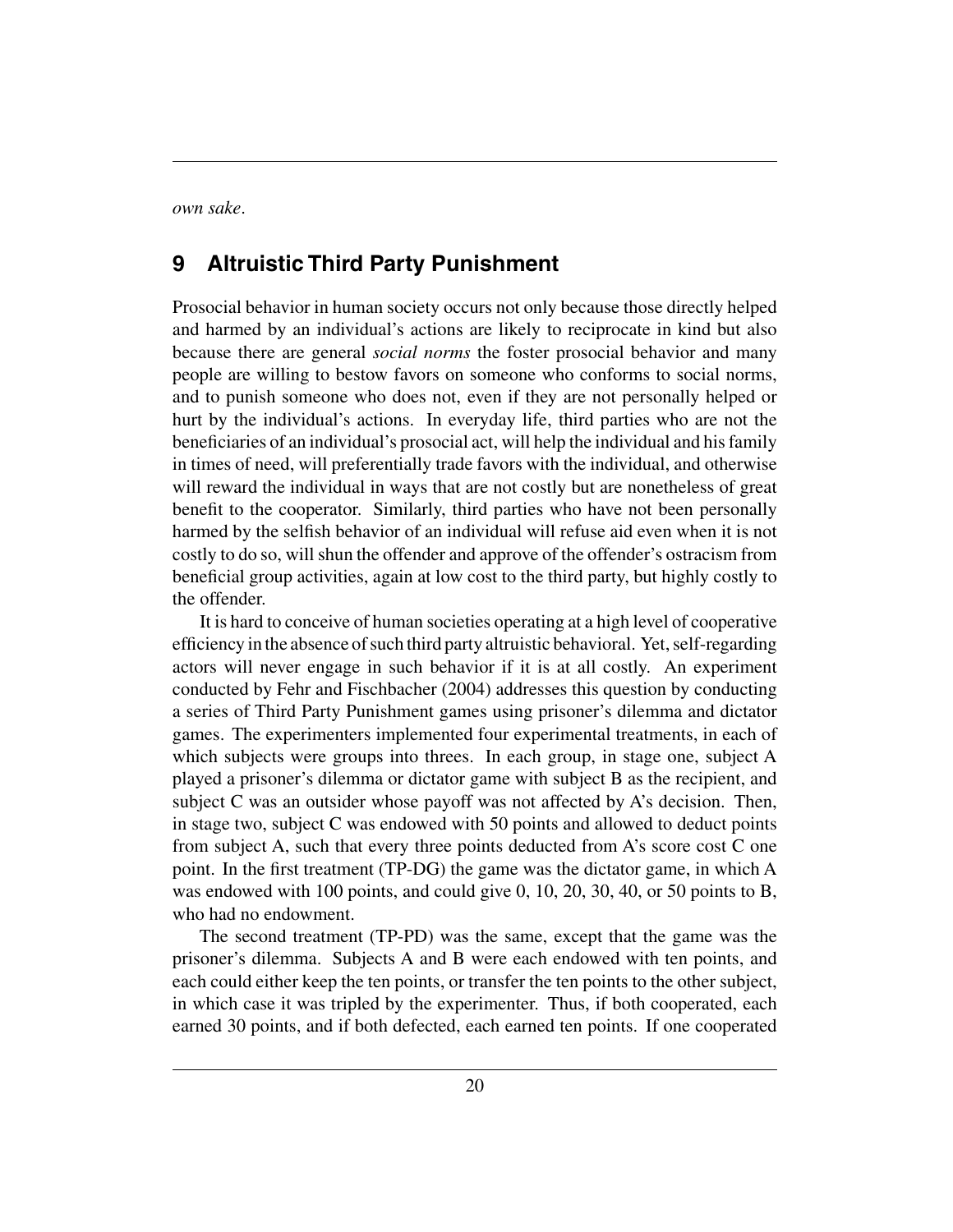and one defected, however, the cooperator earned zero and the defector 40 points. In the second stage, C was given an endowment of 40 points, and was allowed to deduct points from A and/or B, just as in the TP-DG treatment.

To compare the relative strengths of second and third party punishment in the dictator game, the experimenters implemented a third treatment, S&P-DG. In this treatment, subjects were randomly assigned to playerA and player B, andA-B pairs were randomly formed. In the first stage of this treatment, each A was endowed with 100 points and each B with none, and the As played the dictator game as before. In the second stage of each treatment, each player was given an additional 50 points, and the B players were permitted to deduct points from A players on the same terms as in the first two treatments. S&P-DG also had two conditions. In the S condition, a B player could only punish his *own* dictator, whereas in the T condition, a B player could only punish an A player *from another pair*, to which he was randomly assigned by the experimenters. In the T condition, each B player was informed of the behavior of the player A' to which he was assigned.

To compare the relative strengths of second and third party punishment in the prisoner's dilemma, the experimenters implemented a fourth treatment, S&P-PG. This was similar to the S&P-DG treatment, except that now in the S condition, an AB pair could only punish each other, whereas in the T condition, each agent could punish only a randomly assigned subject from another pair.<sup>8</sup>

In the first two treatments, since subjects were randomly assigned to positions A, B, and C, the obvious fairness norm is that all should have equal payoffs (an "equality norm"). For instance, if A gave 50 points to B, and C deducted no points from A, each subject would end up with 50 points. In the dictator game treatment (TP-DG), 60% of third parties (C's) punish dictators (A's) who give less than 50% of the endowment to recipients (B's). Statistical analysis (ordinary least squares regression) showed that for every point an A kept for himself above the 50-50 split, he was punished an average 0.28 points by C's, leading to a total punishment of  $3 \times 0.28 = 0.84$  points. Thus, a dictator who kept the whole 100 points would have  $0.84 \times 50 = 42$  points deducted by C's, leaving a meager gain of 8 points over equal sharing.

The results for the prisoner's dilemma treatment (TP-PD) was similar, with an interesting twist. If one partner in the AB pair defected and the other cooperated, the defector would have on average 10.05 points deducted by C's, but if both defected, the punished player lost only an average of 1.75 points. This shows that

 ${}^{8}$ It is worth repeating that the experimenters never use value-laden terms such as "punish," but rather neutral terms, such as "deduct points."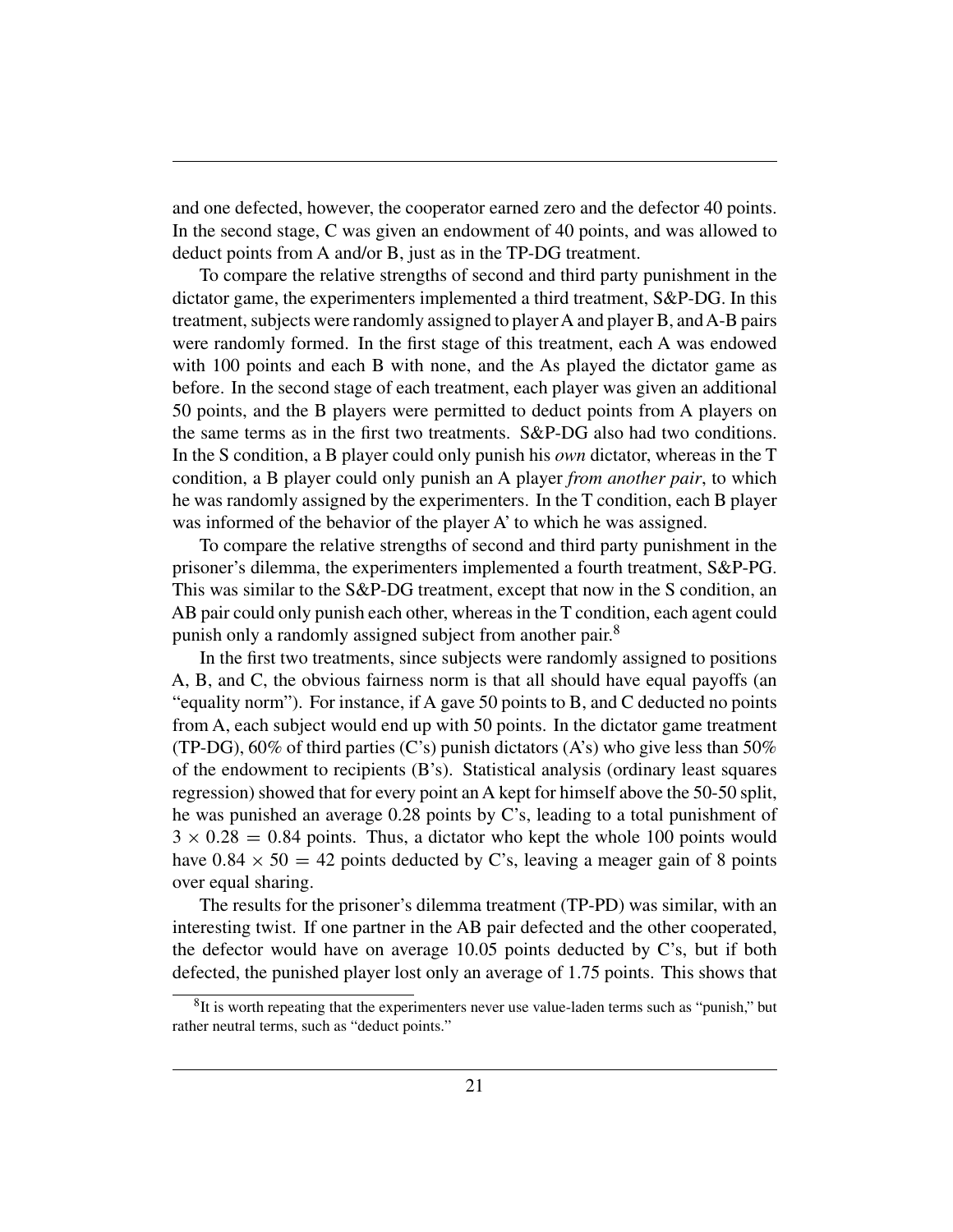third parties (C's) care not only about the intentions of defectors, but how much harm they caused and/or how unfair they turned out to be. Overall, 45.8% of third parties punished defectors whose partners cooperated, whereas only 20.8% of third parties punished defectors whose partners defected.

Turning to the third treatment (T&SP-DG), second party sanctions of selfish dictators are found to be considerably stronger than third party sanctions, although both were highly significant. On average, in the first condition, where recipients could punish their own dictators, they imposed a deduction of 1.36 points for each point the dictator kept above the 50-50 split, whereas they imposed a deduction of only 0.62 points per point kept on third party dictators. In the final treatment (T&SP-PD), defectors are severely punished by both second and third parties, but second party punishment is again found to be much more severe than third. Thus, cooperating subjects deducted on average 8.4 points from a defecting partner, but only 3.09 points from a defecting third party.

This study confirms the general principle that punishing norm violators is very common but not universal, and individuals are prone to be more harsh in punishing those who hurt them personally, as opposed to violating a social norm that hurts others than themselves.

#### **10 Altruism in Social Dilemmas**

The *public goods game* reflects several real-life social dilemmas, such as the voluntary contribution to team and community goals. Researchers (Ledyard 1995,Yamagishi 1986, Ostrom, Walker and Gardner 1992, Gächter and Fehr 1999) uniformly find that *groups exhibit a much higher rate of cooperation than can be expected assuming the standard model of the self-regarding actor*.

A typical public goods game consists of a number of rounds, say ten. In each round, each subject is grouped with several other subjects—say 3 others. Each subject is then given a certain number of 'points,' say twenty, redeemable at the end of the experimental session for real money. Each subject then places some fraction of his points in a 'common account,' and the remainder in the subject's 'private account.' The experimenter then tells the subjects how many points were contributed to the common account, and adds to the private account of *each* subject some fraction, say 40%, of the total amount in the common account. So if a subject contributes his whole twenty points to the common account, each of the four group members will receive eight points at the end of the round. In effect, by putting the whole endowment into the common account, a player loses twelve points but the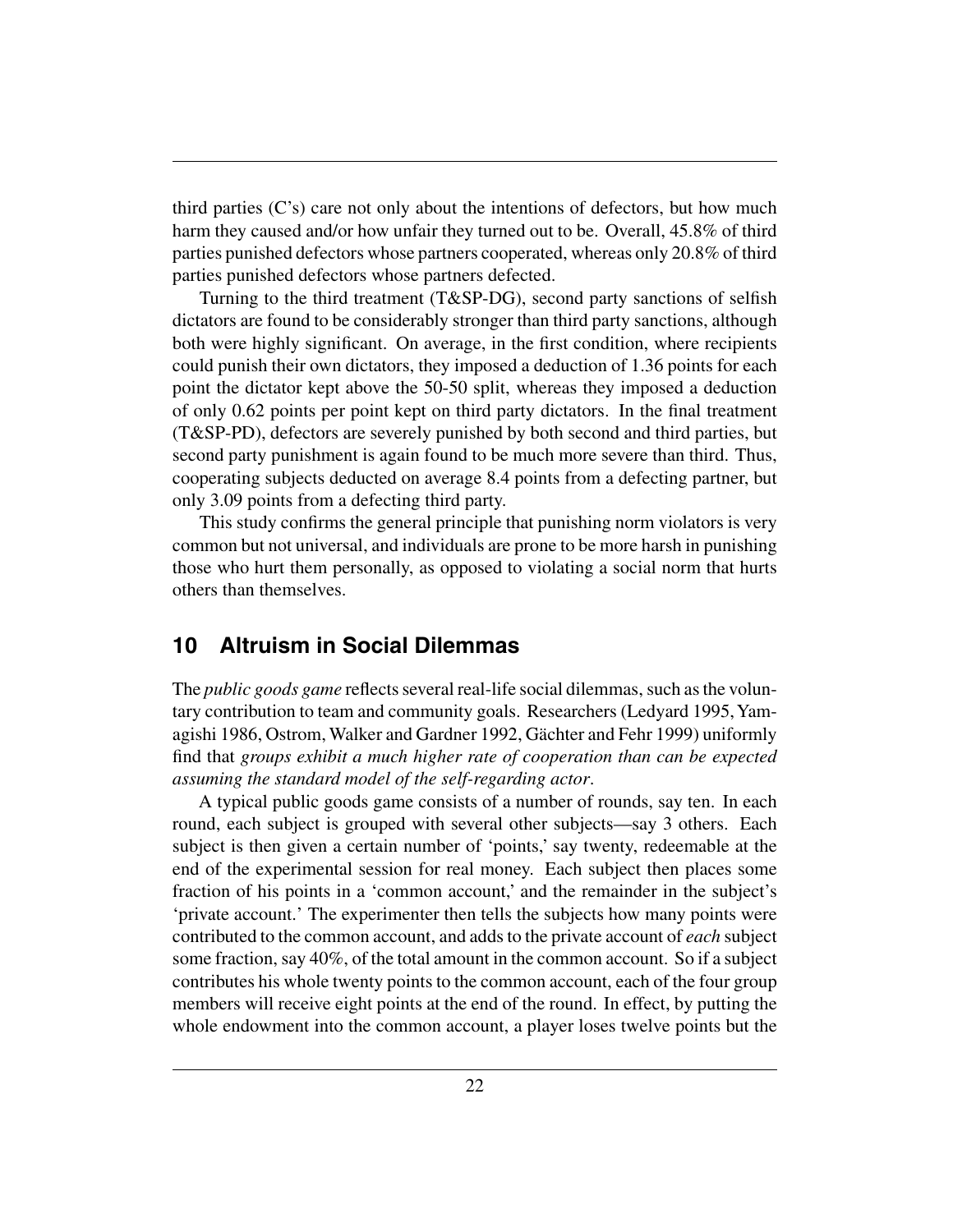other three group members gain in total 24 ( $= 8 \times 3$ ) points. The players keep whatever is in their private account at the end of the round.

A self-regarding player will contribute nothing to the common account. However, only a fraction of subjects in fact conform to the self-regarding model. Subjects begin by contributing on average about half of their endowment to the public account. The level of contributions decays over the course of the ten rounds, until in the final rounds most players are behaving in a self-regarding manner. This is, of course, exactly what is predicted by the strong reciprocity model. Because they are altruistic contributors, strong reciprocators start out by contributing to the common pool, but in response to the norm-violation of the self-regarding types, they begin to refrain from contributing themselves.

How do we know that the decay of cooperation in the public goods game is due to cooperators punishing free-riders by refusing to contribute themselves? Subjects often report this behavior retrospectively. More compelling, however, is the fact that when subjects are given a more constructive way of punishing defectors, they use it in a way that helps sustain cooperation (Orbell, Dawes, and Van de Kragt 1986, Sato 1987, and Yamagishi 1988a, 1988b, 1992).

For instance, in Ostrom et al. (1992) subjects in a public goods game, by paying a "fee," could impose costs on others by "fining" them. Since fining costs the individual who uses it but the benefits of increased compliance accrue to the group as a whole, the only subgame perfect Nash equilibrium in this game is for no player to pay the fee, so no player is ever punished for defecting, and all players defect by contributing nothing to the public account. However, the authors found a significant level of punishing behavior. The experiment was then repeated with subjects being allowed to communicate, without being able to make binding agreements. In the framework of the self-regarding rational choice theory, such communication is called *cheap talk* and cannot lead to a distinct subgame perfect equilibrium. But in fact such communication led to almost perfect cooperation (93%) with very little sanctioning (4%).

The design of the Ostrom-Walker-Gardner study allowed individuals to engage in strategic behavior, since costly punishment of defectors could increase cooperation in future periods, yielding a positive net return for the punisher. It is true that backward induction rules out such a strategy, but we know that people do not backward induct very far anyway (Camerer 2003).What happens if we remove any possibility of punishment being strategic? This is exactly what Fehr and Gächter (2000) studied.

Fehr and Gächter (2000) set up an experimental situation in which *the possibility of strategic punishment was removed*. They used six and ten round public goods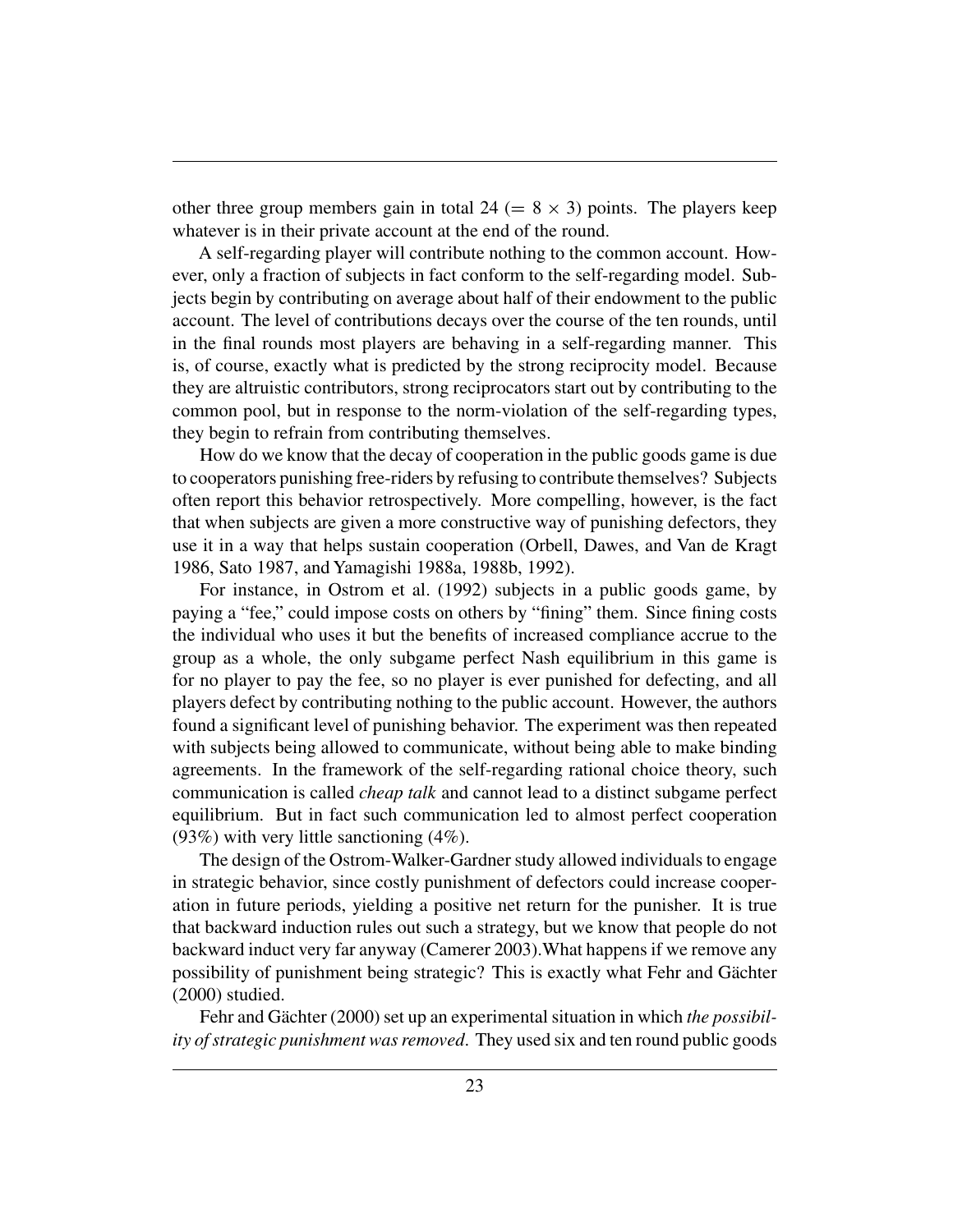

**Figure 4:** Average Contributions over Time in the Partner, Stranger, and Perfect Stranger Treatments when the Punishment Condition is Played First (Fehr and Gächter, 2000).

games with groups of size four, and with costly punishment allowed at the end of each round, employing three different methods of assigning members to groups. There were sufficient subjects to run between 10 and 18 groups simultaneously. Under the *Partner* treatment, the four subjects remained in the same group for all ten periods. Under the *Stranger* treatment, the subjects were randomly reassigned after each round. Finally, under the *Perfect Stranger* treatment the subjects were randomly reassigned, but assured that they would never meet the same subject more than once.

Fehr and Gächter (2000) performed their experiment for ten rounds with punishment and ten rounds without. Their results are illustrated in Figure 4. We see that when costly punishment is permitted, cooperation does not deteriorate, and in the Partner game, despite strict anonymity, cooperation increases almost to full cooperation, even on the final round. When punishment is not permitted, however, the same subjects experience the deterioration of cooperation found in previous public goods games. The contrast in cooperation rates between the Partner and the two Stranger treatments is worth noting, because the strength of punishment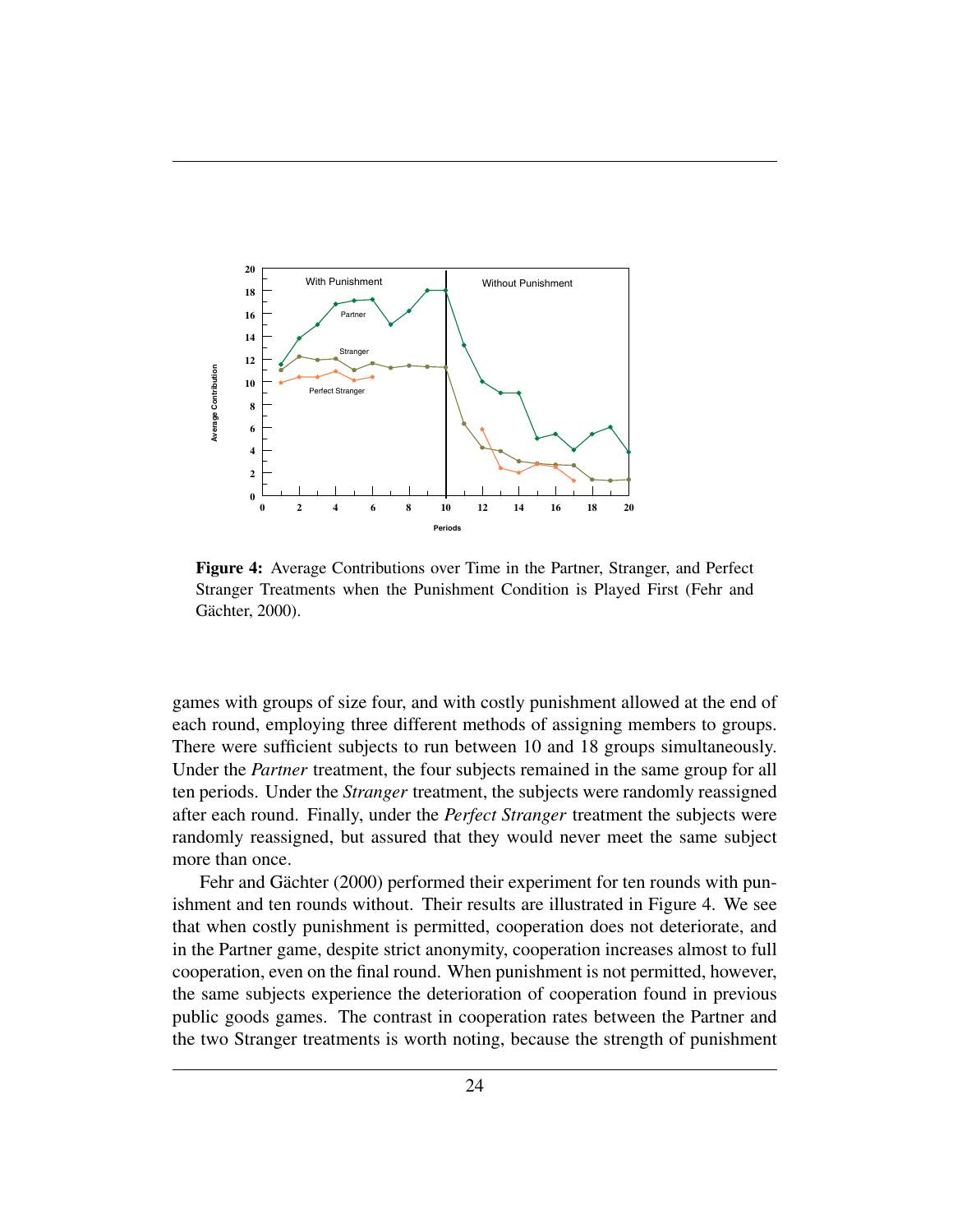is roughly the same across all treatments. This suggests that the credibility of the punishment threat is greater in the Partner treatment because in this treatment the punished subjects are certain that, once they have been punished in previous rounds, punishing subjects are in their group. The prosociality impact of strong reciprocity on cooperation is thus more strongly manifested, the more coherent and permanent the group in question.<sup>9</sup>

# **11 Experimental Games in the Field**

To expand the diversity of cultural and economic circumstances of experimental subjects, Herbert Gintis and Robert Boyd, with funds provided by the John D. and Catherine T. MacArthur Foundation, undertook a large cross-cultural study of behavior in various games including the ultimatum game and the public goods game (Henrich, Boyd, Bowles, Camerer, Fehr, Gintis and McElreath 2001, Henrich et al. 2004). These societies, exhibiting a wide variety of economic and cultural conditions, consisted of three foraging groups (the Hadza of East Africa, the Au and Gnau of Papua New Guinea, and the Lamalera of Indonesia), six slash-and-burn horticulturists and agropasturalists (the Aché, Machiguenga, Quichua, Tsimané, and Achuar of South America, and the and Orma of East Africa), four nomadic herding groups (the Turguud, Mongols, and Kazakhs of Central Asia, and the Sangu of East Africa) and two sedentary, small-scale agricultural societies (the Mapuche of South America and Zimbabwe farmers in Africa). As in games described previously, these games were played anonymously, without misleading or deceiving subjects, and for real stakes—the local equivalent of one or more day's wages. The results can be summarized in four points.

• *There was no society in which experimental behavior was consistent with the self-regarding preferences*. In the ultimatum game, in some societies there were virtually no rejections, even of very low offers, but proposers still made high offers to respondents. In others, responders were quick to reject low offers, and proposer correspondingly made relatively high offers. In still other societies, neither group of players conformed to the self-regarding actor model.

 $9$ In Fehr and Gächter (2002), the experimenters reverse the order of the rounds with and without punishment, to be sure that the decay in the "Without Punishment" phase was not due to its occurring at the end rather than the start of the game. It was not.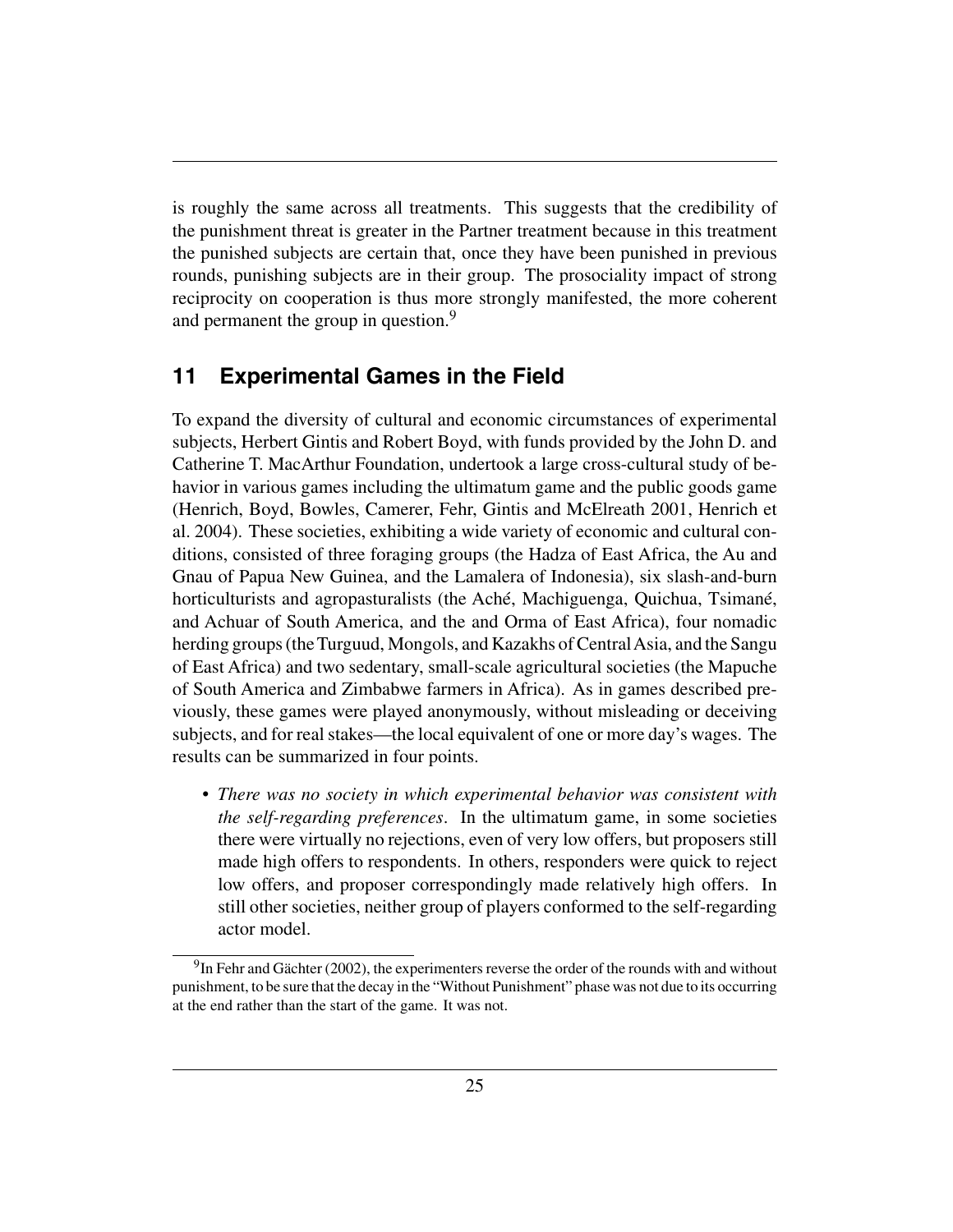• *There was markedly more variation among groups than had been previously reported*. While mean ultimatum game offers in experiments with student subjects are typically between 43% and 48%, the mean offers from proposers in our sample range from 26% to 58%. While modal ultimatum game offers are consistently 50% among university students, sample modes with this data range from 15% to 50%. In some groups rejections were extremely rare, even in the presence of very low offers, while in others, rejection rates were substantial, including frequent rejections of *hyper-fair* offers (i.e. offers above 50%).

Typical distributions of contributions in a one-round public goods game in previous studies have a U-shape with the mode at full defection and a secondary mode at full cooperation, with mean contribution between 40% and 60%. By contrast, the Machiguenga have a mode at full defection exhibit zero full cooperation, and have mean 22%. The Aché and Tsimané distributions resemble American distributions, but with very low rejection rates. The Orma and Huinca (non-Mapuche Chileans living among the Mapuche) have modal offers near the center of the distribution, but show secondary peaks at full cooperation.

- *Differences among societies in* "market integration" *and* "cooperation in production" *explain a substantial portion of the behavioral variation between groups.* The societies were rank-ordered in five categories—"market integration" (how often do people buy and sell, or work for a wage), "cooperation in production" (is production collective or individual), plus "anonymity" (how prevalent are anonymous roles and transactions), "privacy" (how easily can people keep their activities secret), and "complexity" (how much centralized decision-making occurs above the level of the household). Using statistical regression analysis, only the first two characteristics, market integration and cooperation in production, were significant, and they together accounted for 66% of the variation among societies in mean ultimatum game offers.
- *Behavior in experimental games tended to mirror patterns of interaction found in everyday life in that society.*

In a number of cases the parallels between experimental game play and the structure of daily life are quite striking. Nor was this relationship lost on the subjects themselves. Here are some examples.

1. The Orma immediately recognized that the public goods game was similar to the *harambee*, a locally-initiated contribution that households make when a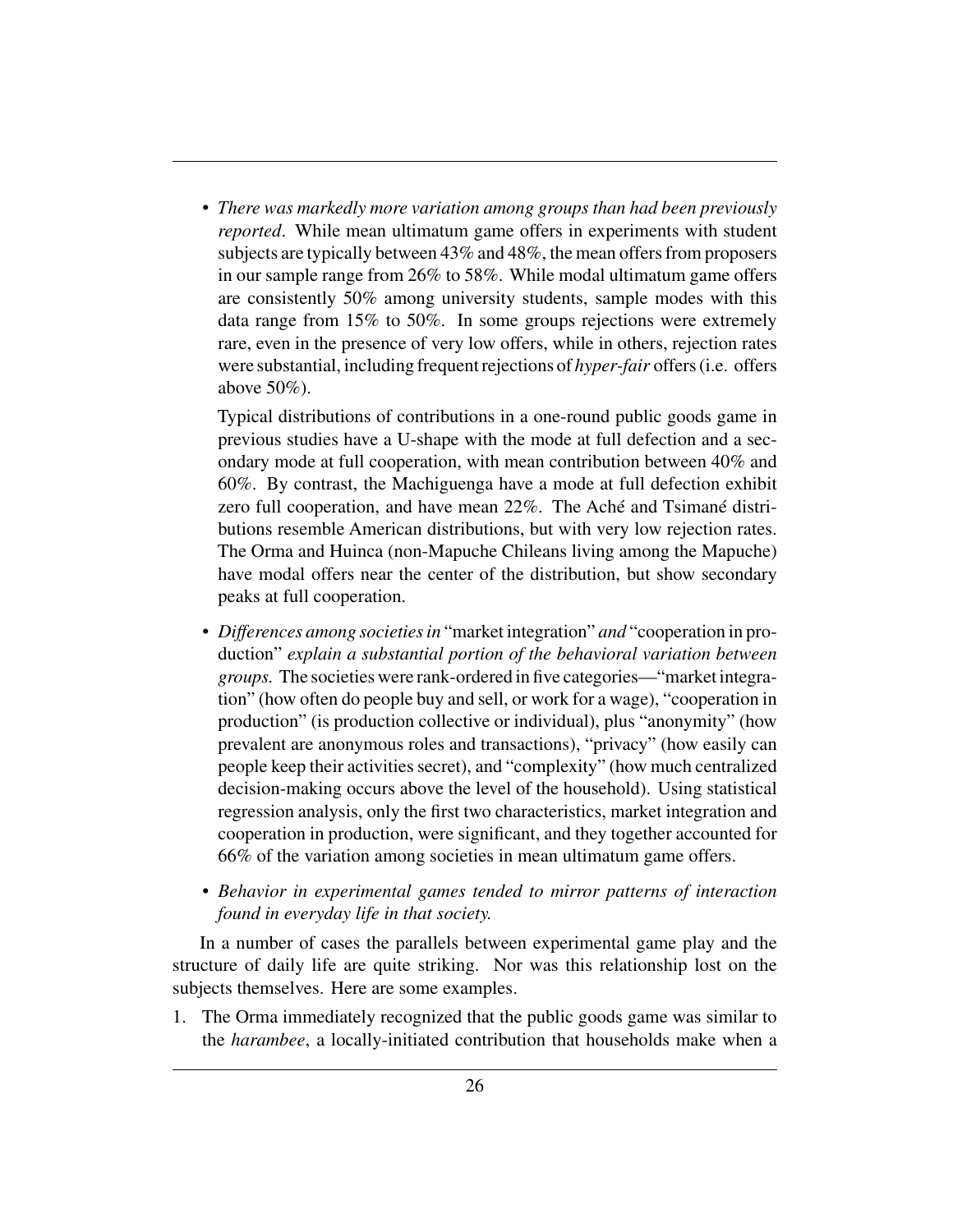community decides to construct a road or school. They dubbed the experiment "the harambee game" and gave generously (mean 58% with 25% full contributors).

- 2. Among the Au and Gnau, many proposers offered more than half the pie, and many of these "hyper-fair" offers were rejected! This reflects the Melanesian culture of status-seeking through gift giving. Making a large gift is a bid for social dominance in everyday life in these societies, and rejecting the gift is a rejection of being subordinate.
- 3. Among the whale hunting Lamalera, 63% of the proposers in the ultimatum game divided the pie equally, and most of those who did not, offered more than 50% (the mean offer was 57%). In real life, a large catch, always the product of cooperation among many individual whalers, is meticulously divided into pre-designated parts and carefully distributed among the members of the community.
- 4. Among the Aché, 79% of proposers offered either 40% or 50%, and 16% offered more than 50%, with no rejected offers. In daily life, theAché regularly share meat, which is being distributed equally among all other households, irrespective of which hunter made the catch.
- 5. The Hadza made low offers and had high rejection rates in the ultimatum game, the opposite of theAché. This reflect the tendency of these small-scale foragers to share meat, but with a high level of conflict and frequent attempts of hunters to hide their catch from the group.
- 6. Both the Machiguenga and Tsimané made low ultimatum game offers, and there were virtually no rejections. These groups exhibit little cooperation, exchange or sharing beyond the family unit. Ethnographically, both show little fear of social sanctions and care little about "public opinion."
- 7. The Mapuche's social relations are characterized by mutual suspicion, envy, and fear of being envied. This pattern is consistent with the Mapuche's postgame interviews in the ultimatum game. Mapuche proposers rarely claimed that their offers were influenced by fairness, but rather by a fear of rejection. Even proposers who made hyper-fair offers claimed that they feared rare spiteful responders, who would be willing to reject even 50/50 offers.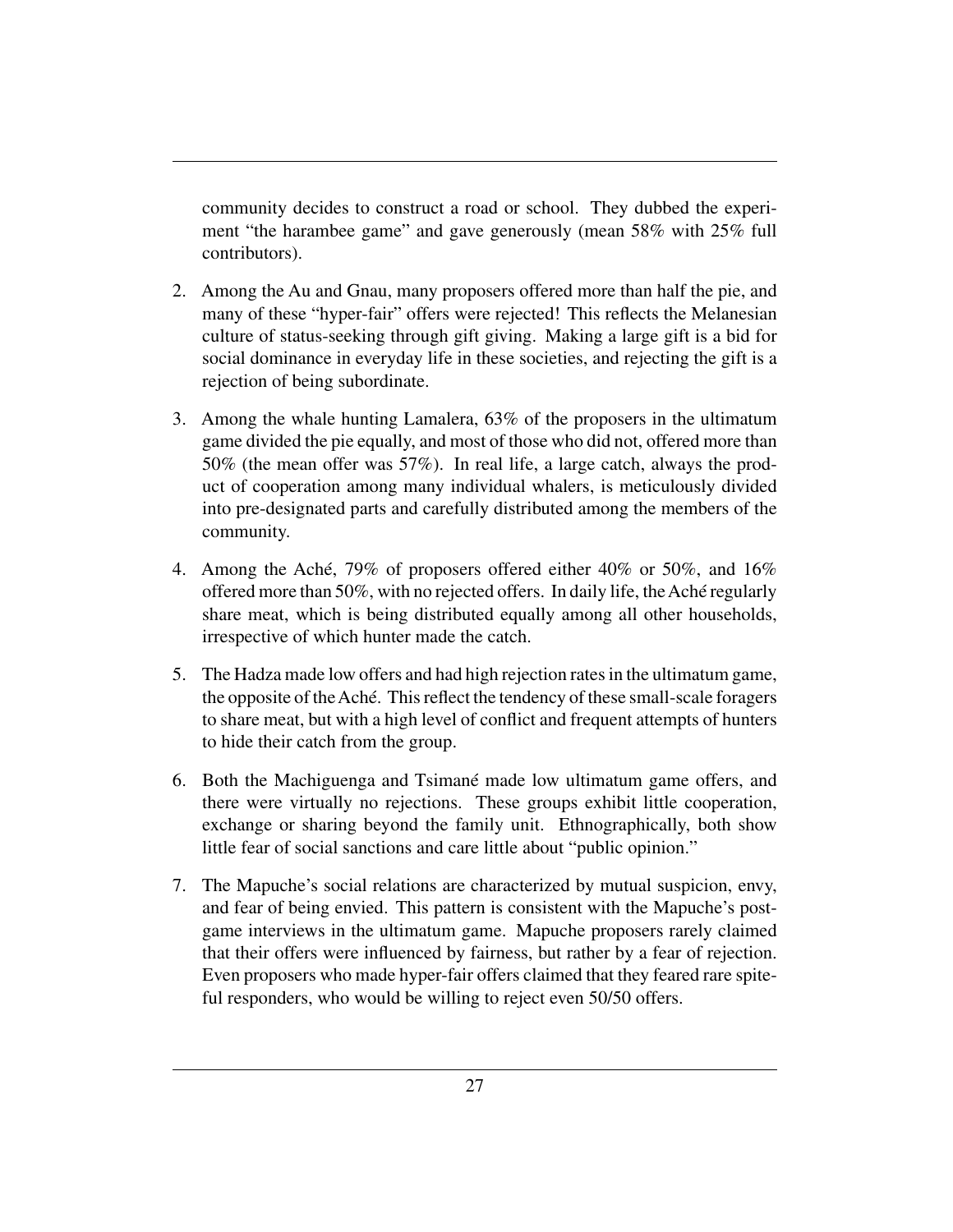#### **12 Intentions Matter I:The Trust Game**

In the trust game, first studied by Berg, Dickhaut and McCabe (1995), subjects are each given a certain endowment, say \$10. Subjects are then randomly paired, and one subject in each pair, player A, is told he can transfer any number of dollars, from zero to ten, to his (anonymous) partner, player B, and keep the remainder. The amount transferred will be tripled by the experimenter and given to player B, who can then give any number of dollars back to player A (this amount is not tripled). A player A who transfers a lot is called *trusting*, and a player B who returns a lot to player A is called *trustworthy*.

Clearly, if all agents have self-regarding preferences, and if each player A believes his partner has self-regarding preferences, then player A will give nothing to player B. On the other hand, if player A believes player B is inequality averse, he will transfer all \$10 to player B, who will then have \$40. To avoid inequality, player B will give \$20 back to player A. A similar result would obtain if player A believes player B is a strong reciprocator. On the other hand, if player A is altruistic, he may transfer something to player B, on the grounds that the money is worth more to player B (since it is tripled) than it is to himself, even if player A does not expect anything back. It follows that several distinct motivations can lead to a positive transfer of money from A to B and then back to A.

Berg et al. (1995) found that on average, \$5.16 was transferred from A to B, and on average, \$4.66 was transferred back from B's to A's. Furthermore, when the experimenters revealed this result to the subjects and had them play the game a second time, \$5.36 was transferred from A's to B's, and \$6.46 was transferred back from B's to A's. In both sets of games there was a great deal of variability, some player A's transferring everything, some nothing, and some player B's more than fully repaying their partner, and some giving back nothing.

To tease apart the motivations in the trust game, Cox (2004) implemented three treatments, the first of which, treatment A, was the trust game as described above. Treatment B was a dictator game exactly like treatment A, except that now player B cannot return anything to player A. Treatment C differs from treatment A in that each player A is matched one-to-one with a player A in treatment A, and each player B is matched one-to-one with a player B in treatment A. Each player in treatment C is then given an endowment equal to the amount his corresponding player had after the A-to-B transfer, but before the B-to-A transfer in treatment A. In other words, in treatment C, the player A group and the player B group have exactly what they had under treatment A, except that player A now has nothing to do with player B's endowment, so nothing transferred from B to A can be accounted for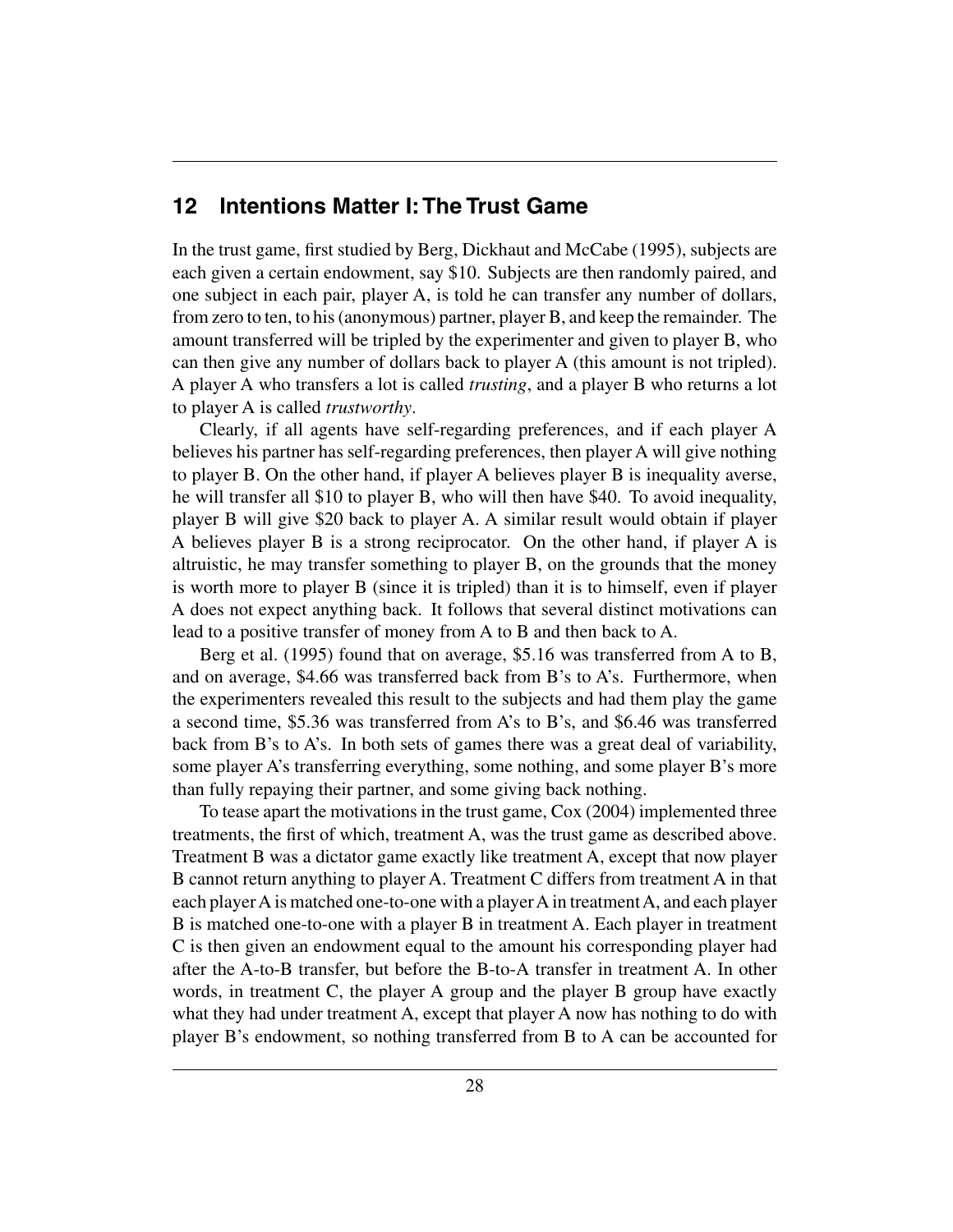by strong reciprocity.

In all treatments, the rules of the game and the payoffs were accurately revealed to the subjects. However, in order to rule out third-party altruism, the subjects in treatment C were not told the reasoning behind the size of their endowments. There were about 30 pairs in each treatment, each treatment was played two times, and no subject participated in more than one treatment. The experiment was run double blind (subjects where anonymous to one another and to the experimenter).

In treatment B, the player A dictator game counterpart to the trust game, player A transferred on average \$3.63 to player B, as opposed to \$5.97 in treatment A. This shows that \$2.34 of the \$5.97 transferred to B in treatment A can be attributed to trust, and the remaining \$3.63 to some other motive. Since players A and B both have endowments of \$10 in treatment B, this "other motive" cannot be inequality aversion. This transfer may well reflect a reciprocity motive of the form, "if someone can benefit his partner at a cost that is low compared to the benefit, he should do so, even if he is on the losing end of the proposition." But, we cannot tell from the experiment exactly what the \$3.63 represents.

In treatment C, the player B dictator game counterpart to the trust game, player B returned an average of \$2.06, as compared with \$4.94 in treatment A. In other words, \$2.06 of the original \$4.94 can be interpreted as a reflection of inequality aversion, and the remaining \$2.88 is a reflection of strong reciprocity.

#### **13 Intentions Matter II:The Moonlighting Game**

The moonlighting game provides another way to isolate reciprocity motives, which involve the intentionality of players, from pure fairness motives, which depend only on the distribution of payoffs. The moonlighting game is a version of the trust game in which both positive and negative reciprocal behavior can be observed. First, player A chooses an action  $a \in \{-6, -5, \ldots, 5, 6\}$ . If  $a \ge 0$ , the experimenter triples a and gives it to player B. If  $a < 0$ , player A takes |a| points from player B. Player B then chooses action  $b \in \{-6, -5, \ldots, 17, 18\}$ . If  $b \ge 0$ , one point is transferred from B to A, and if  $b < 0$ , B loses |b| and A loses 3|b|. Falk, Fehr and Fischbacher (2002) implemented the moonlighting game with 206 subjects who were students at the University of Zürich. They set up two treatments. Treatment A was the game as described above, and treatment B was the same game, except that a randomizing device, rather than player A, was used to determine a.

The probabilities according to which  $a$  was chosen in treatment B were set to be equal to the frequencies with which various values of a were chosen in an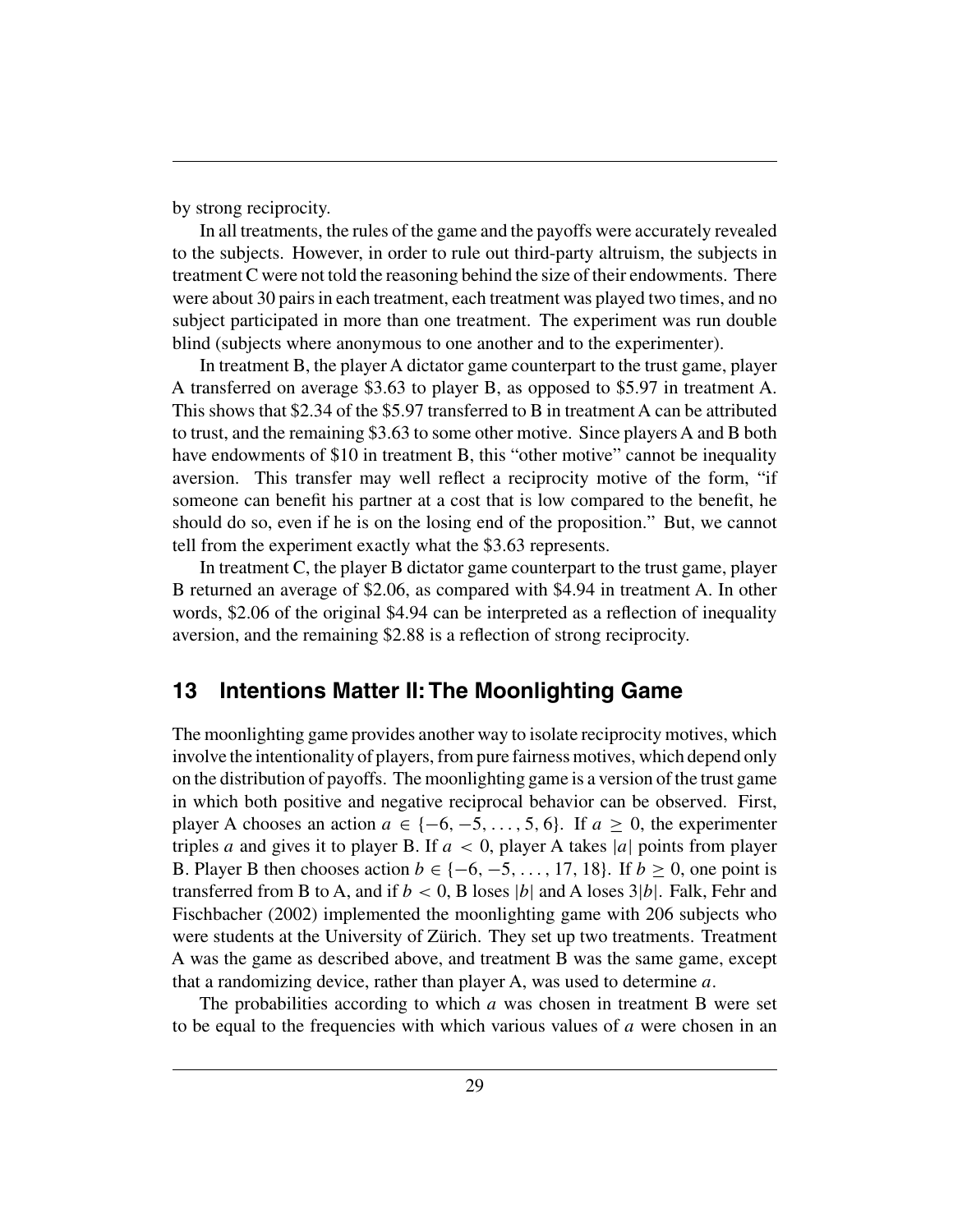implementation of the game by Abbink, Irlenbusch and Renner (2000). Moreover, B-players in both treatments were shown this frequency distribution (which varied from 2% for  $a = -5, -2,$  or +5, to 24% for  $a = 6$  and 13% for  $a = 0$ ) and asked to indicate how much they would return for each value of a before they actually saw the choice of player A in treatment A, or the random choice in treatment B (this is called the *strategy method* of eliciting behavioral responses).<sup>10</sup>



In either treatment, a self-regarding player B will neither reward nor punish his partner. As can be seen in figure 5, this was nearly the case for treatment B, in which player A intentions could not be determined. But in treatment A, where player A's intentions were known to player B, and hence reciprocity was possible, there was a strong relationship between player A's generosity and the extent to which player B punished or rewarded player A. Indeed, in treatment A, 30% of player B's behaved perfectly selfishly, while in treatment B, none did.

It is worth noting that in this experiment, as in virtually every behavioral experiment, there is a great deal of subject heterogeneity, masked by the presentation of average results. For instance, in treatment A in this experiment, about 35% of subjects full strong reciprocity, while another 21% exhibited only positively reciprocal responses, and 15% exhibited only negatively reciprocal responses.

 $10$ It is possible that B-players would behave differently using the strategy method than if they chose their response facing an actual behavior of the A-player, but Cason and Mui (1998), among others, have shown that there is no observable effect.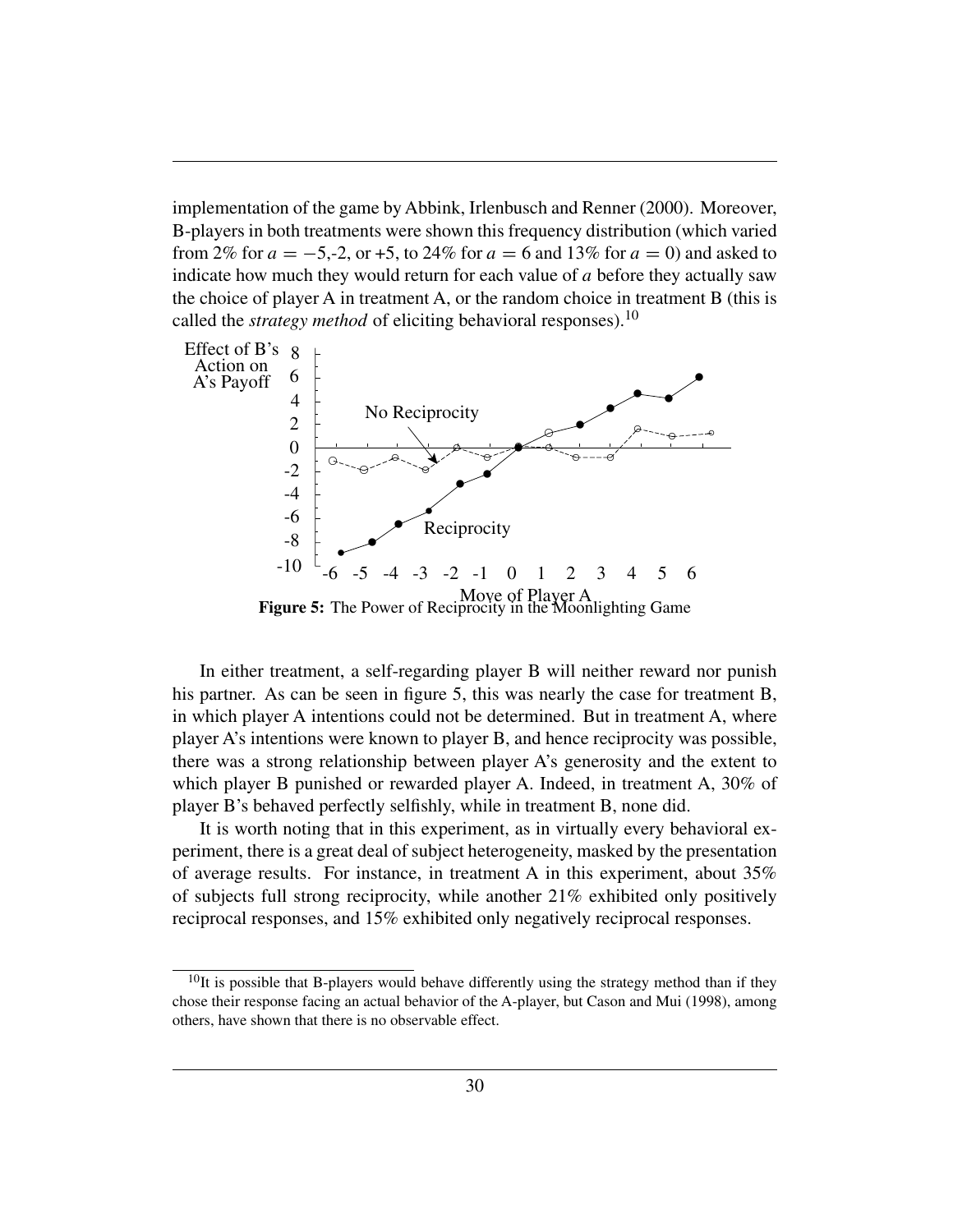# **14 The Economy as Social System**

"An economic transaction," says Abba Lerner (1972), "is a solved political problem. Economics has gained the title of queen of the social sciences by choosing solved political problems as its domain." Lerner's observation is correct, however, only insofar as economic transactions are indeed *solved* political problems. The assumption in neoclassical economic theory that gives this result is that *all economic transactions involved contractual agreements that are enforced by third parties (e.g., the judiciary) at no cost to the exchanging parties.* However, some of the most important economic transactions are characterized by the *absence of third-party enforcement.*

Consider, for instance, the relationship between a employer and an employee, analyzed in Section 10. The employer promises to pay the worker, and the worker agrees to work hard on behalf of the firm. The worker's promise, however, is typically not suitably specific to be enforceable in a court of law. Rather than suing an employee for not working sufficiently hard, the employer generally simply dismisses the worker. For this threat to be effective, the employer must pay a wage sufficiently high that the worker can expect incur very high unemployment and search costs to secure an equally good alternative position. Hence, the exchange between employer and employee is not a "solved political problem," and both the gift exchange issue analyzed in Section 8 and the disciplining of labor by virtue of the authority relationship between employer and employee are involved in the determination of wages, labor productivity, and indeed the overall organization of the production process.

An experiment conducted by Brown, Falk and Fehr (2004) shows clearly that if third party enforcement is ruled out, employers prefer to establish long-term relationships with employees, offering a high wages, and using the threat of ending the relationship to induce high effort. Rather than market clearing determining the wage, as in the neoclassical labor market, the result in this experiment is a labor market dominated by long-term relationships, with a positive level of unemployment in equilibrium, and employed workers enjoying a payoff advantage over unemployed workers. Labor market competition has little effect on the wage rate in this case, because employers will not rupture long-term relationships by hiring the unemployed at a lower wage.

Brown, Falk, and Fehr (BFF) used 15 trading periods with 238 subjects and three treatments. The first treatment was the standard complete contract condition (C condition) in which labor effort is contractually specified and guaranteed. The second treatment was an incomplete contract condition (ICF condition) with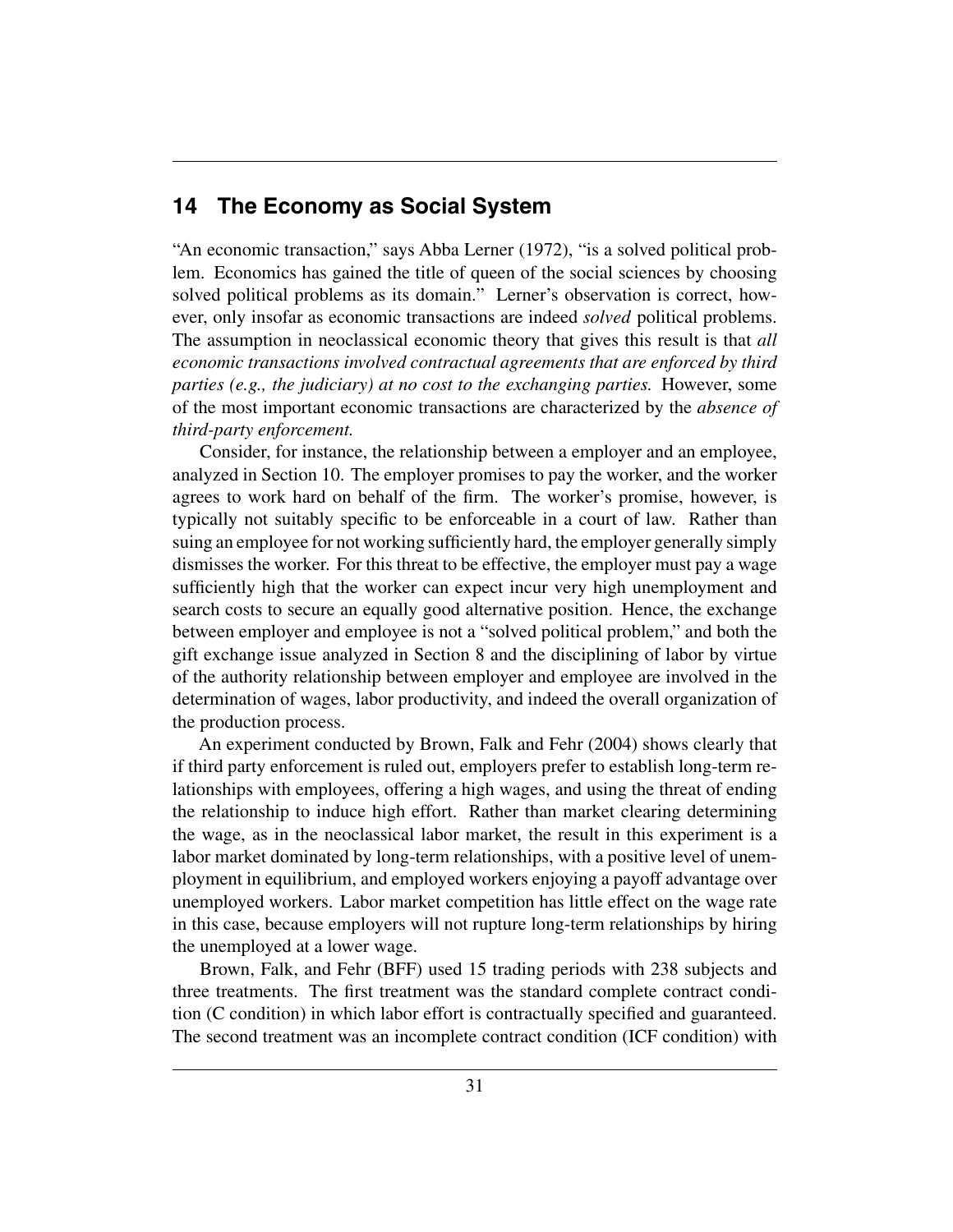exactly the same characteristics, including costs and payoffs to employer and employee, as in Section 8. In addition, however, workers were given a payment of 5 points in each period that they were unemployed. In both conditions, subjects had identification numbers that allow long-term relationships to develop. The third treatment, which we call ICR, was identical to ICF, except that long-term relationships were ruled out (subjects received shuffled identification numbers in each experimental period). This treatment is thus identical to the gift exchange model in Section 8, except for the 5 point "unemployment compensation."

All contracts formally lasted only one period, so even long-term relationships had to be explicitly renewed in each period. If agents are self-regarding, it is easy to see that in the ICR treatment, all employees will supply the lowest possible effort  $e = 1$ , and employers will offer wage  $w = 5$ . Each firm then has a profit of  $10e - 5 = 5$ , and each worker has payoff  $w - c(e) = 5 - c(0) = 5$ . This outcome will also occur in the last period of the ICF treatment, and hence by backward induction, will hold in all periods. In the C treatment with self-regarding agents, it is easy to show that the employer will set  $w = 23$  and require  $e = 10$ , so workers get  $w-c(e) = 23-c(10) = 5$  and employers get  $10e-w = 100-23 = 77$  in each period. Workers are, in effect indifferent between being employed an unemployed in all cases.



**Figure 6:** Wages over Fifteen Periods (Brown et al. 2004). The C treatment is complete contracting, the ICF treatment is incomplete contracting with long-term relationships permitted, and the ICR treatment is incomplete contracting with no long-term relationships permitted.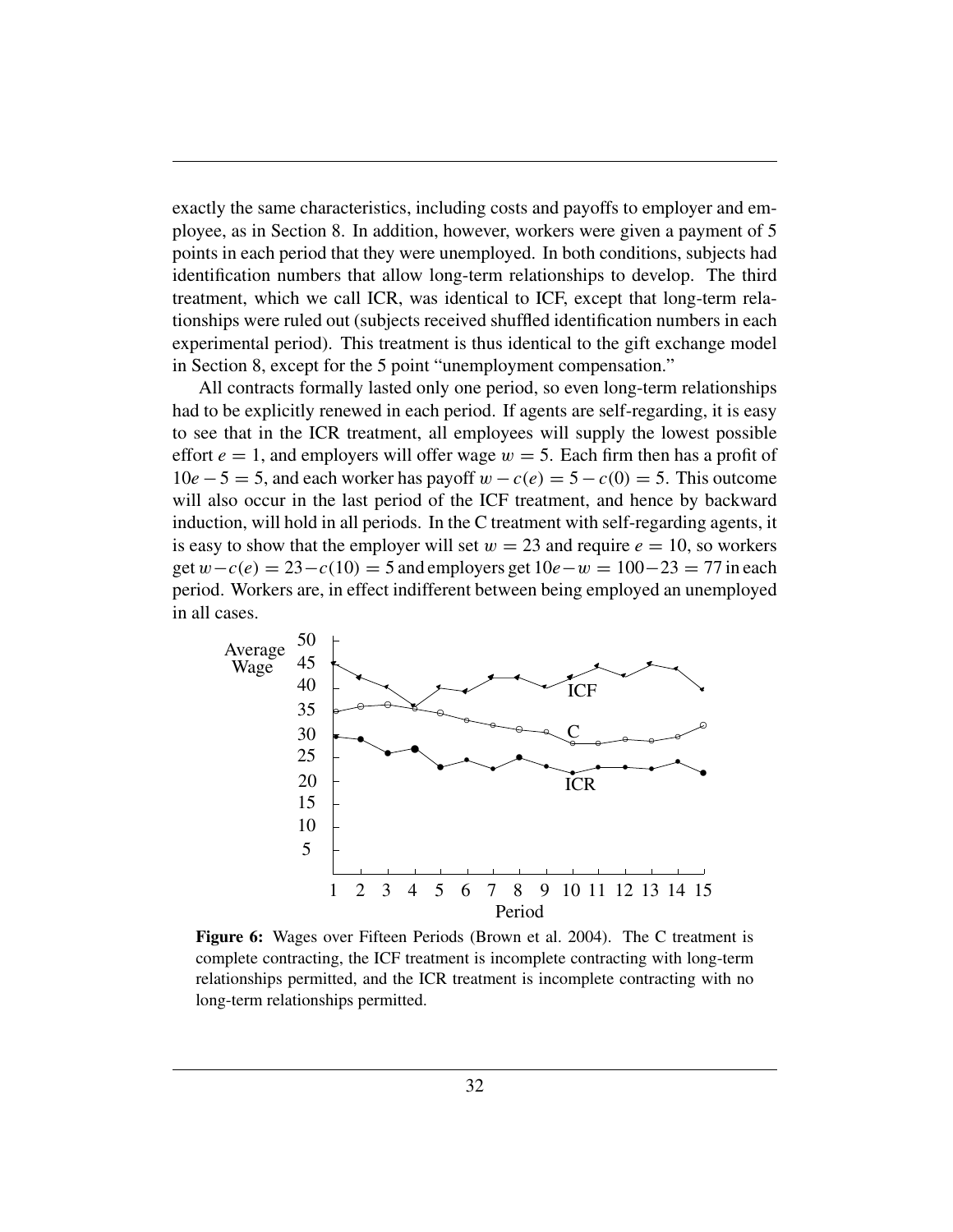The actual results were, not surprisingly, quite at variance with the self-regarding preferences assumption. Figure 6 shows the path of wages over the fifteen periods under the three treatments. The ICR condition reproduces the result of Section 8, wages being consistently well above the self-regarding level of  $w = 5$ . If the C condition were a two-sided double auction, we would expect wages to converge to  $w = 23$ , as in Section 4. In fact, the ICR conditions gives wages closer to the prediction for complete contracting than the C condition. The ICF condition gives the highest wages after the fourth period, validating the claim that under conditions of incomplete contracting, long-term relationships will prevail, and the distribution of gains will be more equal between buyers and sellers.



Effort in Previous Period **Figure 7:** Contingent Renewal Provides Work Incentives in ICF Condition

By paying high wages in the ICF condition, employers were capable of effectively threatening their employees with dismissal (non-renewal of contract) if they were dissatisfied with worker performance. Figure 7 shows that this threat was in fact often exercised. Workers with effort close to  $e = 10$  were non-renewed only about 5% of the time, whereas workers with effort below  $e = 7$  were rarely renewed.

Figure 8 shows that the effect of different contracting availabilities strongly affects the level of productivity of the system, as measured by average effort levels. Under complete contracting, effort levels quickly attain near-efficiency ( $e = 10$ ), and remain there. Contingent renewal of long-term relationships achieves between 80% and 90% efficiency, with a significant end-game effect, as the threat of nonrenewal is not very effective on the last few rounds. The gift exchange treatment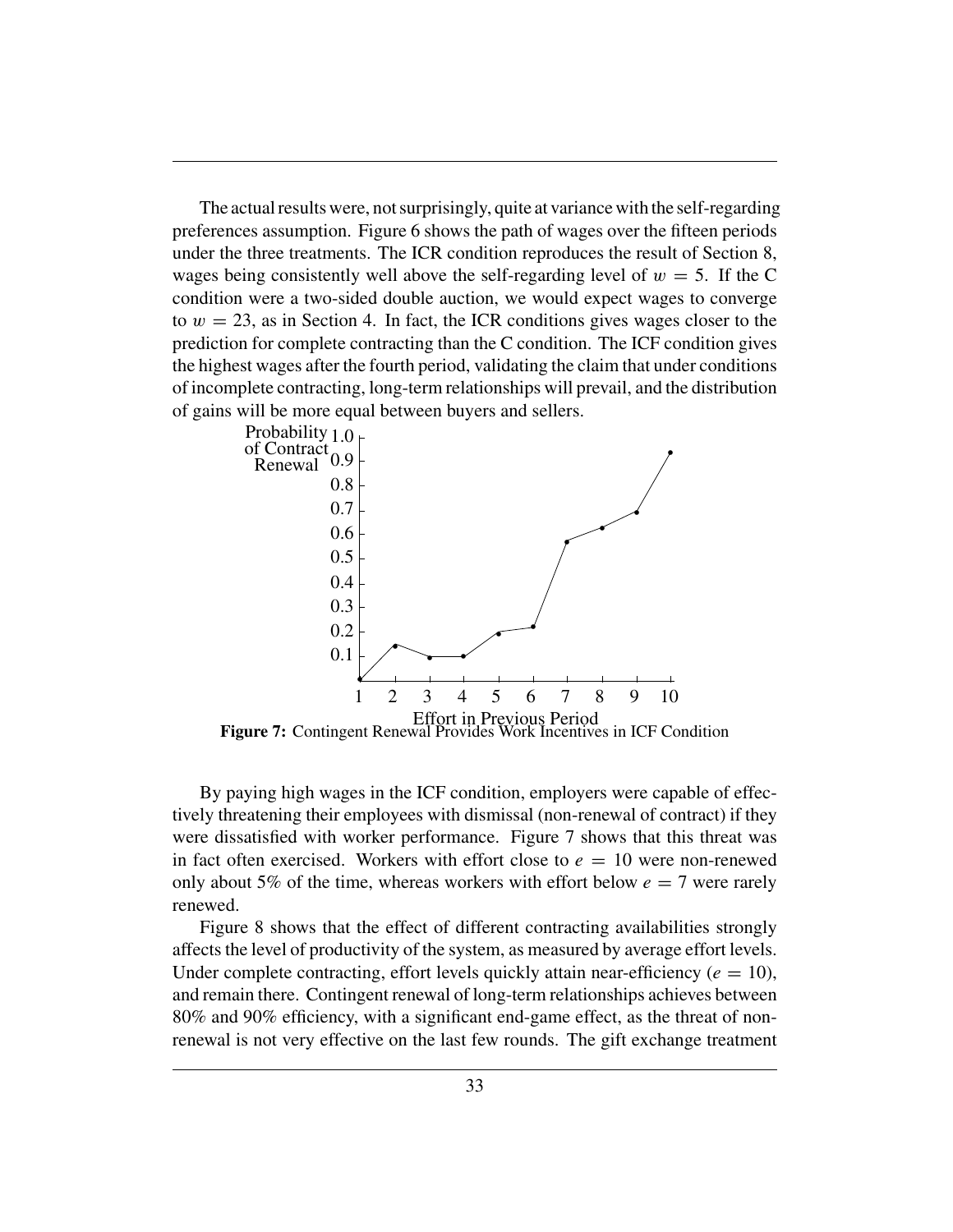

Period **Figure 8:** Worker Effort over Fifteen Periods. The C treatment is complete contracting, the ICF treatment is incomplete contracting with long-term relationships permitted, and the ICR treatment is incomplete contracting with no long-term relationships permitted.

(ICR), while supporting effort levels considerably above the self-regarding level, is considerably less efficient that either of the others, although it predictably suffers a smaller end-game effect that the ICF condition.

One extremely interesting pattern emerging from this study is the interaction of gift exchange and threat in the employer-employee relationship. One might thing that they would be mutually exclusive, on the grounds that one cannot both feel charitable towards one's employer while at the same time being threatened by him. Yet, many of us will recall from personal experience this ambiguous co-presence of good will and fear. In this study, the importance of gift exchange in the long-term relationship is exhibited by the fact that even in the last two periods, where the threat of dismissal is weak or absent, effort levels are considerably above those of the pure gift exchange condition. Thus, gift exchange appears to be stronger when accompanied by the capacity of the employer to harm, as though the fact that the employer has not exercised this capacity increases the worker's gratitude and willingness to supply effort.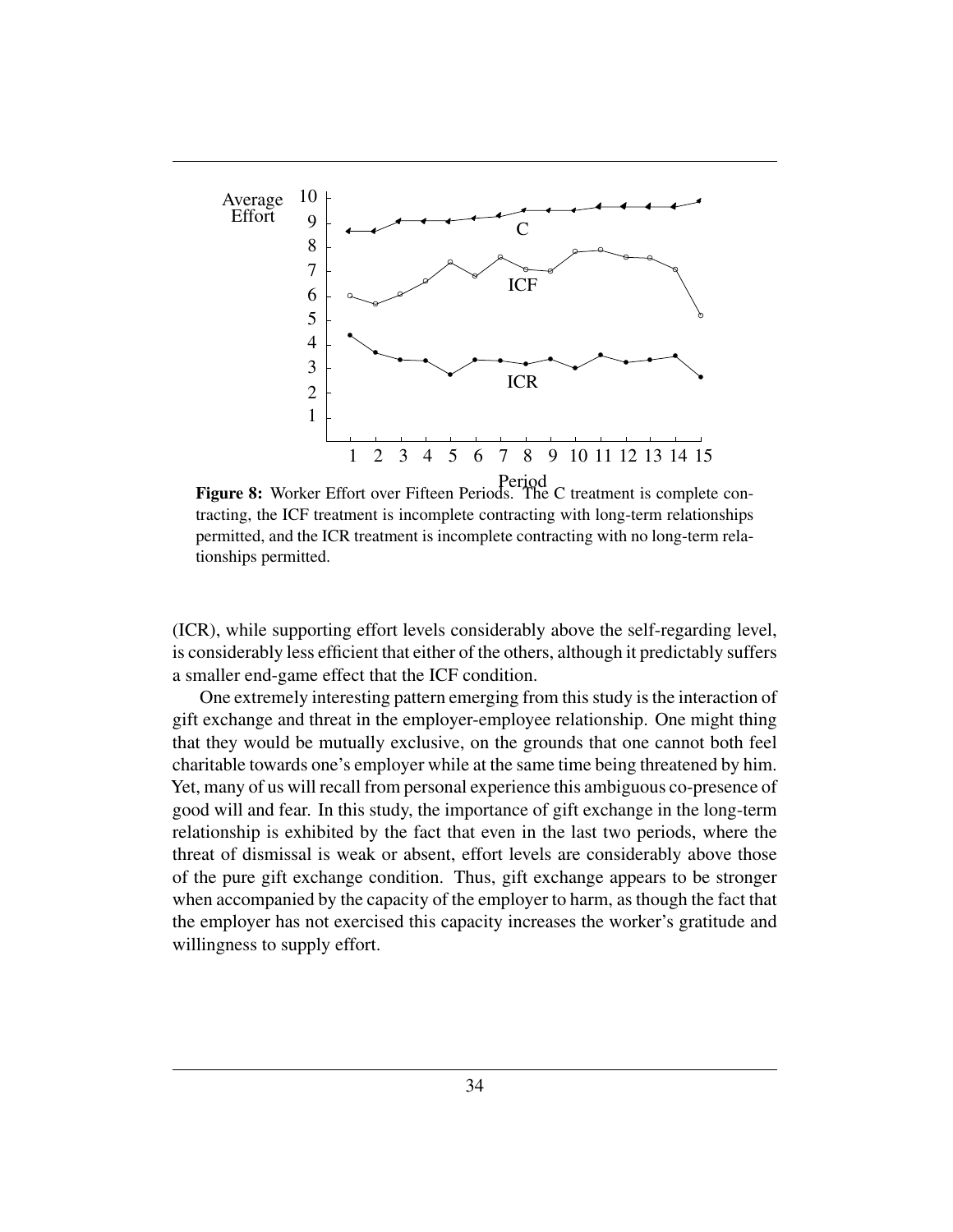# **15 Altruism and Human Nature**

One naturally asks whether behaviors such as strong reciprocity and inequality aversion are products of culture or part of our genetic constitution as a species. Before answering this question, it is important to be address two points. First, the behavior of any biological organism is the product of an interaction between genes and environment. Genes predispose an organism to be affected differential by different environments and not others (Schlichting and Pigliucci 1998), and genes predispose an organism to seek out certain environments and to transform environments in particular ways to meet their needs (Odling-Smee, Laland and Feldman 2003). It follows that for humans, it is *almost never reasonable to ask whether a certain behavior is genetic or cultural, or even which is "more important."*

Second, many human behaviors appear to be *structurally universal*, but *functionally culturally specific*. For instance, all humans use highly complex linguistic structures with a good deal of underlying commonality, but languages are extremely diverse and mutually unintelligible (Chomsky 1957). Also, the behavioral patterns surrounding *shame* are universal (downcast eyes, blushing, shallow breathing, etc.), and shame is always the results of being discovered in violation of social norms. However, the *content* of the social norms that trigger the shame response are highly culturally specific. Indeed, acting a certain way may trigger shame in one society, and not acting that way may trigger shame in a different society.

Given these background facts, we can say that human being have a universal, probably genetic, predisposition to display such behaviors as strong reciprocity, but the situations that trigger altruistic cooperation and/or punishment differ widely in different societies. Such behaviors are thus, like the language facility or the shame syndrome, structurally universal with culturally specific expressions. This is, of course, most obviously the case for the internalization of norms, which is a potent capacity, the content of which is highly culturally variable. We should also add that there is a great deal of individual heterogeneity in the expression of prosocial traits, from the exclusively positive altruism associated with some especially saintly humans, to the exclusively negative altruism associated with certain puritanical personalities, and embracing the purely self-regarding behavior of the sociopath.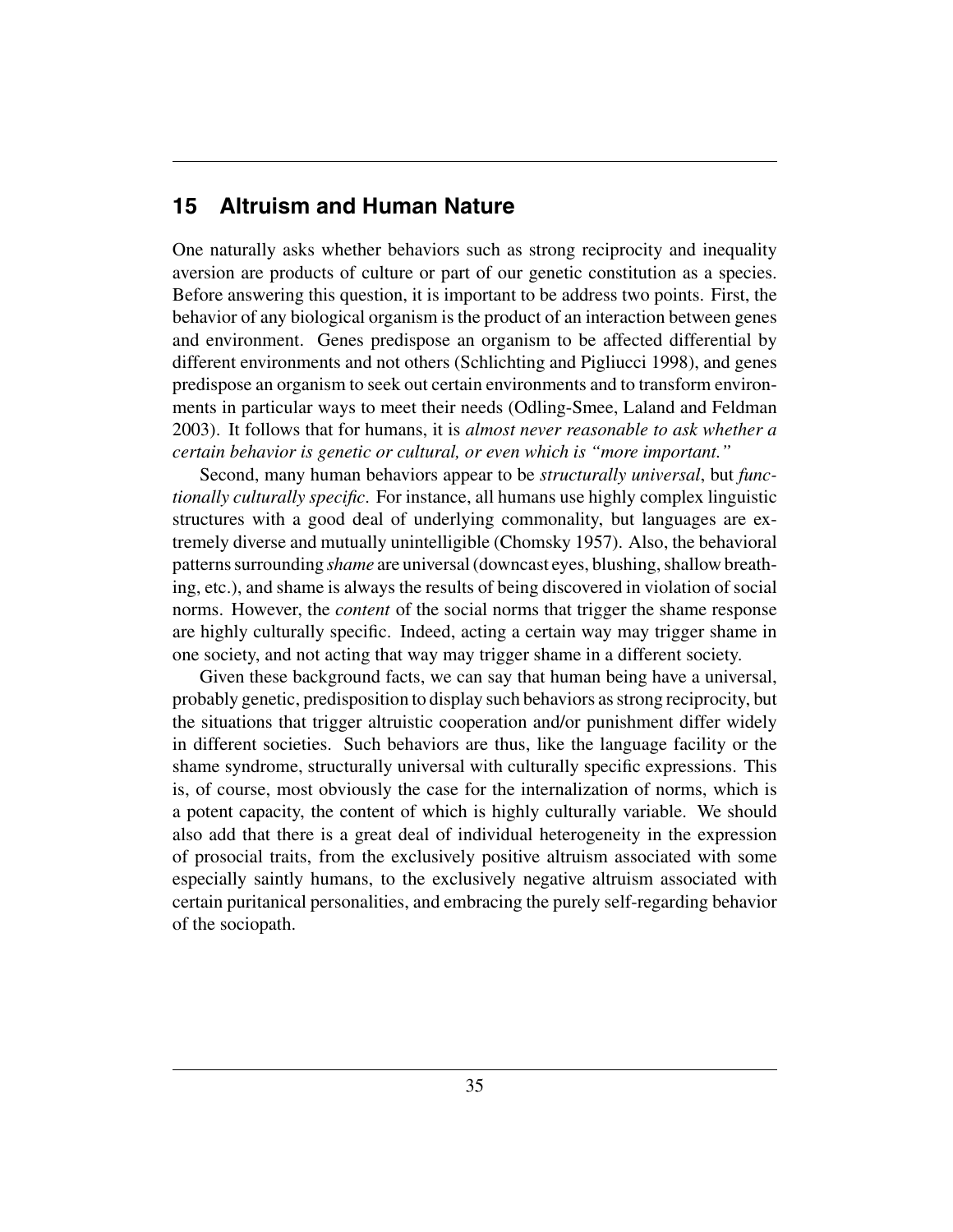## **16 Modeling Human Behavior: Conclusion and Review**

Experimental games are artificial and quite removed from everyday life. How, then do they relate to everyday life? The laboratory allows us to control the social environment so that experiments can be replicated and the results from different experiments can be compared. In physics and chemistry, the experimental method has the additional goal of *eliminating all influences on the behavior of the object of study except those controlled by the experimenter*. This goal can be achieved because elementary particles, and even chemical compounds, are completely interchangeable, given a few easily measurable characteristics (atomic number, energy, spin, chemical composition, and the like). Experiments in human social interaction, however, *cannot* achieve this goal, even in principle, because experimental subjects bring their personal history with them into the laboratory. Their behavior is therefore *ineluctably* an interaction between the subject's personal history and the experimenter's controlled laboratory conditions.

This observation is intimately related to the basic structure of evolutionary game theory (and human psychology, as stressed by Loewenstein 1999). In strategic interaction nature abhors low probability events, and for an experimental subject, *the experiment is precisely a low probability event!* Neither personal history nor general cultural/genetic evolutionary history has prepared subjects for the Ultimatum, Dictator, Common Pool Resource, and other games that they are asked to confront. An agent treats a low probability event as a high probability event by assigning a novel situation to one of a small number of pre-given *situational contexts*, and then deploying the behavioral repertoire—payoffs, probabilities, and actions—appropriate to that context. We may call this *choosing a frame* for interpreting the experimental situation. This is how subjects bring their history to an experiment. $11$ 

The results of the ultimatum game in Section 7, for instance, suggest that in a two-person bargaining situation, in the absence of other cues, the situational context applied by most subjects dictates some form of "sharing." Suppose we change the rules such that both proposer and respondent are members of different

 $11$  For a similar view, see Hoffman, McCabe and Smith (1996). A caveat: It is incorrect to think that the subjects are "irrational" or "confused" because they drag their history into an experimental situation. In fact, they are acting normally on the basis of the preferences they exhibit in daily life. Of course, if this low probability event (being a subject in an experiment) turns into a high probability event (e.g., by being repeatedly asked to be a subject), agents may change their framing or even create a wholly new situational context for the purpose at hand. The process is not well understood.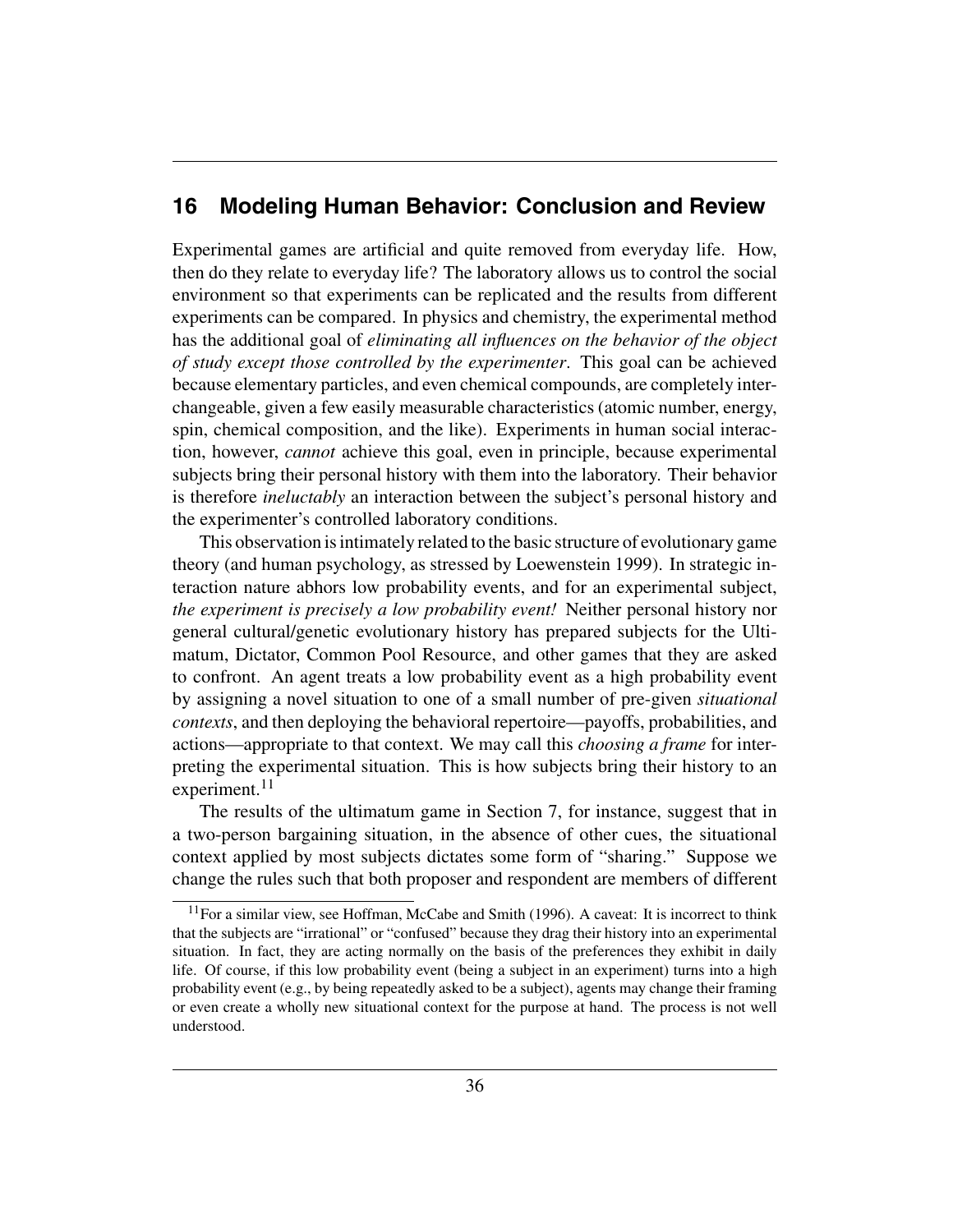*teams* and each is told that their respective winning will be paid to the team rather than the individual. A distinct situational context, involving "winning," is now often deemed appropriate, dictating acting on behalf of one's team and suppressing behaviors that would be otherwise individually satisfying—such as "sharing." In this case, proposers offer much less, and respondents very rarely reject positive offers (Shogren 1989). Similarly, if the experimenters introduce notions of property rights into the strategic situation (e.g., that the proposer in an ultimatum game has "earned" or "won" the right to this position), then motivations concerning "fairness" are considerably attenuated in the experimental results (Hoffman, McCabe, Shachat and Smith 1994, Hoffman et al. 1996).

Unless there is some substantive relationship between the behavior of agents in the laboratory and these agents in daily life, the relevance of experimental data will be severely circumscribed. The next step in behavioral game theory is to take games to such natural social settings as schools, workplaces, churches, community centers, prisons, and hospitals. Does the structure of everyday life explain how people play experimental games? Do individual behavioral characteristics isolated in the laboratory reflect the real-life behavior of individuals? Although we have some suggestive evidence (see Section 11), by and large, we simply do not know.

#### **REFERENCES**

- Abbink, Klaus, B. Irlenbusch, and E. Renner, "The Moonlighting Game—An Experimental Study on Reciprocity and Retribution," *Journal of Economic Behavior and Organization* 42 (2000):265–277.
- Akerlof, George A., "Labor Contracts as Partial Gift Exchange," *Quarterly Journal of Economics* 97,4 (November 1982):543–569.
- Alcock, John, *Animal Behavior: An Evolutionary Approach* (Sunderland, MA: Sinauer, 1993).
- Andreoni, James and John H. Miller, "Giving According to GARP: An Experimental Test of the Consistency of Preferences for Altruism," *Econometrica* 70,2 (2002):737–753.
- , Brian Erard, and Jonathan Feinstein, "Tax Compliance," *Journal of Economic Literature* 36,2 (June 1998):818–860.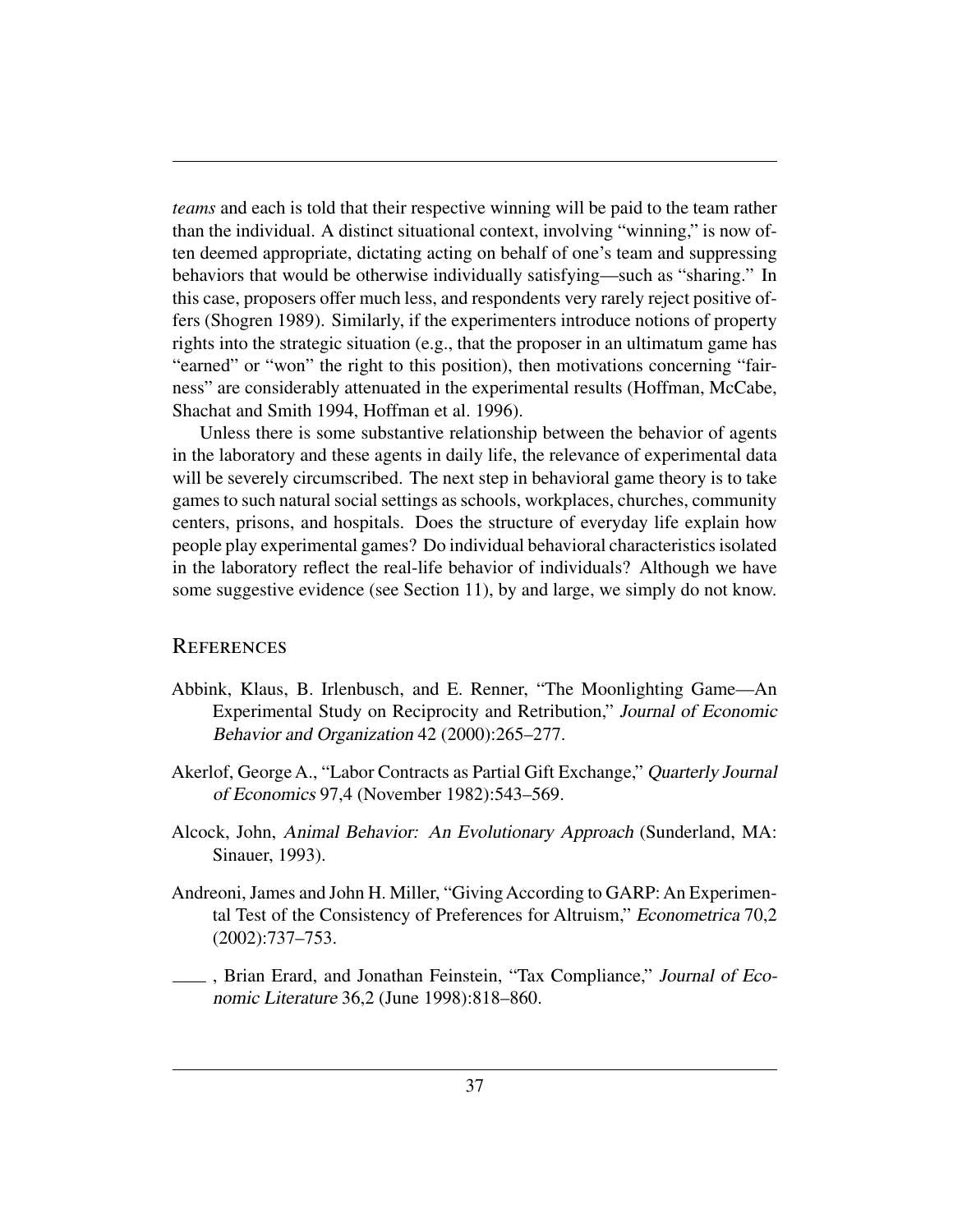- Becker, Gary S., *Accounting for Tastes* (Cambridge, MA: Harvard University Press, 1996).
- and Casey B. Mulligan, "The Endogenous Determination of Time Preference," *Quarterly Journal of Economics* 112,3 (August 1997):729–759.
- and Kevin M. Murphy, "A Theory of RationalAddiction," *Journal of Political Economy* 96,4 (August 1988):675–700.
- Berg, Joyce, John Dickhaut, and Kevin McCabe, "Trust, Reciprocity, and Social History," *Games and Economic Behavior* 10 (1995):122–142.
- Bewley, Truman F., *Why Wages Don't Fall During a Recession* (Cambridge: Cambridge University Press, 2000).
- Blount, Sally, "When Social Outcomes Aren't Fair: The Effect of Causal Attributions on Preferences," *Organizational Behavior & Human Decision Processes* 63,2 (August 1995):131–144.
- Bolhuis, J. J. and R. C. Honey, "Imprinting, Learning and Development: From Behaviour to Brain and Back," *Trends in Neuroscience* 21 (1998):306–311.
- Bolton, Gary E. and Rami Zwick, "Anonymity versus Punishment in Ultimatum Games," *Games and Economic Behavior* 10 (1995):95–121.
- , Elena Katok, and Rami Zwick, "Dictator Game Giving: Rules of Fairness versus Acts of Kindness," *International Journal of Game Theory* 27,2 (July 1998):269–299.
- Boudon, Raymond, "Beyond Rational Choice Theory," *Annual Review of Sociology* 29 (2003):1–21.
- Bowles, Samuel and Herbert Gintis, "The Revenge of Homo Economicus: Contested Exchange and the Revival of Political Economy," *Journal of Economic Perspectives* 7,1 (Winter 1993):83–102.
- and  $\frac{1}{\sqrt{1-\frac{1}{\sqrt{1-\frac{1}{\sqrt{1-\frac{1}{\sqrt{1-\frac{1}{\sqrt{1-\frac{1}{\sqrt{1-\frac{1}{\sqrt{1-\frac{1}{\sqrt{1-\frac{1}{\sqrt{1-\frac{1}{\sqrt{1-\frac{1}{\sqrt{1-\frac{1}{\sqrt{1-\frac{1}{\sqrt{1-\frac{1}{\sqrt{1-\frac{1}{\sqrt{1-\frac{1}{\sqrt{1-\frac{1}{\sqrt{1-\frac{1}{\sqrt{1-\frac{1}{\sqrt{1-\frac{1}{\sqrt{1-\frac{1}{\sqrt{1-\frac{1}{\sqrt{1-\frac{1}{\sqrt{1-\frac{1}{\sqrt{1-\$ (ed.) *Genetic and Cultural Origins of Cooperation* (Cambridge, MA: The MIT Press, 2004).
- Brown, Martin, Armin Falk, and Ernst Fehr, "Relational Contracts and the Nature of Market Interactions," *Econometrica* 72,3 (May 2004):747–780.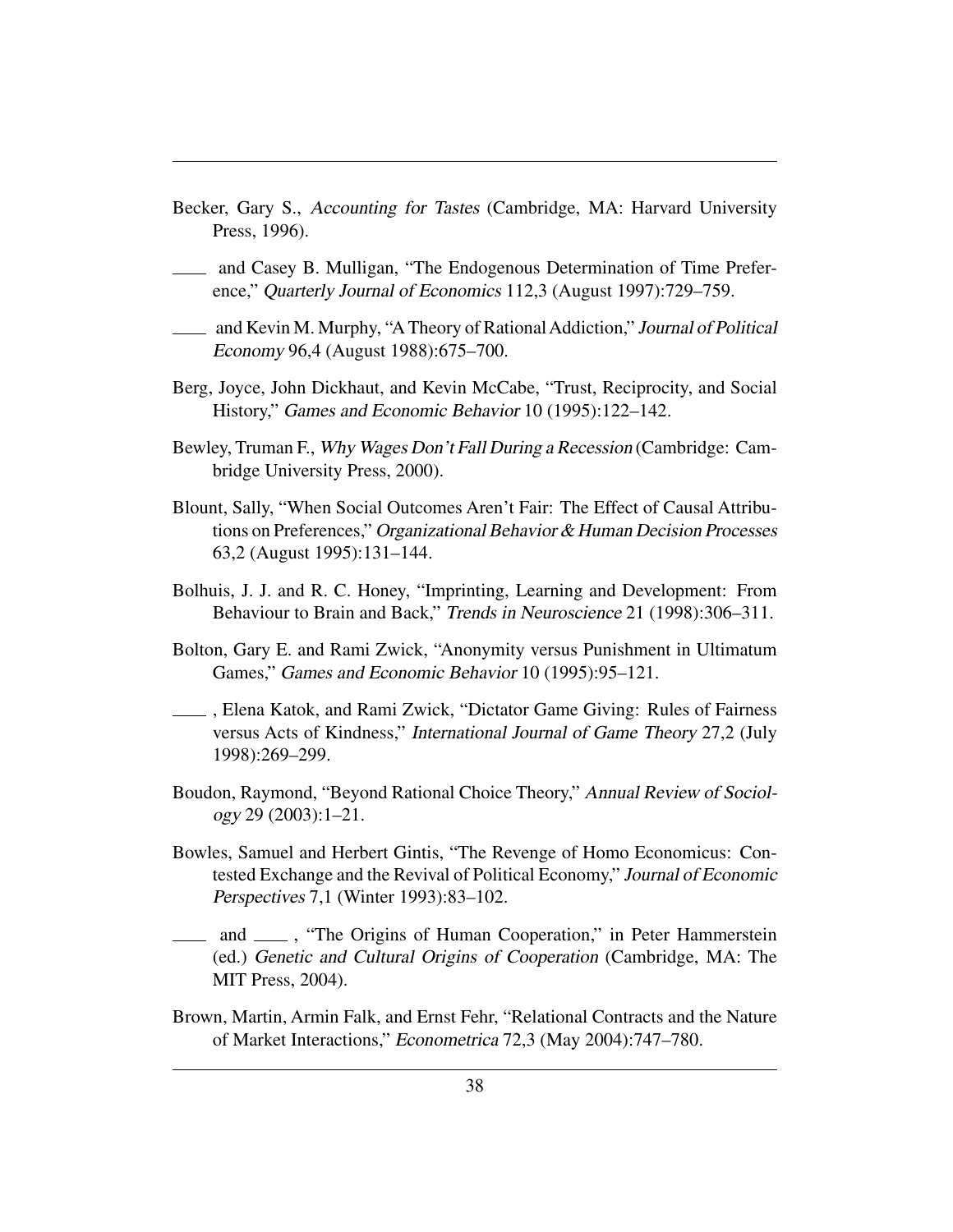- Camerer, Colin, *Behavioral Game Theory: Experiments in Strategic Interaction* (Princeton, NJ: Princeton University Press, 2003).
- and Richard Thaler, "Ultimatums, Dictators, and Manners," *Journal of Economic Perspectives* 9,2 (1995):209–219.
- Cason, T. and V-L. Mui, "Social Influence in the Sequential Dictator Game," *Journal of Mathematical Psychology* 42 (1998):248–265.
- Chomsky, Noam, *Syntactic Structures* (The Hague: Mouton & Co., 1957).
- Coleman, James S., *Foundations of Social Theory* (Cambridge, MA: Belknap, 1990).
- Cox, James C., "How to Identify Trust and Reciprocity," *Games and Economic Behavior* 46 (2004):260–281.
- Falk, Armin, Ernst Fehr, and Urs Fischbacher, "Testing Theories of Fairness and Reciprocity–Intentions Matter," 2002. University of Zurich.
- Fehr, Ernst and Klaus M. Schmidt, "A Theory of Fairness, Competition, and Cooperation," *Quarterly Journal of Economics* 114 (August 1999):817–868.
- and Simon Gächter, "Cooperation and Punishment," *American Economic Review* 90,4 (September 2000):980–994.
- and \_\_\_, "Altruistic Punishment in Humans," *Nature* 415 (10 January 2002):137–140.
- and Urs Fischbacher, "Third Party Punishment and Social Norms," *Evolution & Human Behavior* 25 (2004):63–87.
- , Georg Kirchsteiger, and Arno Riedl, "Does Fairness Prevent Market Clearing?," *Quarterly Journal of Economics* 108,2 (1993):437–459.
- $\Box$ , and  $\Box$ , "Gift Exchange and Reciprocity in Competitive Experimental Markets," *European Economic Review* 42,1 (1998):1–34.
- , Simon Gächter, and Georg Kirchsteiger, "Reciprocity as a Contract Enforcement Device: Experimental Evidence," *Econometrica* 65,4 (July 1997):833– 860.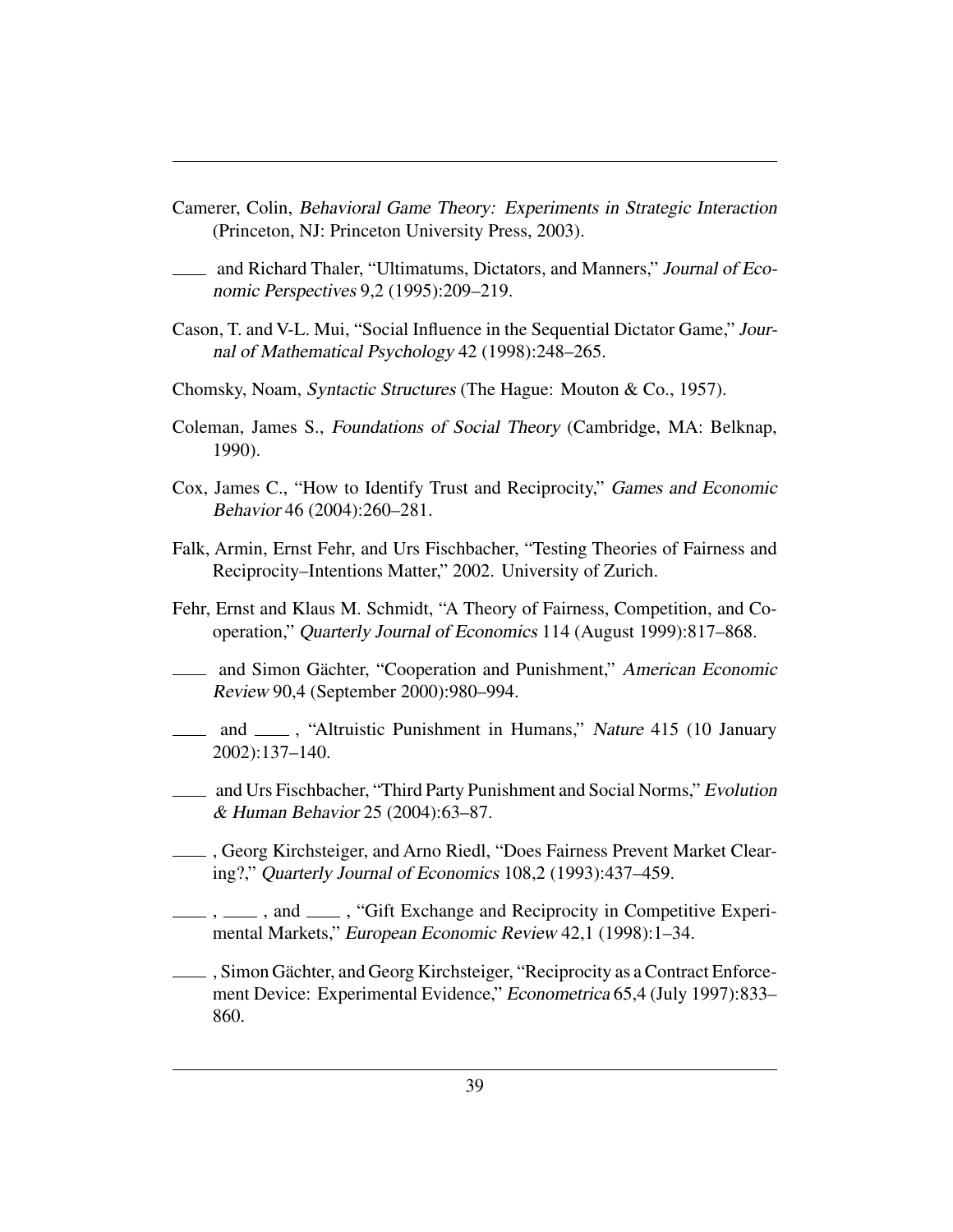- Fong, Christina M., Samuel Bowles, and Herbert Gintis, "Reciprocity and the Welfare State," in Herbert Gintis, Samuel Bowles, Robert Boyd, and Ernst Fehr (eds.) *Moral Sentiments and Material Interests: On the Foundations of Cooperation in Economic Life* (Cambridge: The MIT Press, 2005).
- Forsythe, Robert, Joel Horowitz, N. E. Savin, and Martin Sefton, "Replicability, Fairness and Pay in Experiments with Simple Bargaining Games," *Games and Economic Behavior* 6,3 (May 1994):347–369.
- Gächter, Simon and Ernst Fehr, "Collective Action as a Social Exchange," *Journal of Economic Behavior and Organization* 39,4 (July 1999):341–369.
- Gintis, Herbert, "Consumer Behavior and the Concept of Sovereignty," *American Economic Review* 62,2 (May 1972):267–278.
- , "A Radical Analysis of Welfare Economics and Individual Development," *Quarterly Journal of Economics* 86,4 (November 1972):572–599.
- , "Welfare Criteria with Endogenous Preferences: The Economics of Education," *International Economic Review* 15,2 (June 1974):415–429.
- , "Welfare Economics and Individual Development: A Reply to Talcott Parsons," *Quarterly Journal of Economics* 89,2 (February 1975):291–302.
- , "The Hitchhiker's Guide toAltruism: Genes, Culture, and the Internalization of Norms," *Journal of Theoretical Biology* 220,4 (2003):407–418.
- Glimcher, Paul W., *Decisions, Uncertainty, and the Brain: The Science of Neuroeconomics* (Cambridge, MA: MIT Press, 2003).
- Greenberg, M. S. and D. M. Frisch, "Effect of Intentionality on Willingness to Reciprocate a Favor," *Journal of Experimental Social Psychology* 8 (1972):99– 111.
- Grusec, Joan E. and Leon Kuczynski, *Parenting and Children's Internalization of Values: A Handbook of Contemporary Theory* (New York: John Wily & Sons, 1997).
- Güth, Werner and Reinhard Tietz, "Ultimatum Bargaining Behavior: A Survey and Comparison of Experimental Results," *Journal of Economic Psychology* 11 (1990):417–449.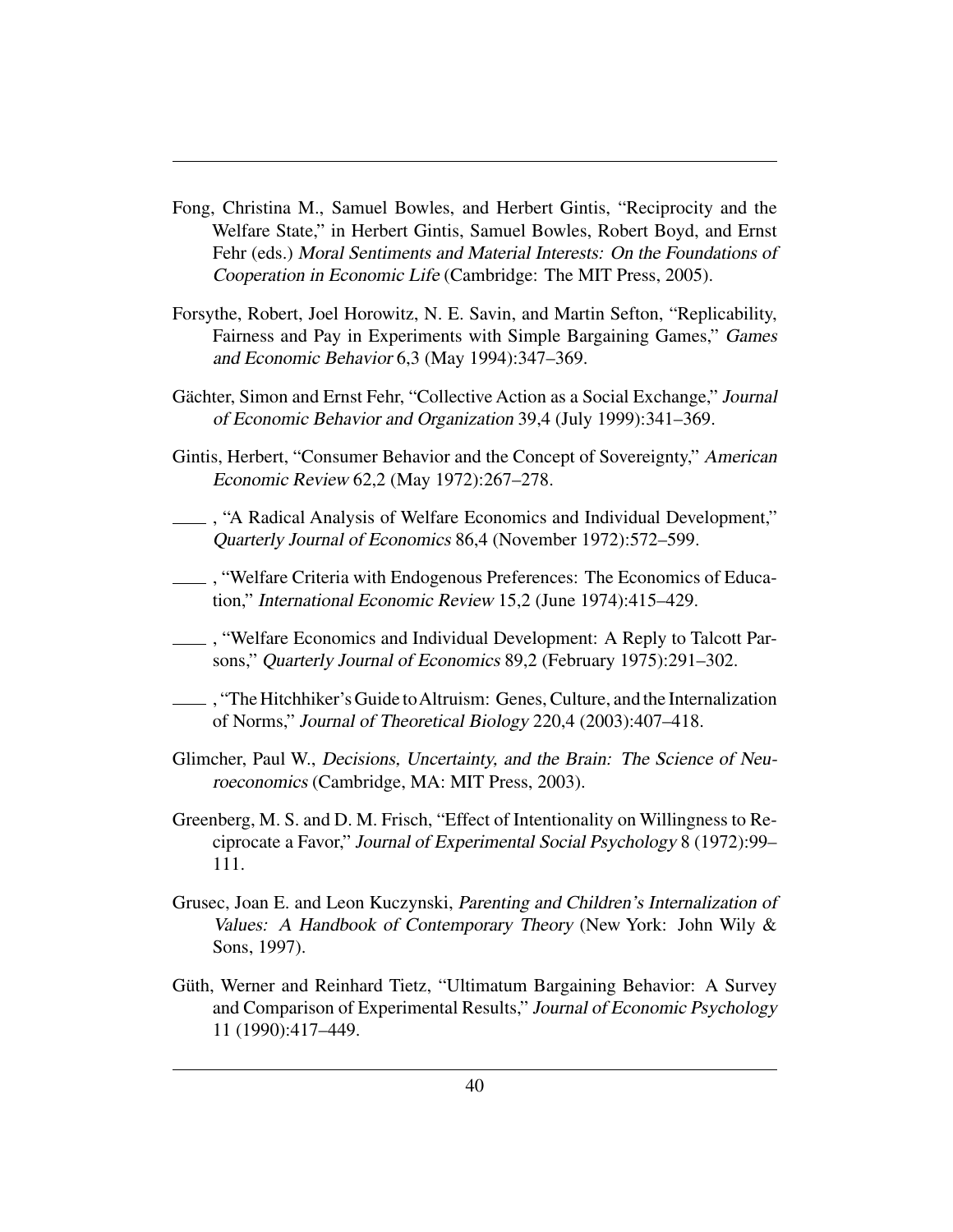- Güth, Werner, R. Schmittberger, and B. Schwarze, "An Experimental Analysis of Ultimatum Bargaining," *Journal of Economic Behavior and Organization* 3 (May 1982):367–388.
- Hayashi, N., E. Ostrom, J. Walker, and T. Yamagishi, "Reciprocity, Trust, and the Sense of Control: a Cross-societal Study," *Rationality and Society* 11 (1999):27–46.
- Hechter, Michael and Satoshi Kanazawa, "Sociological Rational Choice," *Annual Review of Sociology* 23 (1997):199–214.
- Henrich, Joe, Robert Boyd, Samuel Bowles, Colin Camerer, Ernst Fehr, and Herbert Gintis, *Foundations of Human Sociality: Economic Experiments and Ethnographic Evidence from Fifteen Small-scale Societies* (Oxford: Oxford University Press, 2004).
- Henrich, Joseph, Robert Boyd, Samuel Bowles, Colin Camerer, Ernst Fehr, Herbert Gintis, and Richard McElreath, "Cooperation, Reciprocity and Punishment in Fifteen Small-scale Societies," *American Economic Review* 91 (May 2001):73–78.
- Hoffman, Elizabeth, Kevin McCabe, and Vernon L. Smith, "Social Distance and Other-Regarding Behavior in Dictator Games," *American Economic Review* 86,3 (June 1996):653–660.
- , \_\_\_\_, Keith Shachat, and Vernon L. Smith, "Preferences, Property Rights, and Anonymity in Bargaining Games," *Games and Economic Behavior* 7 (1994):346–380.
- Holt, Charles A., *Industrial Organization: A Survey of Laboratory Research* (Princeton, NJ: Princeton University Press, 1995).
- Loren Langan, and Anne Villamil, "Market Power in an Oral Double Auction," *Economic Inquiry* 24 (1986):107–123.
- Kagel, J. H. and A. E. Roth, *Handbook of Experimental Economics* (Princeton, NJ: Princeton University Press, 1995).
- Kiyonari, Toko, Shigehito Tanida, and Toshio Yamagishi, "Social Exchange and Reciprocity: Confusion or a Heuristic?," *Evolution and Human Behavior* 21 (2000):411–427.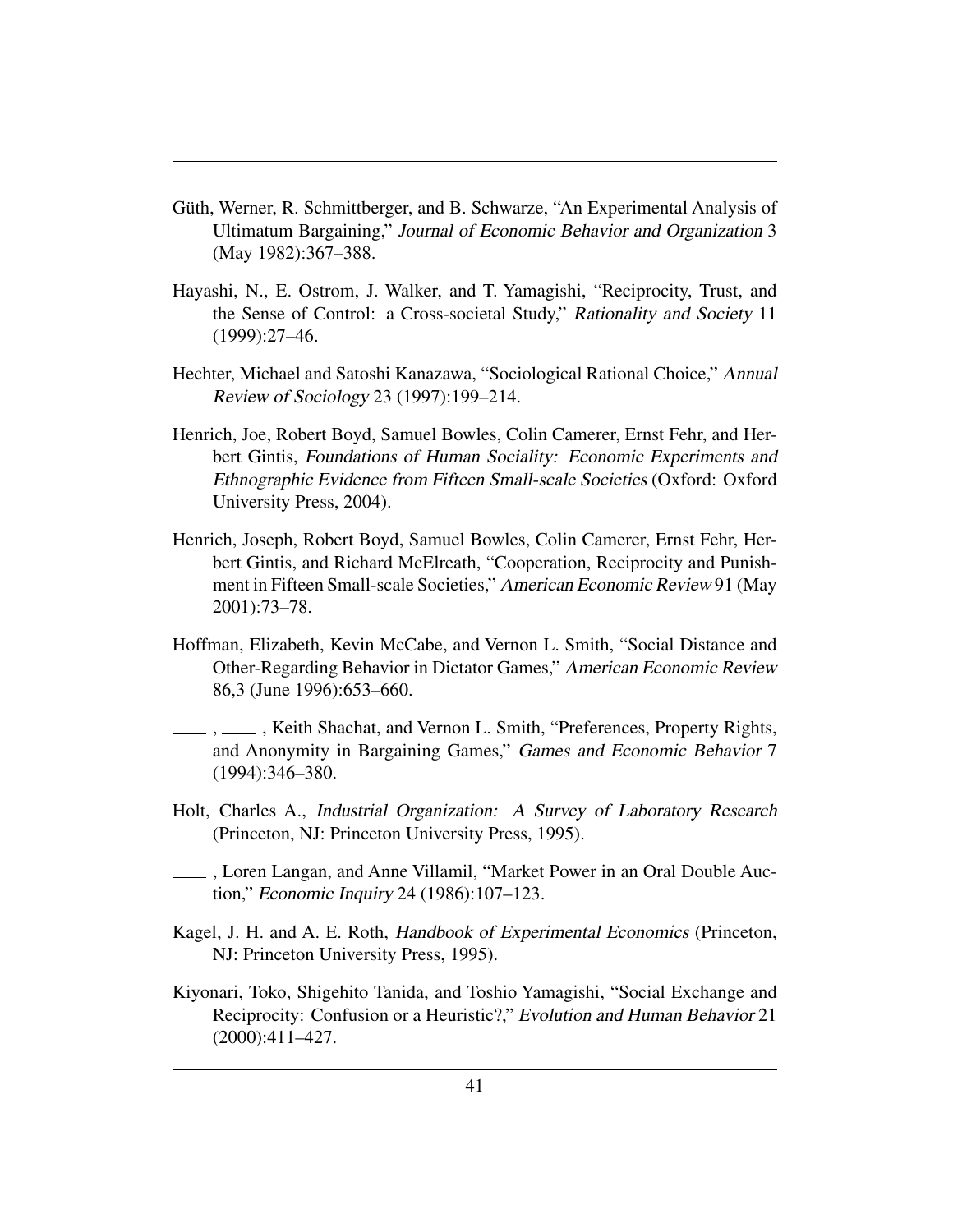Kreps, David M., *A Course in Microeconomic Theory* (Princeton, NJ: Princeton University Press, 1990).

- Ledyard, J. O., "Public Goods: A Survey of Experimental Research," in J. H. Kagel and A. E. Roth (eds.) *The Handbook of Experimental Economics* (Princeton, NJ: Princeton University Press, 1995) pp. 111–194.
- Lerner, Abba, "The Economics and Politics of Consumer Sovereignty," *American Economic Review* 62,2 (May 1972):258–266.
- Loewenstein, George, "Experimental Economics from the Vantage Point of View of Behavioural Economics," *Economic Journal* 109,453 (February 1999):F25– F34.
- Loewenstein, George F., Leigh Thompson, and Max H. Bazerman, "Social Utility and Decision Making in Interpersonal Contexts," *Journal of Personality and Social Psychology* 57,3 (1989):426–441.
- Lorenz, Konrad, *Foundations of Ethology* (New York: Springer-Verlag, 1981).
- Maynard Smith, John, *Evolution and the Theory of Games*(Cambridge, UK: Cambridge University Press, 1982).
- Odling-Smee, F. John, Keven N. Laland, and Marcus W. Feldman, *Niche Construction: The Neglected Process in Evolution* (Princeton: Princeton University Press, 2003).
- Orbell, John M., Robyn M. Dawes, and J. C. Van de Kragt, "Organizing Groups for Collective Action," *American Political Science Review* 80 (December 1986):1171–1185.
- Ostrom, Elinor, James Walker, and Roy Gardner, "Covenants with and without a Sword: Self-Governance Is Possible," *American Political Science Review* 86,2 (June 1992):404–417.
- Plott, Charles R., "The Application of Laboratory Experimental Methods to Public Choice," in Clifford S. Russell (ed.) *Collective Decision Making: Applications from Public Choice Theory* (Baltimore, MD: Johns Hopkins University Press, 1979) pp. 137–160.
- Portes, Alejandro, "The Hidden Abode: Sociology as Analysis of the Unexpected," *American Sociological Review* 65,1 (February 2000):1–18.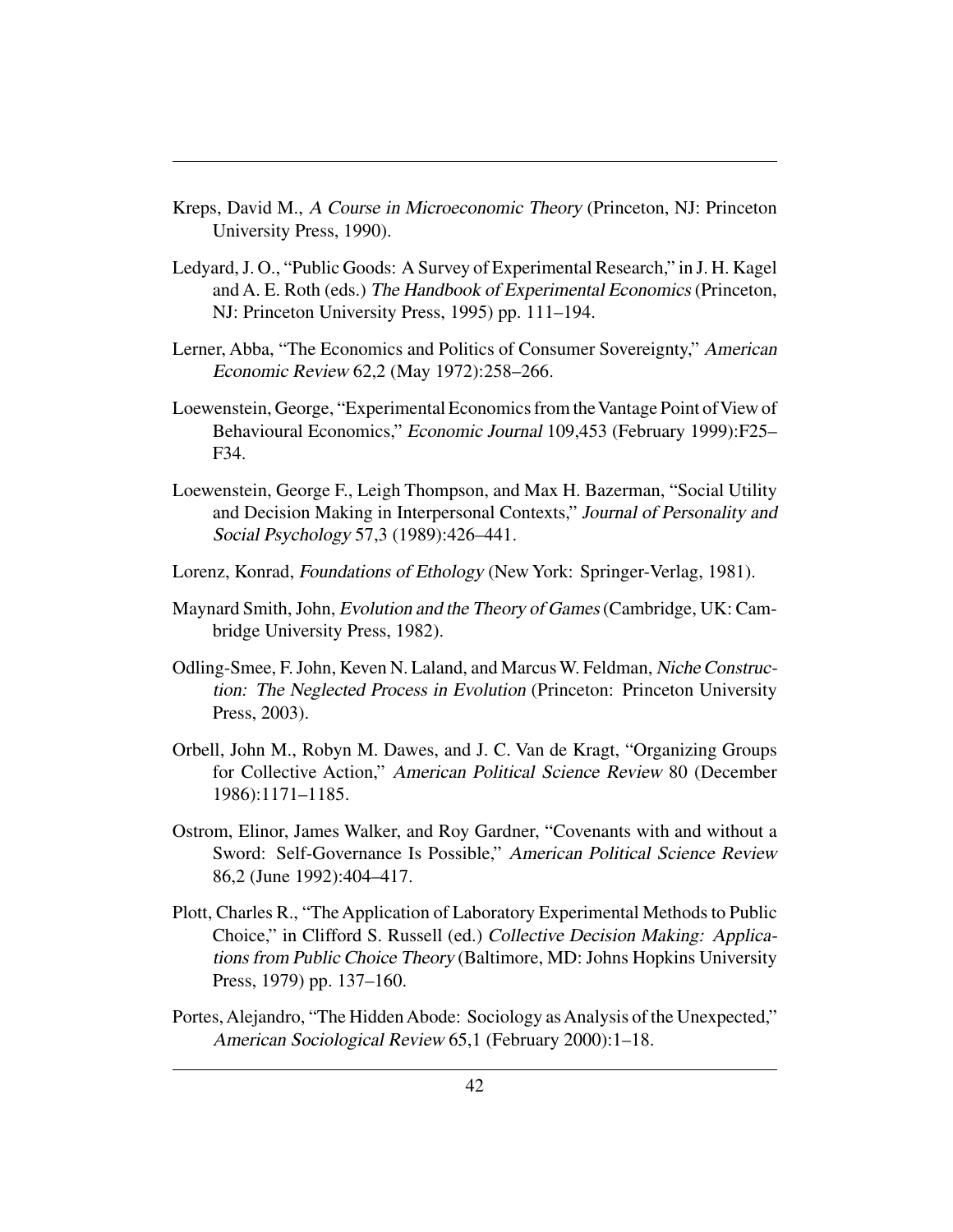- Roth, Alvin E., Vesna Prasnikar, Masahiro Okuno-Fujiwara, and Shmuel Zamir, "Bargaining and Market Behavior in Jerusalem, Ljubljana, Pittsburgh, and Tokyo: An Experimental Study," *American Economic Review* 81,5 (December 1991):1068–1095.
- Sally, David, "Conversation and Cooperation in Social Dilemmas," *Rationality and Society* 7,1 (January 1995):58–92.
- Sato, Kaori, "Distribution and the Cost of Maintaining Common Property Resources," *Journal of Experimental Social Psychology* 23 (January 1987):19– 31.
- Schlichting, Carl D. and Massimo Pigliucci, *Phenotypic Evoltuion: A Reaction Norm Perspective* (Sunderland, MA: Sinauer Associated, 1998).
- Shizgal, Peter, "On the Neural Computation of Utility: Implications from Studies of Brain Stimulation Reward," in Daniel Kahneman, Edward Diener, and Norbert Schwarz (eds.)*Well-Being: The Foundations of Hedonic Psychology* (New York: Russell Sage, 1999) pp. 502–526.
- Shogren, Jason F., "Fairness in Bargaining Requires a Context: An Experimental Examination of Loyalty," *Economic Letters* 31 (1989):319–323.
- Smelser, Neil J., "The Rational Choice Perspective: a Theoretical Assessment," *Rational Sociology* 4,4 (1992):381–410.
- Smith, Vernon, "Microeconomic Systems as an Experimental Science," *American Economic Review* 72 (December 1982):923–955.
- Varian, Hal R., "The NonparametricApproach to DemandAnalysis," *Econometrica* 50 (1982):945–972.
- Watabe, M., S. Terai, N. Hayashi, and T.Yamagishi, "Cooperation in the One-Shot Prisoner's Dilemma based on Expectations of Reciprocity," *Japanese Journal of Experimental Social Psychology* 36 (1996):183–196.
- Wrong, Dennis H., "The Oversocialized Conception of Man in Modern Sociology," *American Sociological Review* 26 (April 1961):183–193.
- Yamagishi, Toshio, "The Provision of a Sanctioning System as a Public Good," *Journal of Personality and Social Psychology* 51 (1986):110–116.